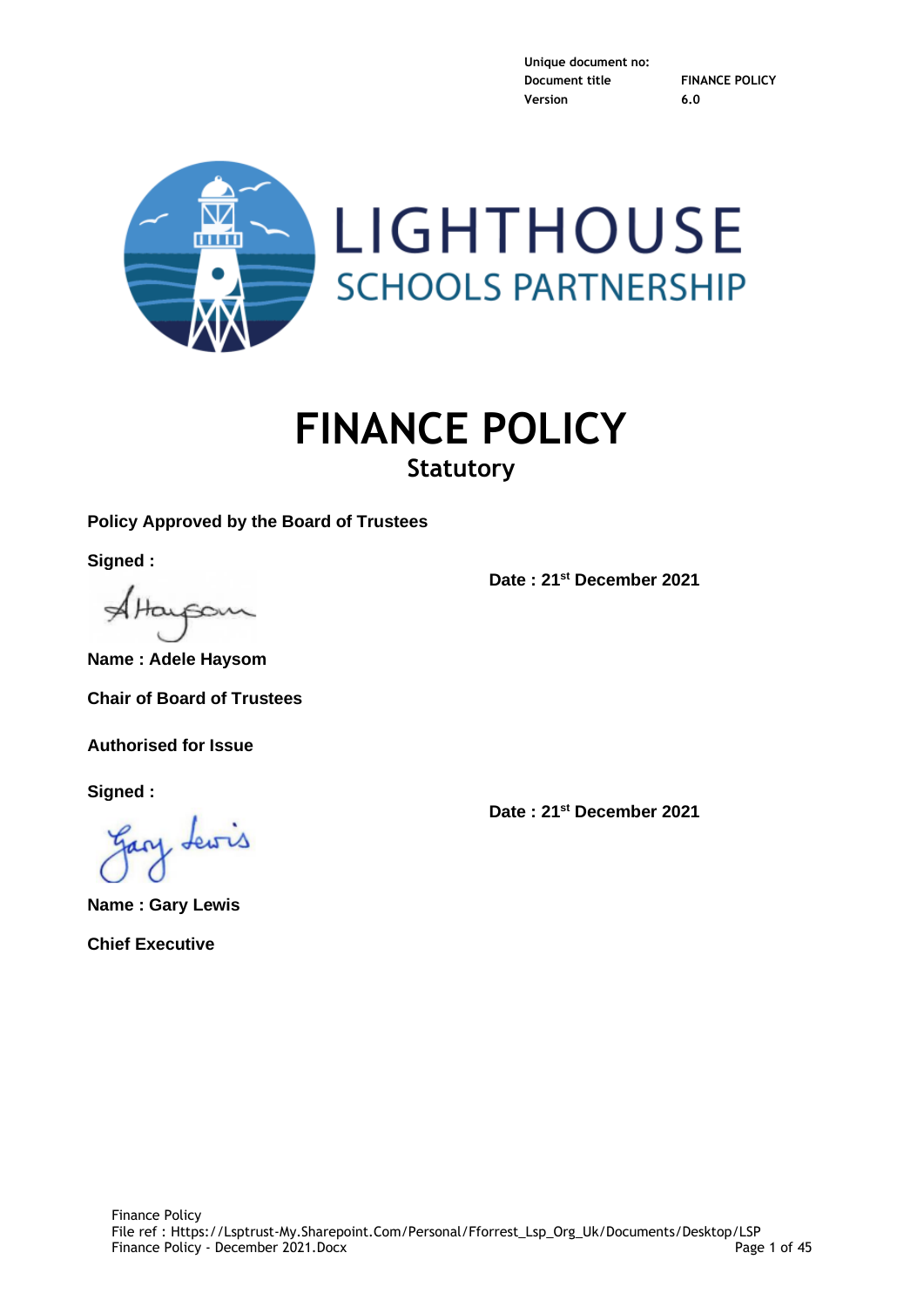| Unique document no: |                       |
|---------------------|-----------------------|
| Document title      | <b>FINANCE POLICY</b> |
| Version             | 6.0                   |

# Document History

| Version | Author/Owner         | <b>Drafted</b>   | Comments                                                                  |
|---------|----------------------|------------------|---------------------------------------------------------------------------|
| 1.0     | <b>Clare Sanders</b> | <b>June 2016</b> | <b>Based on Gordano School</b><br>model - original source not<br>recorded |
| 2.0     | <b>Clare Sanders</b> | December<br>2016 | Amendment to section 8.5                                                  |
| 3.0     | Louise Malik         | August 2018      | Various amendments                                                        |
| 4.0     | Louise Malik         | August 2019      | Various amendments                                                        |
| 5.0     | Louise Malik         | August 2020      | Various amendments                                                        |
| 6.0     | Louise Malik         | August 2021      | Various amendments                                                        |

| Date Policy Adopted |                   |
|---------------------|-------------------|
| Review cycle        | Annually (Term 6) |
| Review date         | Summer 2022       |

This Policy applies to all schools and employees within the Lighthouse Schools Partnership.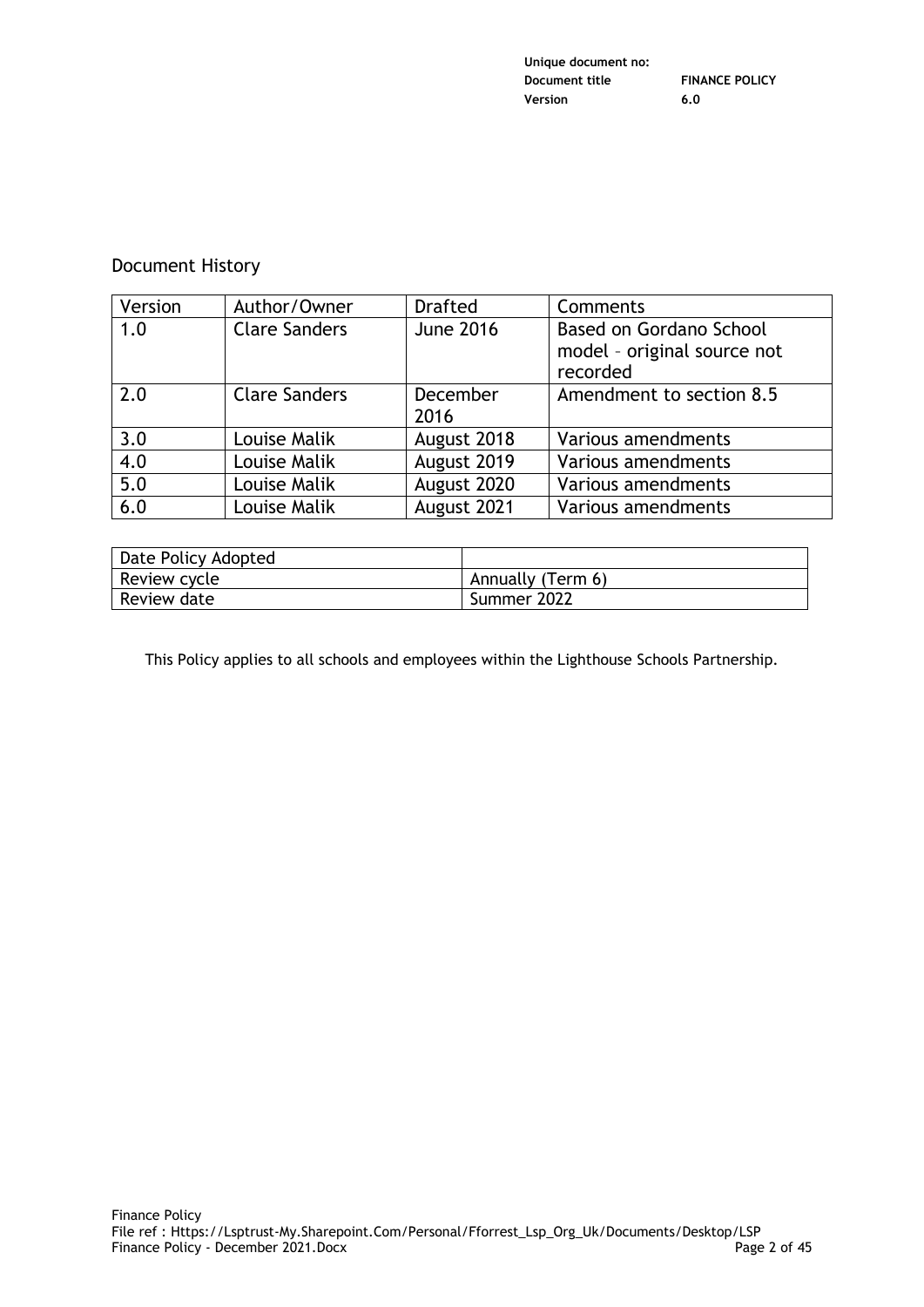# **FINANCE POLICY Statutory**

**FINANCE POLICY - including financial control measures and levels of authority (reflecting information contained in the Academy Trust Handbook 2021)**

#### **CONTENTS**

| 1.  | Rationale                                                              | Page 3  |
|-----|------------------------------------------------------------------------|---------|
| 2.  | Aims                                                                   | Page 3  |
| 3.  | <b>Guiding Principles</b>                                              | Page 4  |
| 4.  | Monitoring and Evaluation                                              | Page 4  |
| 5.  | Organisation (including roles and responsibilities)                    | Page 4  |
| 6.  | <b>Financial Planning and Monitoring</b>                               | Page 9  |
| 7.  | <b>Financial Administration</b>                                        | Page 10 |
| 8.  | Purchasing                                                             | Page 13 |
| 9.  | <b>Transactions with Related Parties</b>                               | Page 20 |
| 10. | Assets                                                                 | Page 22 |
| 11. | Income Generation (including activities involving collection of income | Page 24 |
|     | /donations from parents)                                               |         |
| 12. | <b>Debts</b>                                                           | Page 25 |
| 13. | Banking and Cash Handling                                              | Page 25 |
| 14. | Anti-Fraud                                                             | Page 26 |
| 15. | Security and Passwords                                                 | Page 28 |
| 16. | Whistleblowing                                                         | Page 28 |
| 17. | <b>Payroll and Pensions</b>                                            | Page 28 |
| 18. | Reporting timetable                                                    | Page 30 |

# **1. RATIONALE**

- a. The purpose of this policy is to ensure that public accountability and high standards of financial integrity are exercised over the control of public funds. It sets out the responsibilities and levels of authority for the Lighthouse Schools Partnership (LSP) Members, Trust Board and Local Governing Bodies together with the officers and members of staff in the Trust and the Individual schools responsible for the setting and control of the delegated Schools Budget.
- b. Relationship to Other Policies This policy should be read in conjunction with the Academy Trust Handbook, the Funding agreement, the LSP Scheme of Delegation, the Terms of Reference, the Trust's Strategic Plan and each School's Raising Attainment and Progress Plan.

# **2. AIMS**

**a.** The aim of the Financial Policy is to ensure that Members, Trustees, Governors, Headteachers and staff are aware that it is in their own interest to ensure that the school's financial controls are aligned with statutory and regulatory guidance for Academies, including that issued by the Education and Skills Funding Agency (ESFA) through the Academy Trust Handbook (ATH), Charity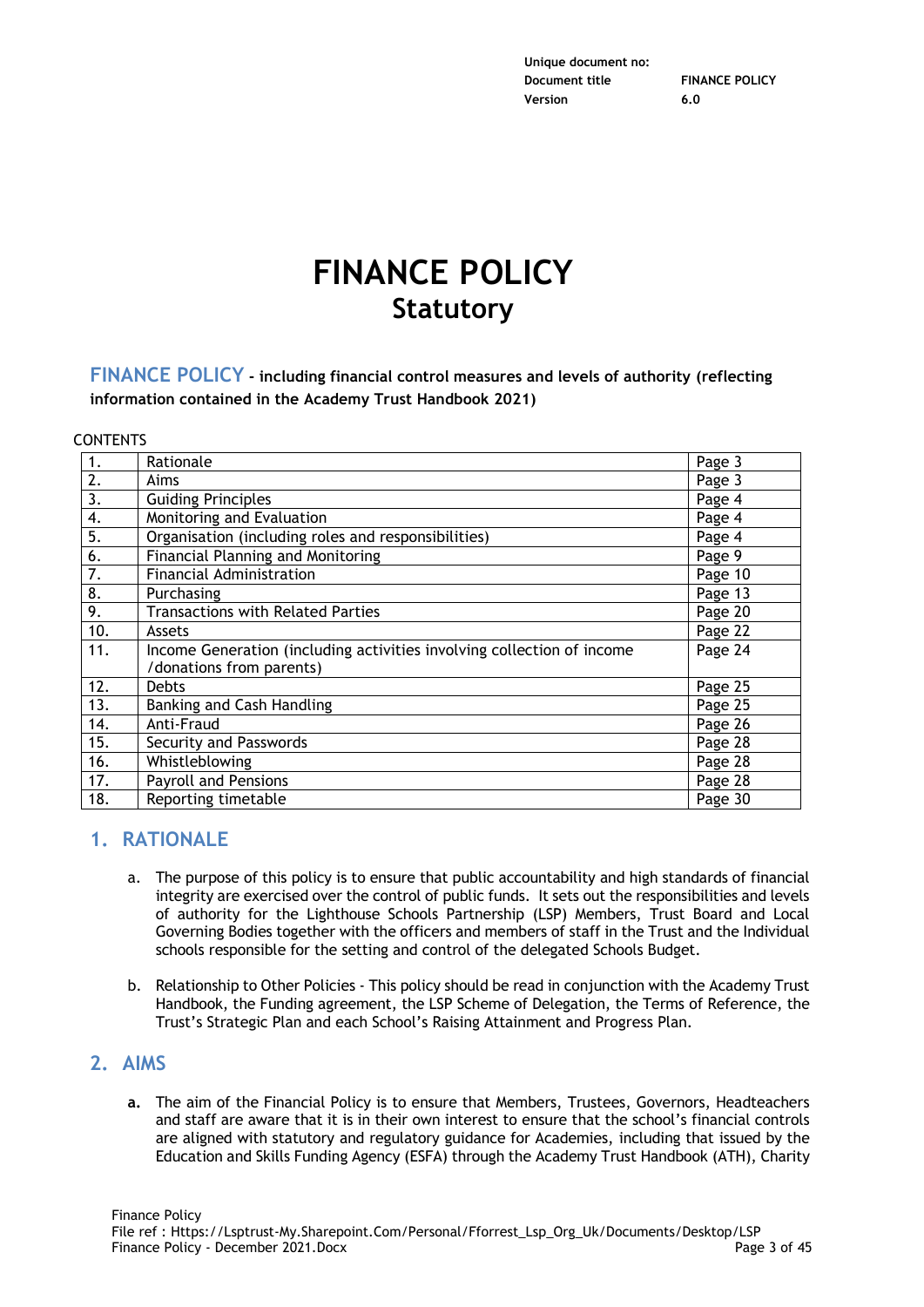| Unique document no: |                       |
|---------------------|-----------------------|
| Document title      | <b>FINANCE POLICY</b> |
| Version             | 6.0                   |

Law and the Funding Agreement, ensuring that they are complied with and can demonstrate public accountability.

# **3. GUIDING PRINCIPLES**

**a.** The current version of the Academy Trust Handbook will represent the context within which the Lighthouse Schools Partnership and its schools operate financially.

# **4. MONITORING AND EVALUATION**

**a.** Monitoring and evaluation of this policy will be undertaken via the LSP Trust Board and will be subject to scrutiny by the appointed internal and external auditors, as well as the Trust Finance and Audit & Risk Committee.

# **5. ORGANISATION**

**a.** Structure:



**b.** Members of the Trust

Members have ultimate responsibility for the Trust achieving its charitable objectives, holding the Trustees to account. The Members are not responsible for the day to day governance of the schools and the Trust.

The ultimate purpose of the Trust, and therefore of a Member, is to ensure the best possible educational outcomes for all students and pupils within the Trust's schools.

Members are responsible for appointing the Trust's external auditors and receiving the Trust's audited annual accounts (subject to the Companies Act)

**c.** The Board of Trustees of the Multi Academy Trust

Trustees (Directors) are responsible for ensuring the Trust's funds are used in accordance with the law, the Trustees' powers under the Funding Arrangements and the ATH. The Board of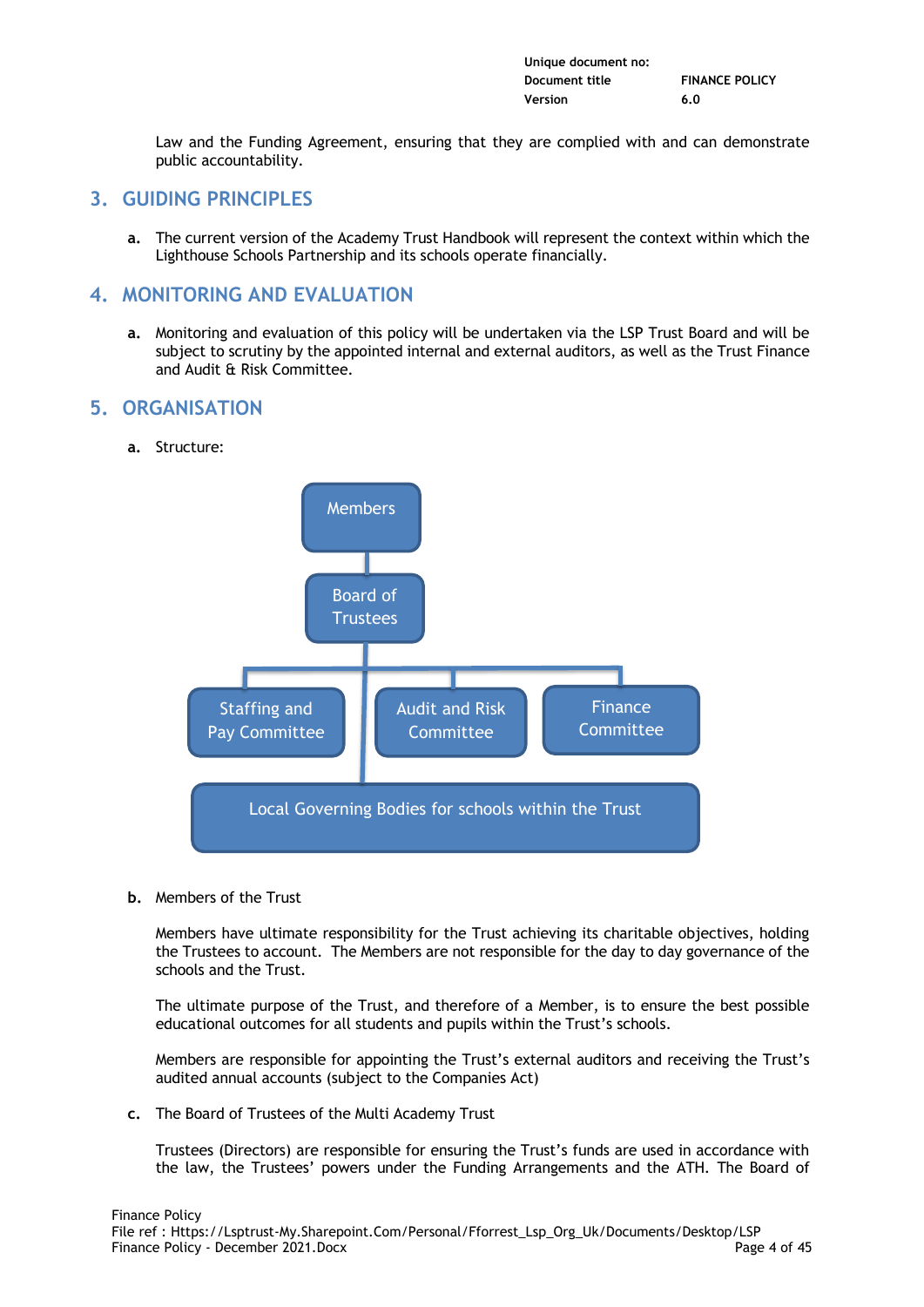| Unique document no: |                       |
|---------------------|-----------------------|
| Document title      | <b>FINANCE POLICY</b> |
| Version             | 6.0                   |

Trustees (The Board) must appoint the Accounting Officer. At the Lighthouse Schools Partnership, the Chief Executive is the officer of the Trust who acts as the Accounting Officer for the Trust.

The Board should also be aware of the statutory duties of company directors, as set out in the Companies Act.

A register of the business and pecuniary interests of each Member, Trustee, Governor and all senior members of staff is held by the Trust finance office and is available for inspection. It is the responsibility of each Member, Trustees, Governor and senior member of staff to declare any business interests they have which require inclusion in the register. Any Member, Trustee, Governor or senior member of staff who has an interest in a business tendering for a contract, will not form part of the decision-making process for that contract. No Member, Trustee, Governor or senior member of staff involved in awarding, managing and supervising a contract will accept gifts or hospitality from current or potential suppliers.

The Board's financial role is to:

- Ensure effective financial performance, including proper planning, monitoring and probity.
- Ensure regularity and propriety in use of the Trust's funds, and achieve economy, efficiency and effectiveness.
- Take ownership of the trust's financial sustainability and its ability to operate as a going concern.
- Develop an ethos of financial awareness and responsibility.
- Approve the budget for the coming year, agreeing the Budget Forecast and budget forecast outturn reports before submission to the ESFA.
- Consider, accept/reject the individual school budgets, prior to the start of each financial year, including the level and use of any contingency fund or balances, ensuring the compatibility of all such proposals with the development priorities set out in the strategic plan.
- Contribute to the formulation of the board's strategic plan, through the consideration of financial priorities and proposals, in consultation with the Chief Executive, with the stated and agreed aims and objectives of the Trust.
- Monitor the Trust's performance against budget on a regular basis reviewing significant variances and taking action to maintain financial viability.
- Maintain the stability of the Trust's financial position by monitoring cash flow including review of banking and investment arrangements.
- Ensure compliance with the overall financial plan for the board, and within the financial regulations of the ESFA, Charity Law and Funding Agreement.
- Monitor and review effectiveness of financial procedures and controls.
- Monitor the application of the finance policy, approving items of expenditure or contracts outside the limits of Local Governing Bodies as set out in the Finance Policy.
- Approve and publish Principal Accounting Policies Including Investment, Reserves and depreciation Policies.
- Ensure decisions about executive pay follow a robust evidence-based process reflecting the individual's role and responsibilities, and that the approach to pay is transparent, proportionate and justifiable.
- Ensure appropriate insurance cover arrangements are in place.
- Develop the Trust's strategies for procurement and value for money.
- Develop the Trust's strategy for the management of assets.
- Set and oversee the Trust's annual central budget for services funded by the Core Services Charge.

The board of Trustees and its committees must meet regularly enough to discharge their responsibilities and ensure robust governance and effective financial management arrangements. Board meetings will take place at least six times a year (and business conducted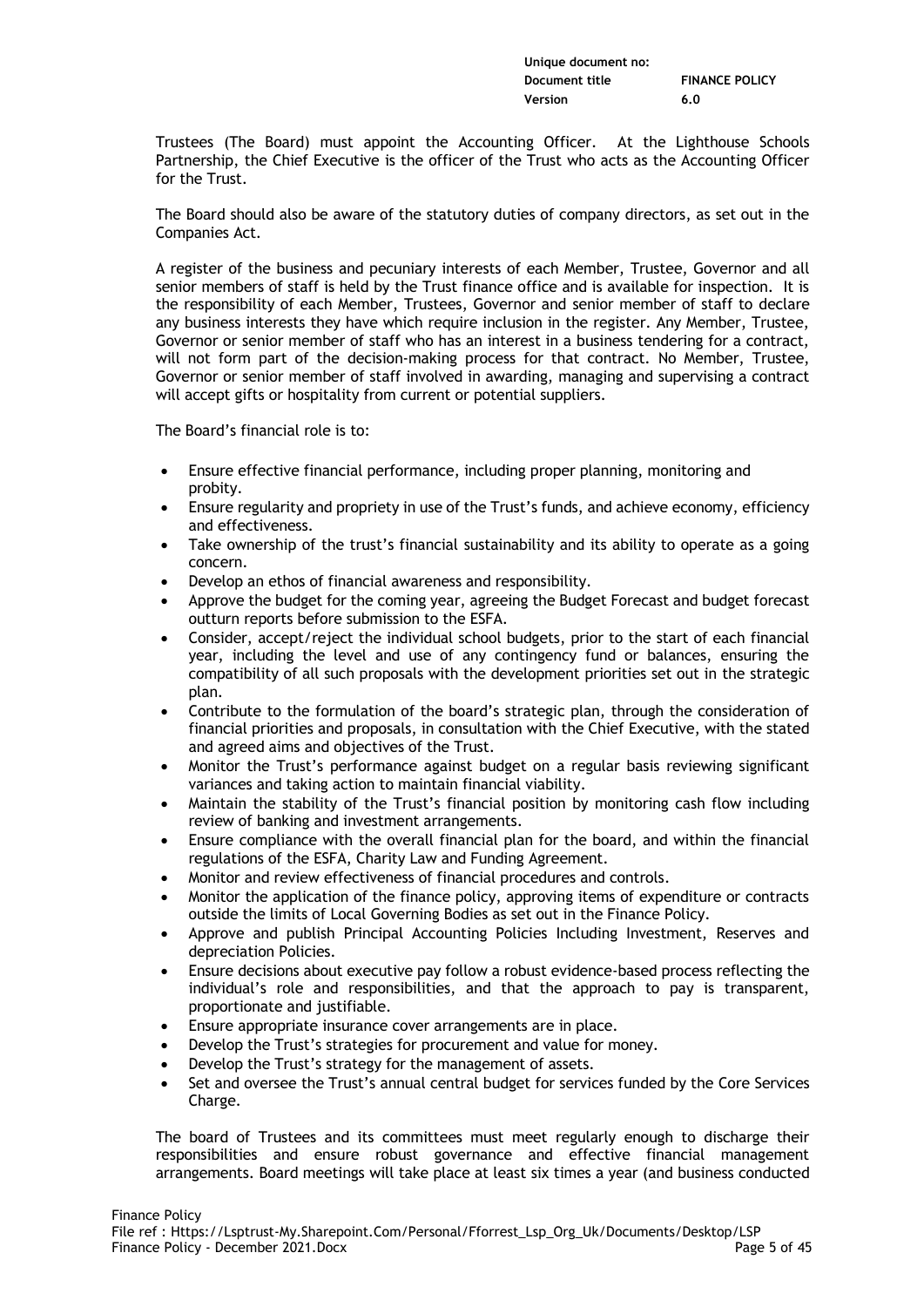| Unique document no: |                       |
|---------------------|-----------------------|
| Document title      | <b>FINANCE POLICY</b> |
| Version             | 6.0                   |

only when quorate) with the Audit and Risk Committee and the Finance Committee both meeting at least three times a year.

d. Local Governing Body (LGB)

Each school's local governing body has responsibility to:

- Consider the school's indicative funding, notified annually by the Education and Skills Funding Agency (ESFA) and to assess its implications for the school, in consultation with the Headteacher and Business Manager, as appropriate,
- In advance of the financial year, draw any matters of significance or concern to the attention of the Board of Trustees.
- Recommend to the Board of Trustees an annual budget, prior to the start of each financial year, along with projections for the following two financial years, in line with the timeline set out annually, ensuring the compatibility of all such proposals with the development priorities set out in the school's raising attainment and progress plan and the Trust's Strategic plan, as appropriate.
- Monitor the school's income and expenditure throughout the year, with reference to the agreed budget including reviewing significant variances.
- Hold the Headteacher to account for how financial resources are expended at the school including approving items of expenditure or contracts outside the limits of the Headteacher and within the limits of the Local Governing Bodies as set out in the Finance Policy.
- e. Chief Executive

The Chief Executive is appointed as the Accounting Officer and is responsible to the Board for the financial management of the Trust.

f. Headteacher

The Headteacher is responsible for the:

- Management of his/her school's financial position at a strategic and operational level.
- Management of effective systems of internal control by complying with procedures set out in the Academy Trust Handbook and the Trust's Finance Policies.

A Headteacher may oversee two or more schools. In this case there may be a locally appointed Head of School who takes the day to day lead within the school but reports to an Executive Headteacher or other substantive Headteacher.

**g.** Trust Chief Financial and Operating Officer

The Chief Financial and Operating Officer (CFOO) is appointed as the Chief Financial Officer (CFO) and is responsible for:

- Providing information, advice and training on all financial related issues to stakeholders as appropriate.
- Liaising with Members, Trustees, Governors, staff, ESFA, auditors, other bodies and organisations as and, when necessary, in all areas concerning financial management.
- Providing financial management information to the Board of Trustees so they can deliver their financial responsibilities.
- Providing financial management information to the Headteachers/Business Managers in order to assist them to monitor their school's performance and improve the decisionmaking process.
- Co-ordinating the planning and budgeting process, agreeing budgets with each schools Headteacher/Business Manager before they are submitted to the Board of Trustees.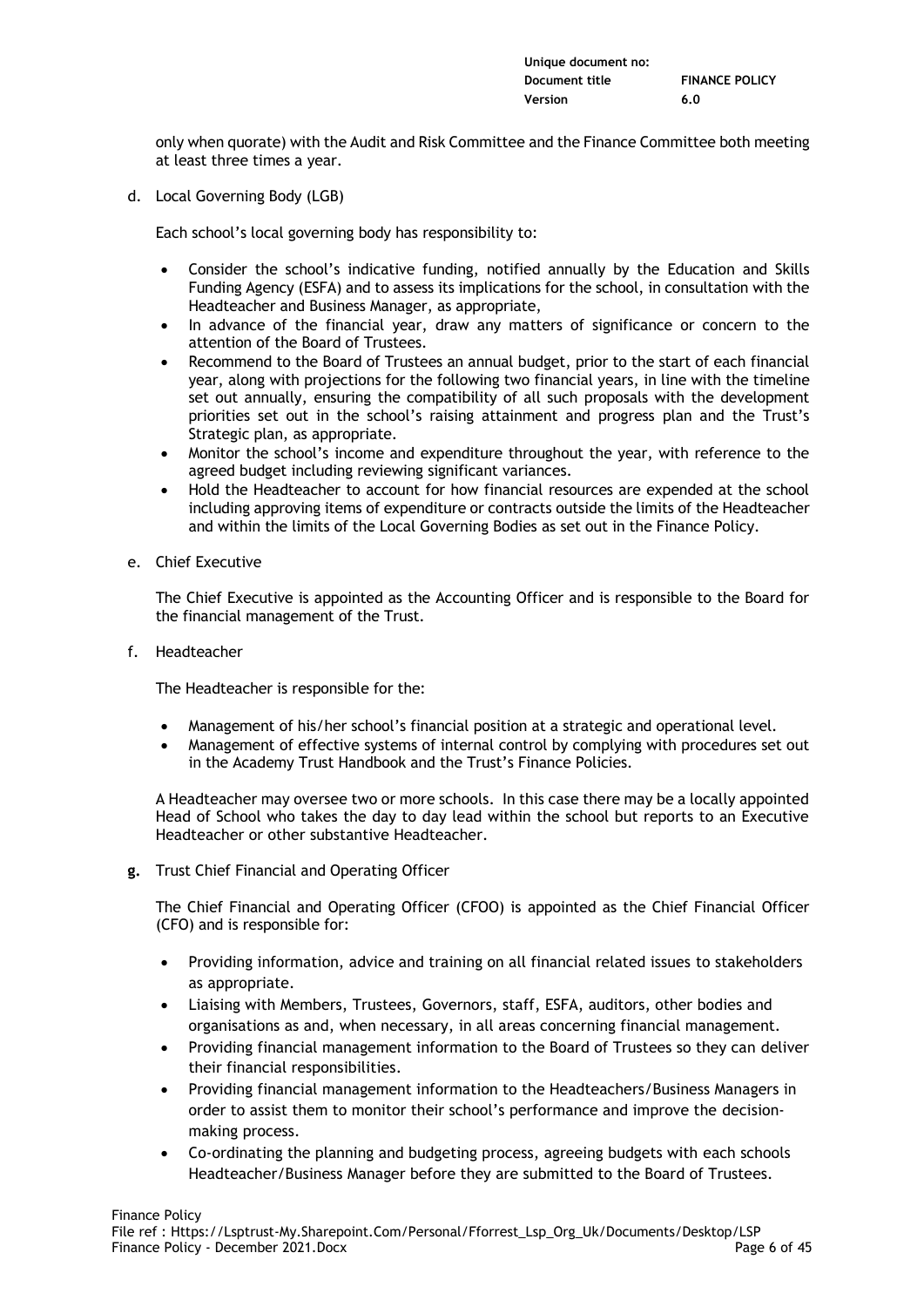- Ensuring compliance with ATH, ESFA, Charity Law regulations and statutory requirements.
- Reviewing, updating and developing the Trust's finance policies, as necessary including to comply with changes to the ATH.
- Ensuring that all financial transactions are in accordance with published procedures and statutory regulations.
- Ensuring internal controls are effective including delegated financial authorities are complied with, maintaining appropriate segregation of duties, reducing the risk of fraud and theft, independent checking of financial controls, systems, transactions and risks.
- Ensuring that all financial staff have the necessary qualifications and training to undertake their respective tasks.
- Ensuring that the Trust's payroll is delivered within statutory regulations.
- Ensuring that the pension arrangements are implemented in line with Pension Organisation regulations (both Teaching and Support Staff Pension Organisations).
- Preparation and management of the Trust's annual central budget for services funded by the Core Services Charge.
- Line Management of the Trust's Finance Managers.
- Preparation of consolidated accounts for presentation to the Trust Board and ESFA.
- Ensuring all financial reporting is completed according to the agreed reporting schedule.
- Co-ordinating the deployment of finance staff across the Trust.
- Monitoring the Trust's financial position through the year.
- Ensuring compliance with the ATH.
- Producing management accounts in accordance with the agreed schedule.
- Applying discipline in financial management, including managing debtors, creditors, cash flow and monthly bank reconciliations.
- Planning and oversight of any capital projects and the management and oversight of assets
- **h.** Trust Finance Managers

The Finance managers are responsible for:

- Overseeing the Trust's payroll, pensions administration and VAT returns.
- Managing the Trust's bank account including timely payment of invoices through appropriate methods e.g. BACs, cheques.
- Managing the Trust's cash flow robustly, avoiding becoming overdrawn.
- Managing the Trust Finance Office.
- Being point of contact with the Trust's appointed external and internal auditor.
- Providing central support and training on financial matters to staff across the Trust.
- Providing the Chief Executive Officer, Chief Financial and Operating Officer and Headteachers with regular financial updates and alerting them to any concerns.
- Overseeing compliance to the Trust Finance Policy.
- Assisting with the operation and maintenance of budget, finance and payroll computer accounting systems.
- Investigating, recommending and implementing changes to systems and procedures, to improve financial performance and satisfy value for money criteria.
- Assisting with the operation and maintenance of the Trust's payroll including pension administration.
- Overseeing purchasing and ensuring that it is compliant with the ATH and Finance Policy.
- Supporting schools and monitoring compliance against Trust finance policy and associated procedures.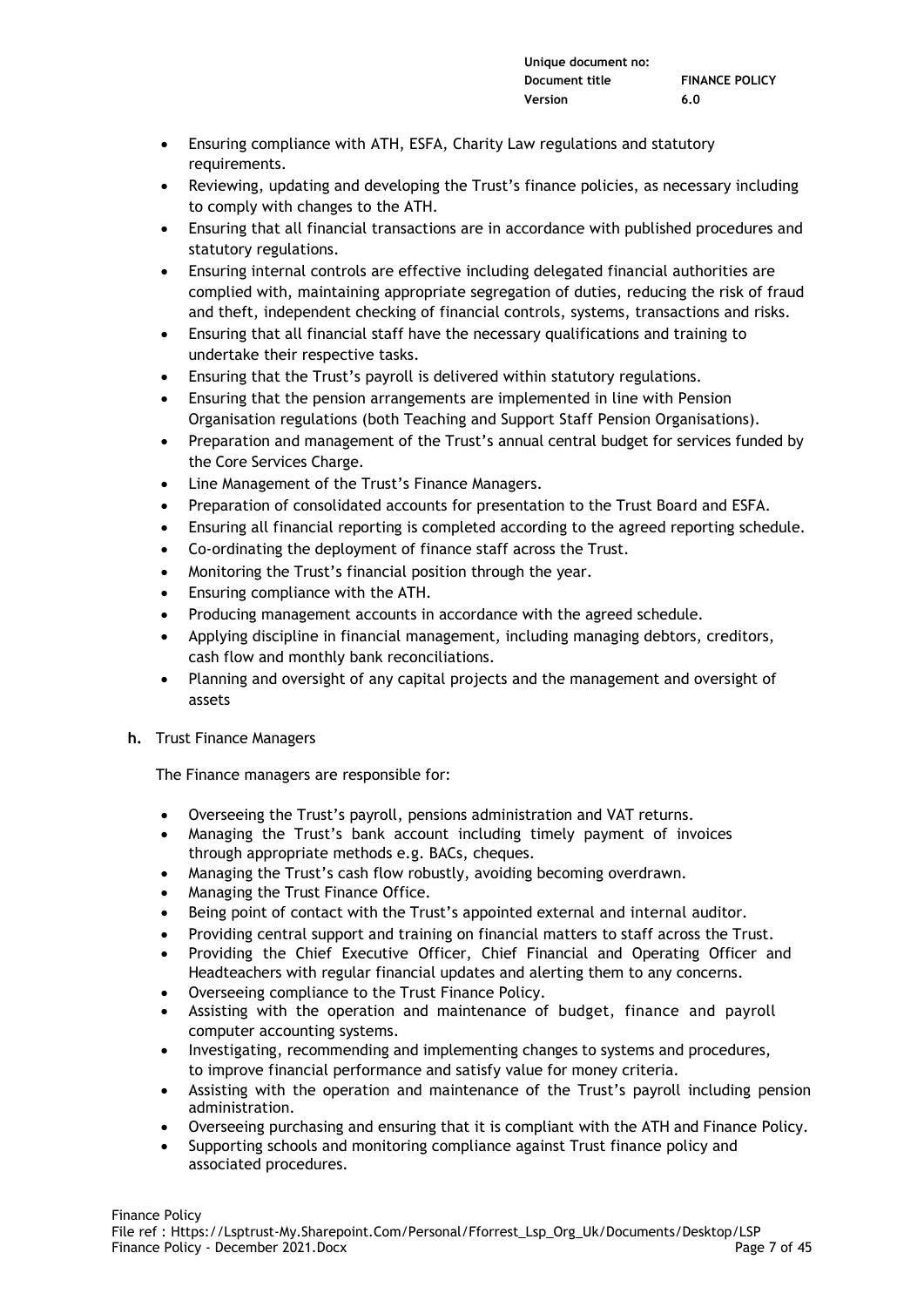| Unique document no: |                       |
|---------------------|-----------------------|
| Document title      | <b>FINANCE POLICY</b> |
| Version             | 6.0                   |

- Supporting schools and checking accuracy of projected outturn position.
- Supporting schools and checking accuracy of budget projections.
- Supporting schools and checking accuracy of entries to close the school accounts.
- Providing a first point of contact for financial queries.
- Attending interviews for School Business Managers if requested.
- Providing two training visits in the first year to new Headteachers or School Business Managers.
- Supporting the delivery of training across the Trust.
- Supporting and challenging schools to set a balanced and sustainable budget.
- i. Hub Business Leader

The Hub Business Leader, working on behalf of the Chief Financial and Operating Officer, is responsible for:

- Providing a support network across the hub for operational activities
- Supporting hub schools through monthly hub meetings.
- j. School based Business Manager or equivalent

The school-based Business Manager is responsible for:

- Monitoring the school's financial position through the year.
- Providing the Headteacher, Governors and Chief Financial and Operating Officer with regular financial updates and alerting them to any concerns.
- Setting the school's budget in conjunction with the Headteacher and Chief Financial and Operating Officer.
- Managing the local finance staff.
- Overseeing compliance to the Trust Finance Policies at their school.
- Assisting with the operation and maintenance of budget, finance and payroll computer accounting systems, completing monthly financial activities to ensure that the financial position of the school is accurately represented.
- Ensuring compliance with the Academy Trust Handbook (ATH).
- Investigating, recommending and implementing changes to systems and procedures, to improve financial performance and satisfy value for money criteria.
- Assisting with the operation and maintenance of the school's payroll including pension administration.
- Producing management accounts in accordance with the agreed schedule.
- Overseeing purchasing and ensuring that it is compliant with the ATH and Finance Policy.
- Being point of contact within the school for the Trust's appointed external and internal auditor, participating in data collection and testing as part of any audit process.
- Produce the necessary year end entries to accurately report the school's financial position at the year end.
- Act on any concerns raised by hub, auditors or CFOO
- k. Finance Officers/Administrators

The Finance Officers/Administrators are responsible for:

- Processing all official order requests.
- Processing all invoices.
- Processing requests for payments.
- Providing advice and support to budget holders on best value for money and producing financial management information.
- Processing all receipt of monies and for paying in at the bank on a regular basis.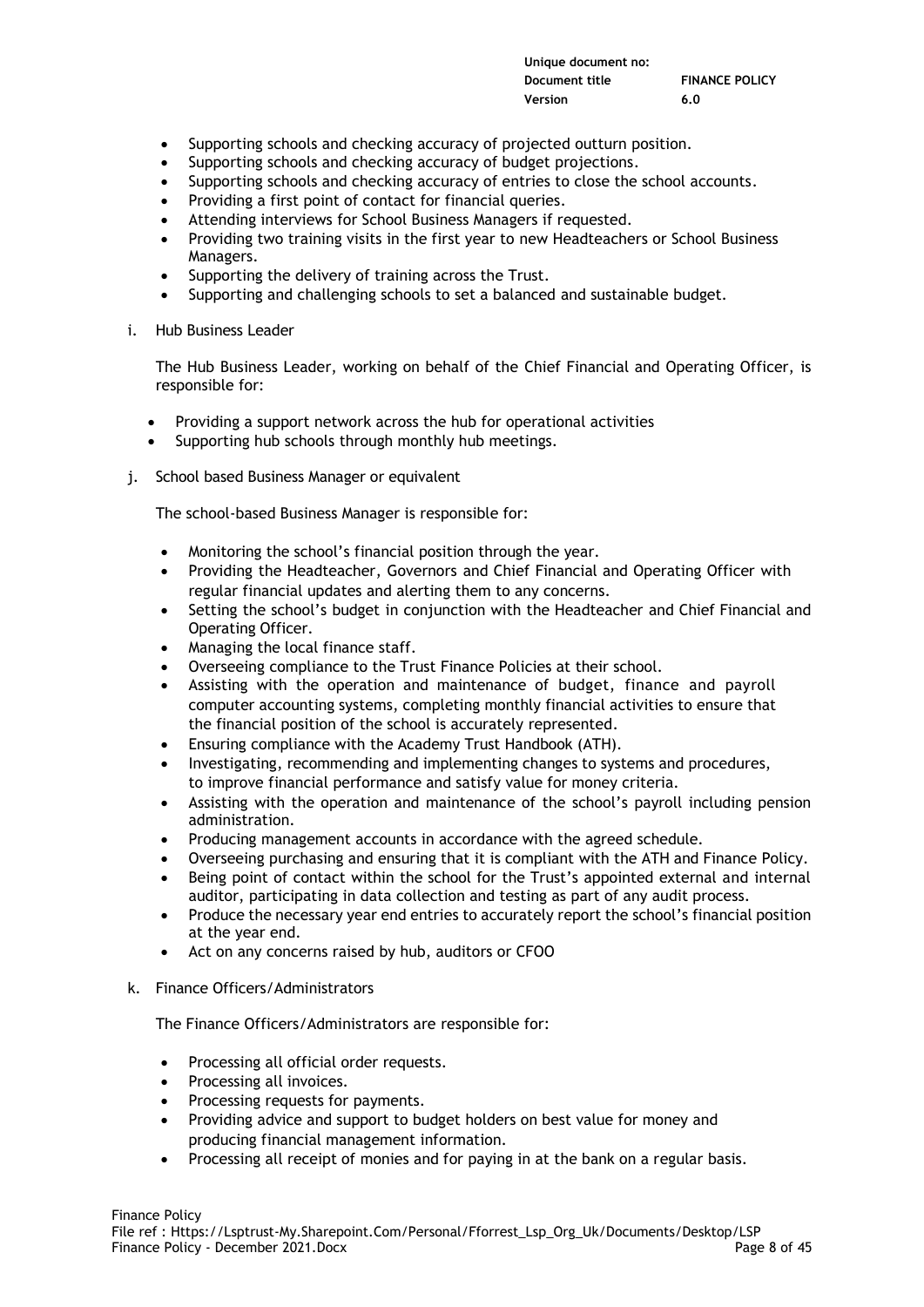| Unique document no: |                       |
|---------------------|-----------------------|
| Document title      | <b>FINANCE POLICY</b> |
| Version             | 6.0                   |

- Investigating, recommending and implementing changes to systems and procedures, to improve financial performance and satisfy value for money criteria
- Maintaining the school inventory
- Complying with the Trust Finance Policies

# **6. FINANCIAL PLANNING AND MONITORING**

a. School Finance Meetings

Each Headteacher will meet with the Chief Financial and Operating Officer, or their representative, at least three times per year to review the school's financial position and financial management. This may be delegated by the Headteacher to the Business Manager where one is in place.

The Trust Board will review the Trust's management accounts at least six times per year. This information will be shared with the Chair of Trustees, via the Finance Committee, on a monthly basis.

b. Budget

Each school's Headteacher is responsible for the preparation of the annual budget, along with projections for the following two financial years, in conjunction with the Chief Financial and Operating Officer. The Chief Financial and Operating Officer will issue a detailed budget planning document and approval route each year but in principle this is as follows:

- Headteacher/Business Manager and Chief Financial and Operating Officer agree draft budget in Term 5 annually, including projections for the following two financial years.
- Each school's Local Governing Body will scrutinise and challenge this draft and submit it to the Board of Trustees.
- The Board of Trustees will review and ratify the budgets presented to the Board of Trustees.

The Chief Financial and Operating Officer will agree a draft budget for Trust core services with the Chief Executive and Executive Team by end of April annually.

An amended draft of each school budget and the Trust core services budget will be reviewed and approved by the Board in late June/early July annually.

Budgets will be submitted to the ESFA by the required deadline by the Chief Financial and Operating Officer.

Schools should not plan a deficit budget for the coming financial year. Where a deficit budget is unavoidable the schools should work in partnership with the Chief Financial and Operating Officer to establish a deficit recovery plan to be agreed by the Board of Trustees.

c. Monitoring at School Level

The process of monitoring actual expenditure against budget is continuous. Day to day responsibility for monitoring and control lies with budget holders. The local finance staff will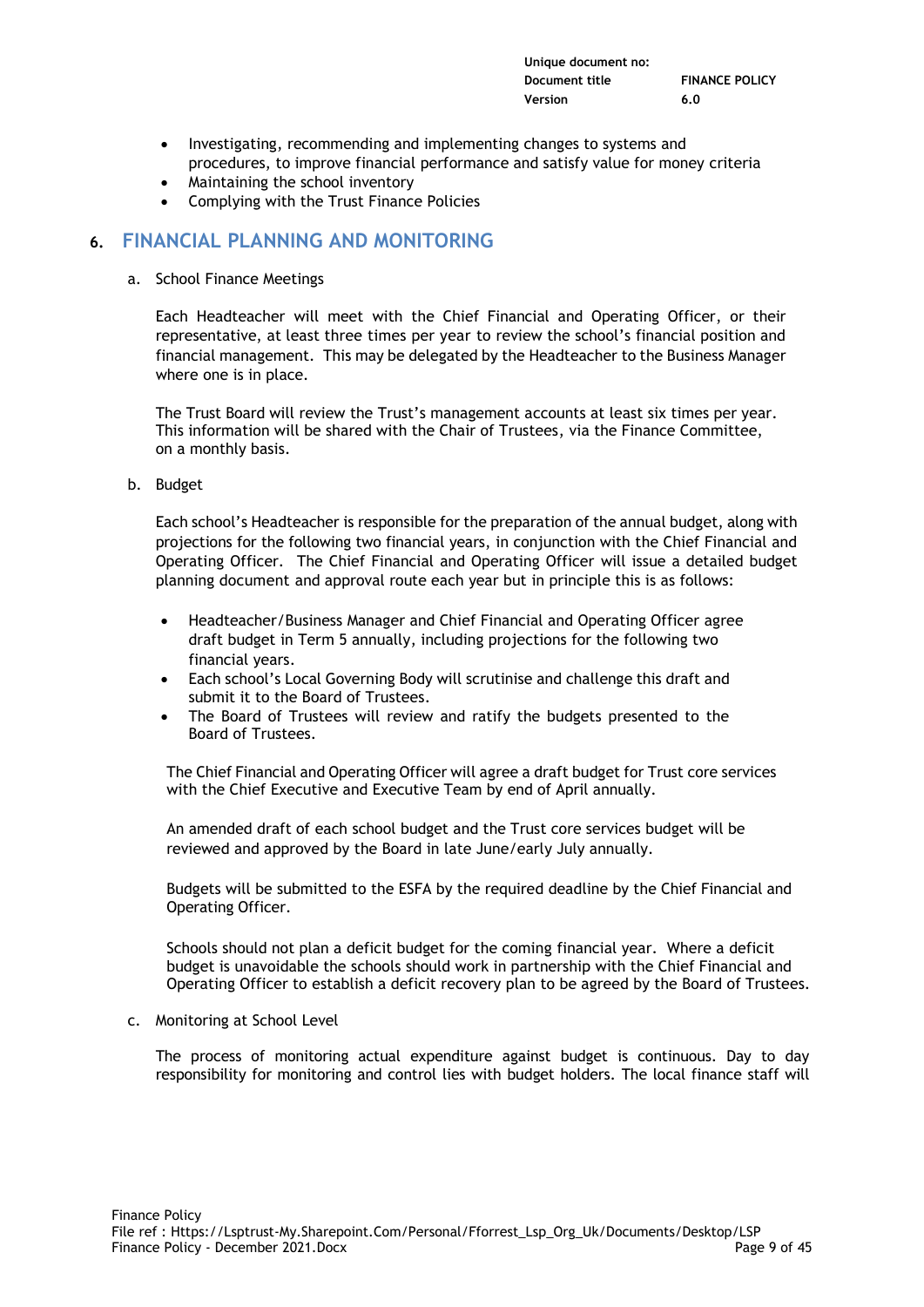| Unique document no: |                       |
|---------------------|-----------------------|
| Document title      | <b>FINANCE POLICY</b> |
| Version             | 6.0                   |

issue a termly report to each budget holder and the Local Governing Body detailing committed and actual expenditure compared to the submitted budget agreed by the LGB.

Schools will produce a detailed year end projected outturn report three times a year and report to their LGB and the Chief Financial and Operating Officer in line with the annual timeline issued.

d. Audit

The Trust must produce fully audited company accounts as at the 31 August each year. The Board must appoint a Statutory Auditor, which is registered under the requirements of the Companies Act, to conduct an audit in line with Company Accounts requirements, SORP for charities and certify the accounts are "true and fair".

Final accounts must be published in accordance with current regulations and ESFA guidelines.

Interim audit reviews of financial and procedural matters are carried out by an Internal Auditor, according to the schedule agreed each year by the Trust's Audit and Risk Committee. The findings from the audit reviews must be made available to all Trustees promptly. The Board of Trustees must ensure there is an appropriate, reasonable and timely response by the Trust to any findings by auditors, taking opportunities to strengthen the Trust's systems of financial management and control.

e. Reporting

Business Managers are required to report the projected outturn position, compared to the submitted budget, to their LGB and then to the Chief Financial and Operating Officer three times a year, in line with the annual timetable issued.

# **7. FINANCIAL ADMINISTRATION**

a. Accounting Systems

Schools within the Lighthouse Schools Partnership use PS Financials (PSF).

Access to PSF is restricted to the Chief Financial and Operating Officer and other authorised staff. Reduced (restricted) access may be granted to budget holders in order to process online orders.

b. Accounting Records

Only authorised staff are permitted access to the accounting records which should be securely retained when not in use.

Alterations to any original documents such as cheques, invoices, orders and other vouchers must be made clearly in ink and initialled by an authorised person.

All accounting records including invoices, order forms, bank statements, etc. are retained in line with the LSP retention guidelines, in a secure area.

c. Accruals and Prepayment Schedules

Accruals and prepayment schedules are used to ensure that income and expenditure is recorded in the month or financial year to which it relates (when the goods or services were received/ provided). Accruals and prepayment schedules are completed on a monthly basis for individual items of income or expenditure with an annual value greater than £12,000. Accruals and prepaments schedules are completed at the year end for any value over £100.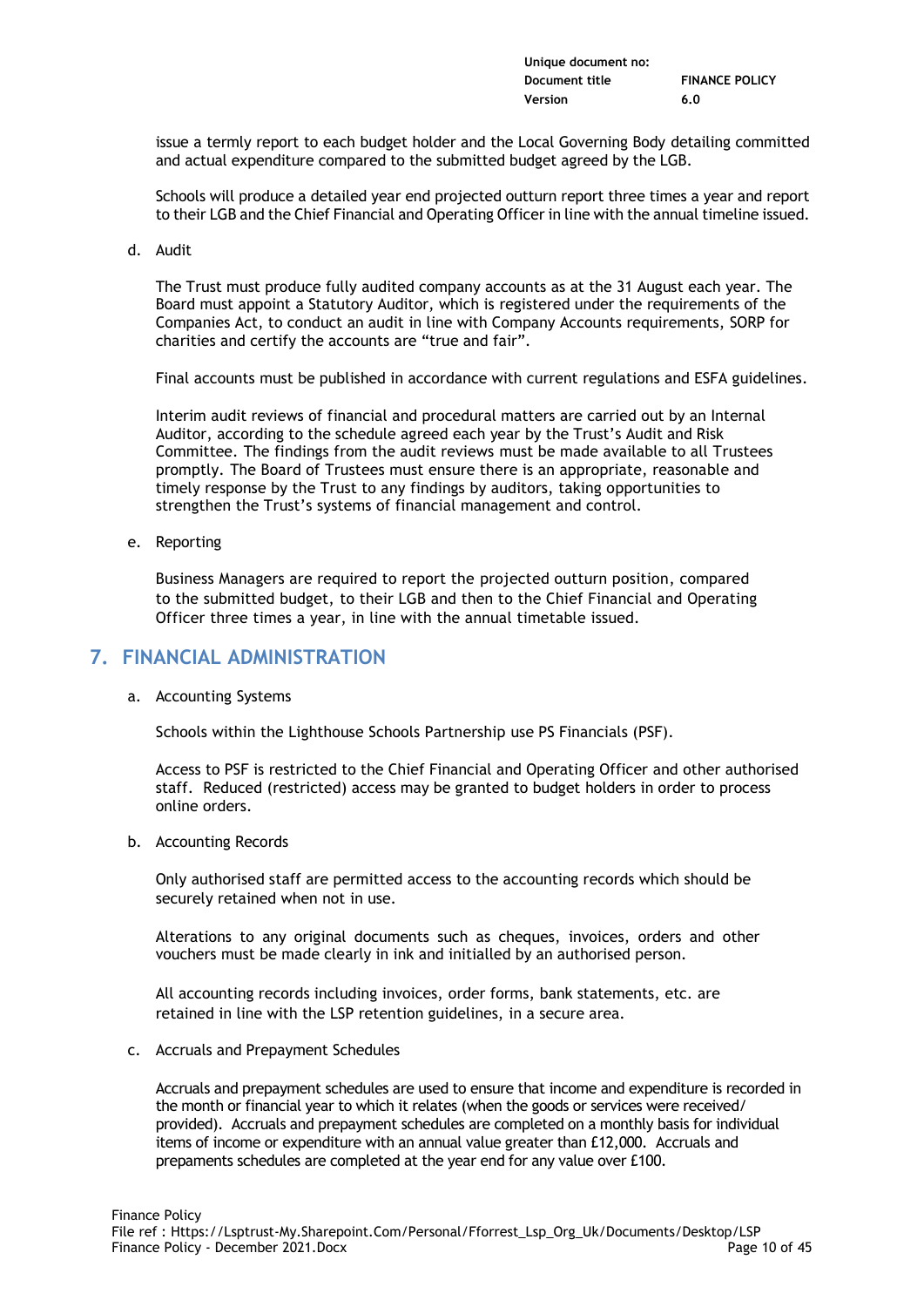| Unique document no: |                       |
|---------------------|-----------------------|
| Document title      | <b>FINANCE POLICY</b> |
| Version             | 6.0                   |

Types of schedules include:

- Accrued Expenditure e.g. For goods or services received by 31<sup>st</sup> August but not paid by this date such as gas bills, telecommunications etc,
- Accrued Income e.g. For goods or services provided by 31<sup>st</sup> August but income not received by this date such as settlement of invoice, expected supplier refunds/credit notes,
- Pre-paid Expenditure e.g. Payments made by 31<sup>st</sup> August for goods for services to be received after 1<sup>st</sup> September such as annual contracts,
- Deferred Income e.g. Income received by  $31<sup>st</sup>$  August for goods or services to be provided after 1st September such as lettings income received in advance.

Without year end schedules, the following risks may occur:

- Balance at year end could be over or understated.
- Use of historical spend to set budgets could be flawed.
- Financial decisions based on inaccurate assessment of the school's/Trust's financial position.

The use of monthly schedules:

• Enables more accurate assessment of a school/the Trust financial position during the financial year.

School Finance Team will:

- Provide the Central Finance Team with information on school generated transactions with an annual value greater than £12,000 and of any changes required.
- Prepare school specific year end schedules by gathering information and collating evidence from financial management system and budget holders.
- Review year end schedules and evidence, raising queries where necessary, and ensuring they are authorised by the Headteacher when complete.
- Submit authorised final year end schedules to the Chief Financial and Operating Officer together with evidence.
- Monitor actual spend against schedules raised by recording dates processed and actual values.

Trust Finance Managers will:

- Prepare monthly and year end schedules for areas affecting all schools and for the central services budget by gathering information and collating evidence from financial management system and budget holders.
- Action monthly schedules for school generated transactions with an annual value greater than £12,000 as instructed by schools.
- Assess total value and number of transactions on year end schedules are reasonable compared to historical trends.
- Review evidence provided for individual transactions and ensure reasonable and in line with expectations.
- Review items marked as repeated from previous year and check whether they should stay or carry forward.
- Review specific transactions and codings, spot checking evidence and that they are accurate.
- d. Virements/updates to submitted budget

Virement is the process used for transferring an agreed financial value from one budget to another within a school (or schools in a federation, or the Central Services Budget). A virement should be considered to update a submitted budget to reflect a change in the financial plan.

Virements result in the creation of a new submitted budget. They should always be planned and are subject to authorisation (See Authority Level section for levels of authority). Virements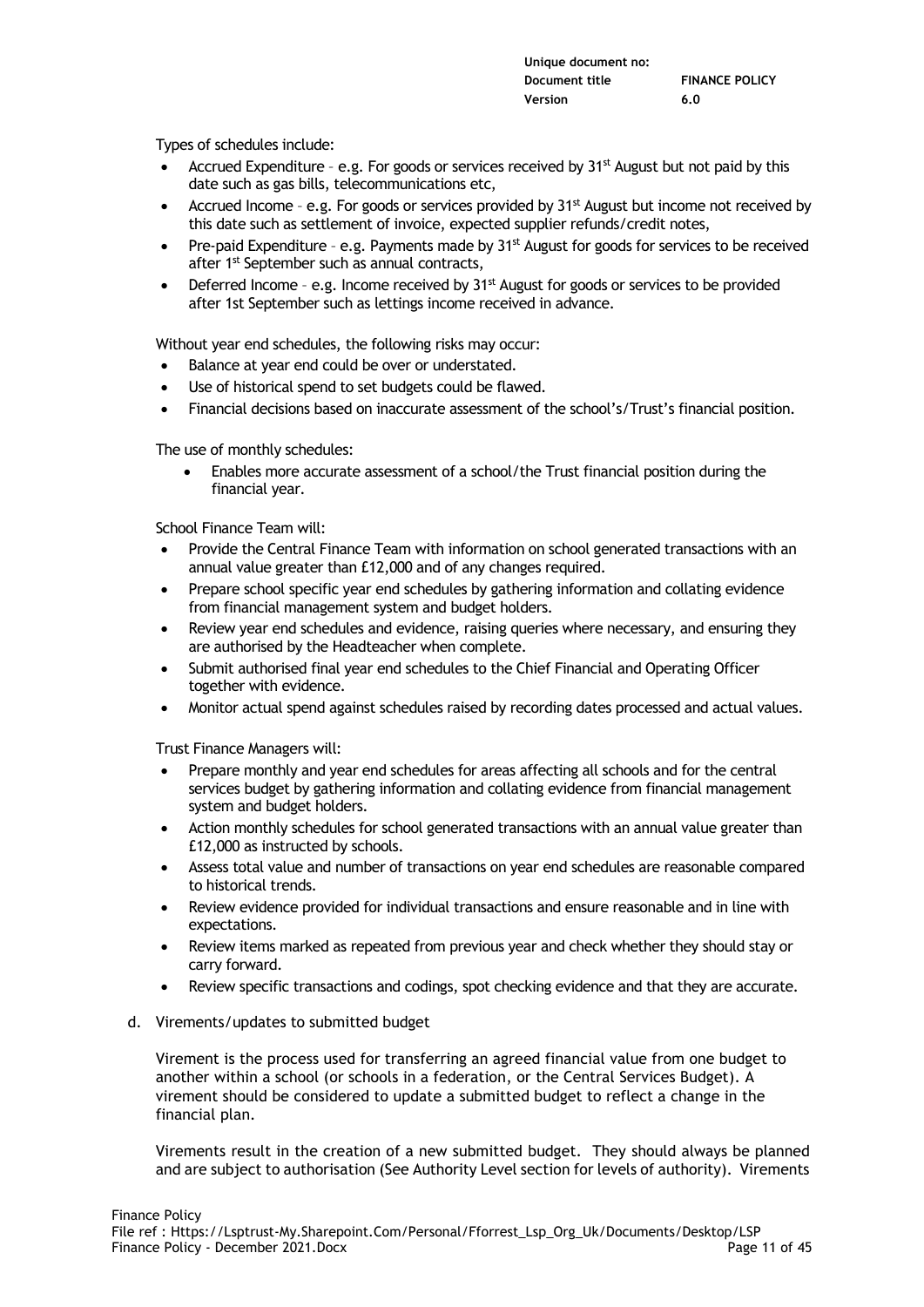| Unique document no: |                       |
|---------------------|-----------------------|
| Document title      | <b>FINANCE POLICY</b> |
| Version             | 6.0                   |

should not be completed to cover an unplanned over or underspending. The following rules also apply:

- Any commitment arising as a consequence must be identified and contained within the resources available to the school in the current/subsequent years.
- Any increased expenditure planned on any budget heading will not lead to an overall budgetary deficit.

Autonomy: The autonomy to raise and process virements is based upon the individual school maintaining a surplus and on the Board of Trustees confidence in the individual school's financial competence.

| <b>VIREMENTS</b>                                                  | <b>Small Primary</b><br><b>NOR 0 - 199</b>                                                                                                                                                                                                          |                                           | Primary<br><b>NOR</b><br>$200+$                                                    | Secondary                                                                                                                       | <b>Trust Budget</b>                                                                                         |
|-------------------------------------------------------------------|-----------------------------------------------------------------------------------------------------------------------------------------------------------------------------------------------------------------------------------------------------|-------------------------------------------|------------------------------------------------------------------------------------|---------------------------------------------------------------------------------------------------------------------------------|-------------------------------------------------------------------------------------------------------------|
| <b>VIREMENTS -</b><br>Planned<br>movement of<br>budget allocation | The following limits apply for virements undertaken from one budget to another<br>budget, the limit applies provided it is evident that this will not result in an<br>overspend in the area from which it is vired or impact on the overall budget. |                                           |                                                                                    |                                                                                                                                 |                                                                                                             |
| UP to £5,000                                                      | <b>Business Manager</b><br>or Headteacher<br>(but reported to<br>the LGB so that a<br>new submitted<br>budget can be<br>agreed)                                                                                                                     |                                           |                                                                                    |                                                                                                                                 |                                                                                                             |
| Up to £10,000                                                     | <b>Local Governing</b><br>Body                                                                                                                                                                                                                      | new submitted<br>budget can be<br>agreed) | <b>Business Manager</b><br>or Headteacher<br>(but reported to<br>the LGB so that a |                                                                                                                                 | CFOO (but<br>reported to<br><b>Finance Committee</b><br>so that a new<br>submitted budget<br>can be agreed) |
| Up to £20,000                                                     |                                                                                                                                                                                                                                                     | Body                                      | <b>Local Governing</b>                                                             | <b>Business Manager</b><br>or Headteacher<br>(but reported to<br>the LGB so that a<br>new submitted<br>budget can be<br>agreed) | <b>Finance Committee</b>                                                                                    |
| Up to £50,000                                                     | <b>CFOO and Chief Executive</b>                                                                                                                                                                                                                     |                                           | Local Governing<br>Body                                                            | <b>Board of Trustees</b>                                                                                                        |                                                                                                             |
| Up to £100,000                                                    | <b>Board of Trustees</b>                                                                                                                                                                                                                            |                                           |                                                                                    | CFOO and Chief<br>Executive                                                                                                     |                                                                                                             |
| Over £100,000                                                     | Board of Trustees.                                                                                                                                                                                                                                  |                                           |                                                                                    |                                                                                                                                 |                                                                                                             |
| <b>VIREMENTS</b>                                                  | <b>Small Primary</b><br><b>NOR 0 - 199</b>                                                                                                                                                                                                          |                                           | Primary<br><b>NOR</b><br>$200+$                                                    | Secondary                                                                                                                       | <b>Trust Budget</b>                                                                                         |
| <b>VIREMENTS - New</b><br>or additional<br>income                 | Any new or additional income received (with the exception of donations made in<br>excess of £10k*) should be vired to the appropriate expenditure code and must<br>be authorised.                                                                   |                                           |                                                                                    |                                                                                                                                 |                                                                                                             |
| No limit                                                          | Business Manager or Headteacher (but reported to the LGB<br>so that a new submitted budget can be agreed)                                                                                                                                           |                                           |                                                                                    | CFOO (but<br>reported to<br><b>Finance Committee</b><br>so that a new<br>submitted budget<br>can be agreed)                     |                                                                                                             |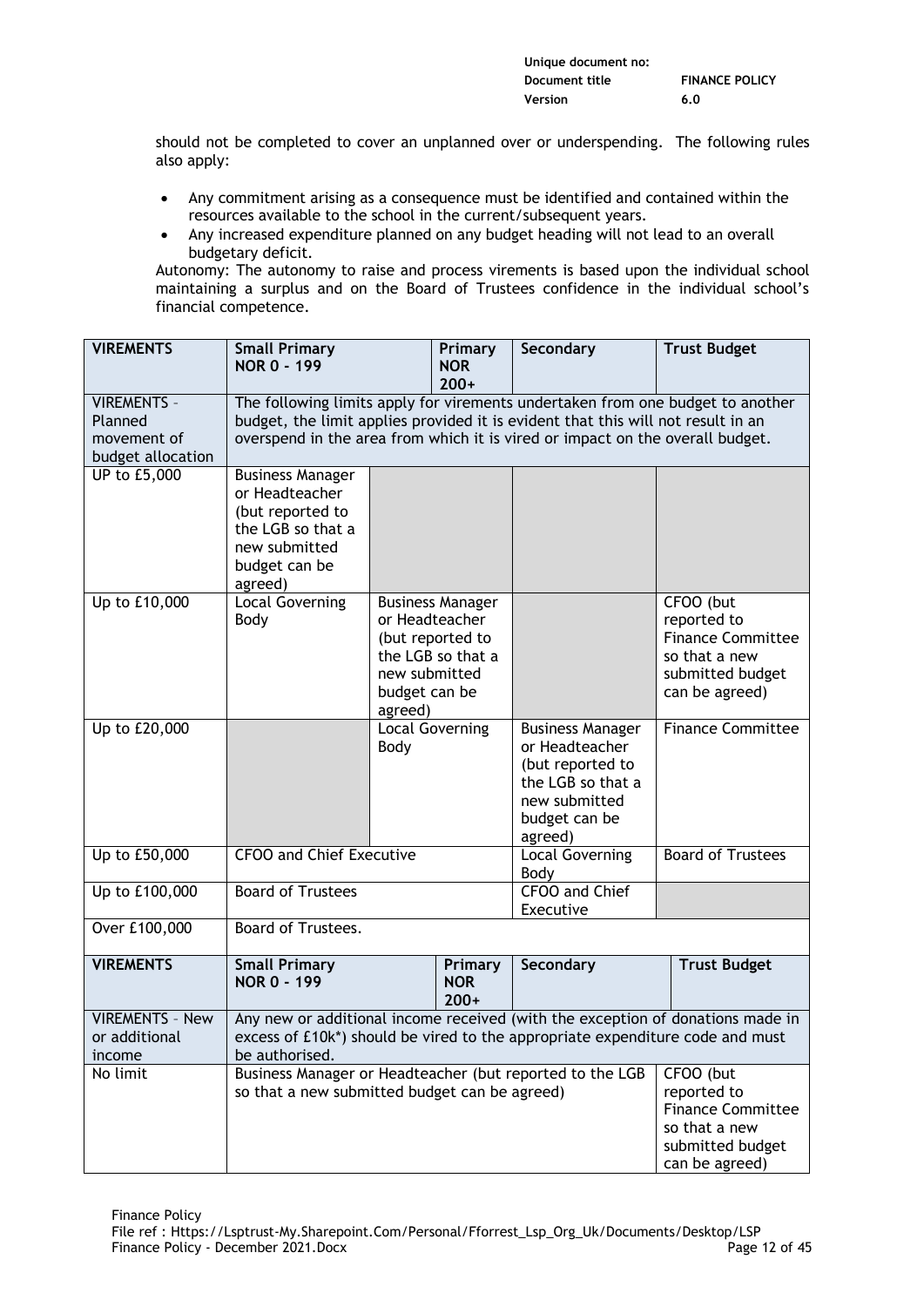| <b>Donations</b>  | Local Governing Body | <b>Board of Trustees</b> |
|-------------------|----------------------|--------------------------|
| received in       |                      |                          |
| excess of £10k    |                      |                          |
| without a clear   |                      |                          |
| statement from    |                      |                          |
| the donor as to   |                      |                          |
| how the funds are |                      |                          |
| to be allocated.  |                      |                          |

e. Journals

The purpose of journals is to move expenditure or income between:

- Funds (where the money has come from)
- Cost centres (where internally the money has been spent)
- Nominals/ledger codes (what it has been spent on)

Journals are subject to authorisation (See table below)

The reasons for journals are:

- To correct miscodings e.g. wrong code used.
- Apportionments e.g. a proportion of a salary to a separate code
- Internal trading activities e.g. reprographic charges to budget holders.

The Trust's procedures for journals are as follows:

- Delegation limits for journals agreed by Trust Board through the Finance Policy
- Batches of completed journal print outs must be signed and dated by postholder with appropriate level of authority and retained on a regular basis. This can be done through a summary report on a monthly basis.
- Changing posted journals is not permitted outside of the Central Team, any amendments required means the original journal must be reversed and re-entered where necessary with the correct entry

The table below details the authorisation limits for journals:

| <b>JOURNALS</b>                 | <b>Small Primary</b><br>NOR 0 - 199 | <b>Primary</b><br><b>NOR 200+</b> | Secondary | <b>Trust Budget</b> |
|---------------------------------|-------------------------------------|-----------------------------------|-----------|---------------------|
| The second fractional contracts |                                     |                                   |           |                     |

The reasons for journals are:

- To correct miscodings e.g. wrong code used.
- Apportionments e.g. a proportion of a salary to a separate code

• Internal trading activities e.g. reprographic charges to budget holders.

A print of all journals must be signed and dated by postholder with appropriate level of

| authority and retained (this can be done through a summary report on a monthly basis) |                                         |                 |                         |                  |
|---------------------------------------------------------------------------------------|-----------------------------------------|-----------------|-------------------------|------------------|
| Up to £50,000                                                                         | <b>Business</b>                         | <b>Business</b> | Finance Manager         | Finance          |
|                                                                                       | Manager                                 | Manager         | <b>Business Manager</b> | Manager          |
| Up to £100,000                                                                        | Headteacher                             | Headteacher     | <b>Business Manager</b> | CF <sub>00</sub> |
| All journals over                                                                     | Board of<br><b>Local Governing Body</b> |                 |                         |                  |
| £100,000                                                                              |                                         |                 |                         | <b>Trustees</b>  |

# **8. PURCHASING**

a. Value for Money (VfM)

The Trust must ensure that spending decisions represent value for money and are justified as such. An important value for money consideration is also the cost of the internal effort involved in managing the purchasing process. Significant service contracts will demand a major effort in terms of preparing specifications, drafting contracts and evaluating tenders. This effort can be greatly increased where the new UK e-notification service of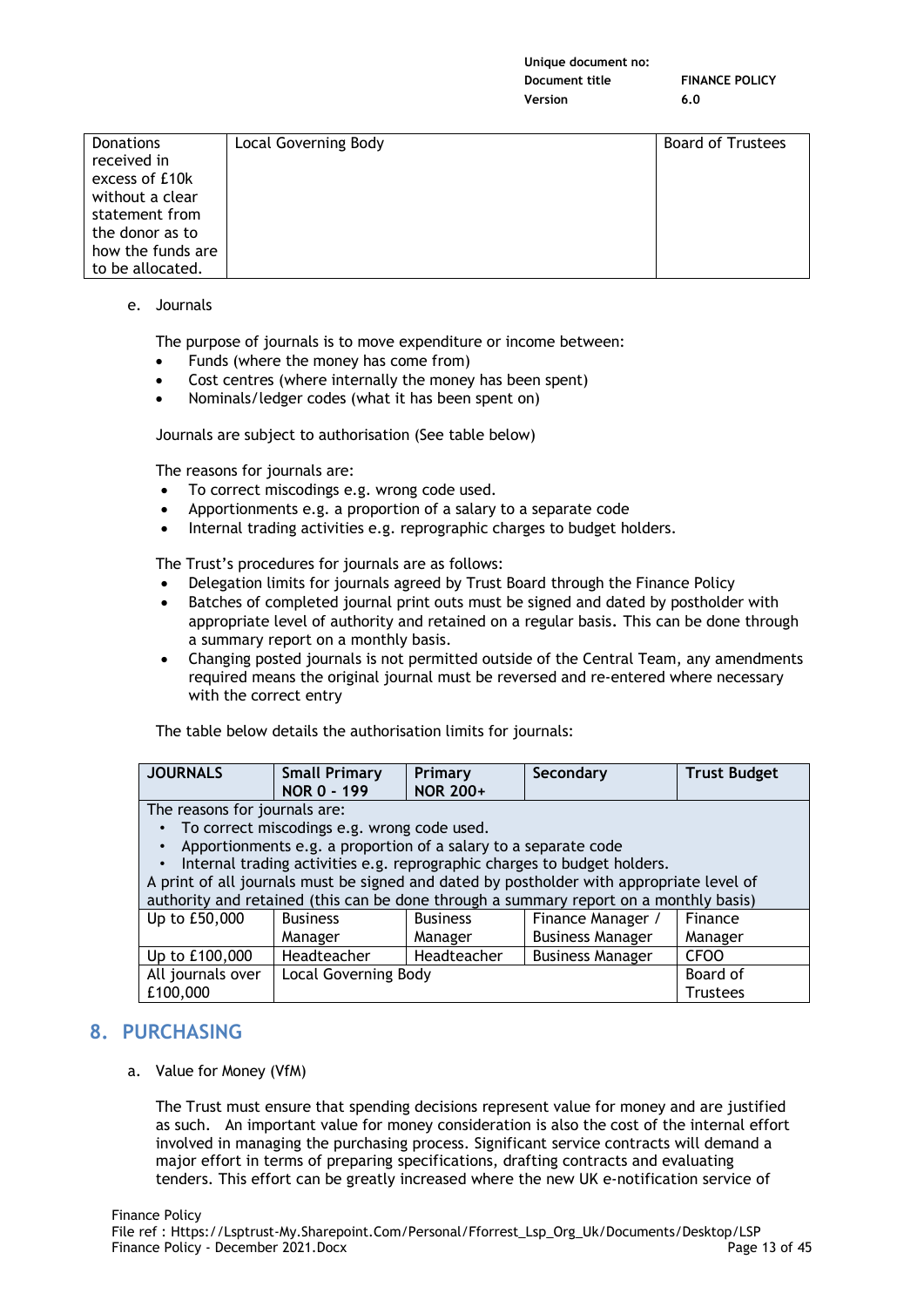| Unique document no: |                       |
|---------------------|-----------------------|
| Document title      | <b>FINANCE POLICY</b> |
| Version             | 6.0                   |

Find a Tender (FTS) (where notices for new procurements are required to be published in place of the Official Journal of the European Union's Tenders Electronic Daily (OJEU/TED)) applies. Therefore, in the interests of managing the Trust's own effort and costs, it is good practice to use multi-year contracts wherever the service requirement is enduring. There are also potential advantages whereby the supplier would be prepared to invest in order to make the service provision more efficient, if guaranteed a long-term contract. It is not possible to provide universal guidance on what would constitute an optimum period of contract. For example, market conditions can change and, during the latter period of the contract, the Trust may feel that it is paying more than necessary or conversely the supplier may feel they are no longer able to cover their costs. Neither situation is comfortable; hence, where the market is more subject to change, the period should be shorter than for more stable situations. The precise period should be agreed with the Chief Financial and Operating Officer as early as possible. A practical default position for large, high value contracts such as cleaning, catering and grounds maintenance is to aim for a 3 year contract with priced options to extend to 5.

A large proportion of the Trust's purchases will be paid for with public funds and they need to maintain the integrity of these funds by following the general principles of:

- **Probity,** it must be demonstrable that there is no corruption or private gain involved in the contractual relationships of the Trust;
- **Accountability,** the Trust is publicly accountable for its expenditure and the conduct of its affairs;
- **Fairness,** that all those dealt with by the Trust are dealt with on a fair and equitable basis.
- b. Routine Purchasing

Budget holders will be informed of the budget available to them at the beginning of the academic year. It is the responsibility of the budget holder to manage the budget and to ensure that the funds available are not overspent. Finance staff in schools and in the Central team will provide regular information detailing actual expenditure against budget to each budget holder or in specific circumstances the budget holder will be given web access to view their budget. Budget holders are encouraged to check their budgets on a regular basis to ensure that spending is kept within the budget limits.

The purchasing of goods from internet sites such as e-Bay and Gumtree is discouraged. This is because:

- If an item is purchased from a private seller e.g. through auction, and there is then an issue with the goods, it is unlikely that the goods could be returned or a refund achieved.
- It may not be possible to receive a VAT invoice which may result in reduced value for money.

An exception may be made where the following conditions can be fully satisfied:

- There is a compelling business need for the goods to be purchased from the outset rather than opportunistic purchasing based upon value alone.
- The goods are not available from an alternative official supplier e.g. second-hand furniture that is of particular style which is no longer currently manufactured.
- The timing of when goods are required precludes an official supplier from being the preferred option.
- The goods are actually what the purchaser needs, to safeguard against unscrupulous suppliers that deceive purchasers with images of toy-sized goods that claim to be fullsize.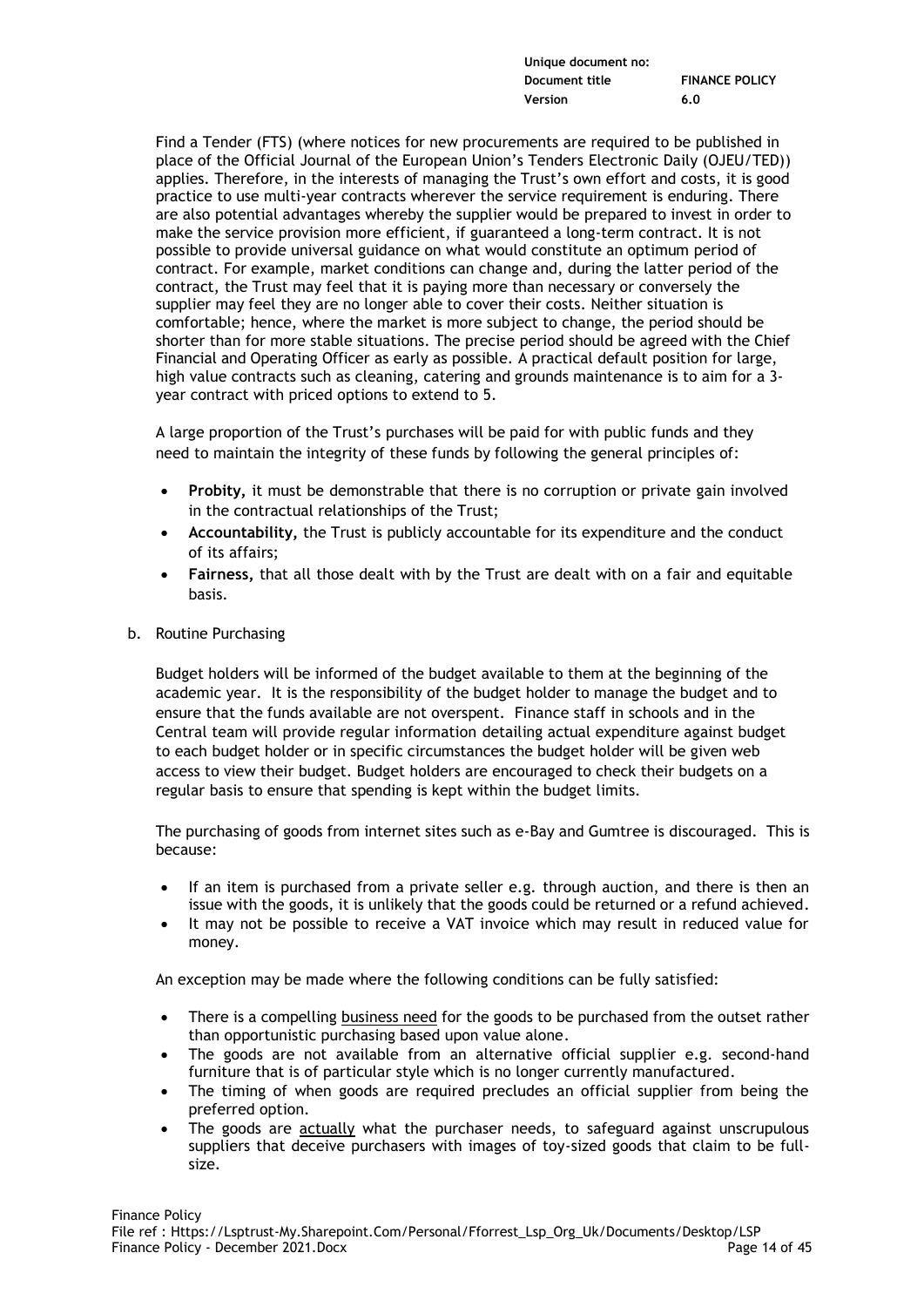| Unique document no: |                       |
|---------------------|-----------------------|
| Document title      | <b>FINANCE POLICY</b> |
| Version             | 6.0                   |

- Given that not all suppliers on e-Bay/Gumtree will be able to provide an official VAT receipt (to enable the Trust/school to reclaim the VAT) the net purchase price must be less than that of an alternative official supplier where VAT is reclaimable.
- The cost of delivery and/or cost/time of collecting the goods does not compromise the purchase price VfM principle above.
- The average Customer Satisfaction Rating for the supplier must be at least 3.5
- The total value of items must be below £500

If a purchase fully satisfies the condition above the purchase may proceed subject to the requirements below:

- Strictly no second-hand electrical goods may be purchased
- An assessment of the possible health and safety risks is completed before a purchase is made
- If a purchase is made a further risk assessment of the goods is carried out when the goods are received, and any unacceptable risks managed accordingly
- The items must be purchased via an official Trust/school credit card

### c. Purchasing Authority

No expenditure should be incurred, or commitment entered without formal delegated authority. A list of delegated authorities will be issued annually as part of the Finance Policy, once agreed by the Board.

Internal Purchase Orders must always be signed by the budget holder and countersigned at the appropriate level, according to the purchasing authority levels. (See Authority Level section for levels of authority)

No service / provision of goods contract of duration of more than 12 months can be entered into without authorisation in writing from the Chief Financial and Operating Officer, no matter what the value of the contract.

Where the contract is for an enduring service valued above £30k per year, the Chief Financial and Operating Officer's authorisation is necessary if it is not planned to use a multi-year contract.

All purchase orders must be priced before submission for authorisation, unless exceptional circumstances prevail in which case an explanation will be required, and a best guessed estimate must be given. Purchase orders must be submitted with all quotations received and retained together.

Once properly authorised, all internal purchase orders must be submitted to the relevant Finance staff, who will issue an official order.

The official order number must always be quoted.

All goods received should be checked against the order form and any missing or faulty goods should be reported to the supplier, who should either re-supply the goods or issue a credit note.

If any goods ordered on an official order form are returned, a notification should be sent to the relevant Finance staff, so that the commitment can be cancelled.

Staff are not permitted to obtain goods/services for private use.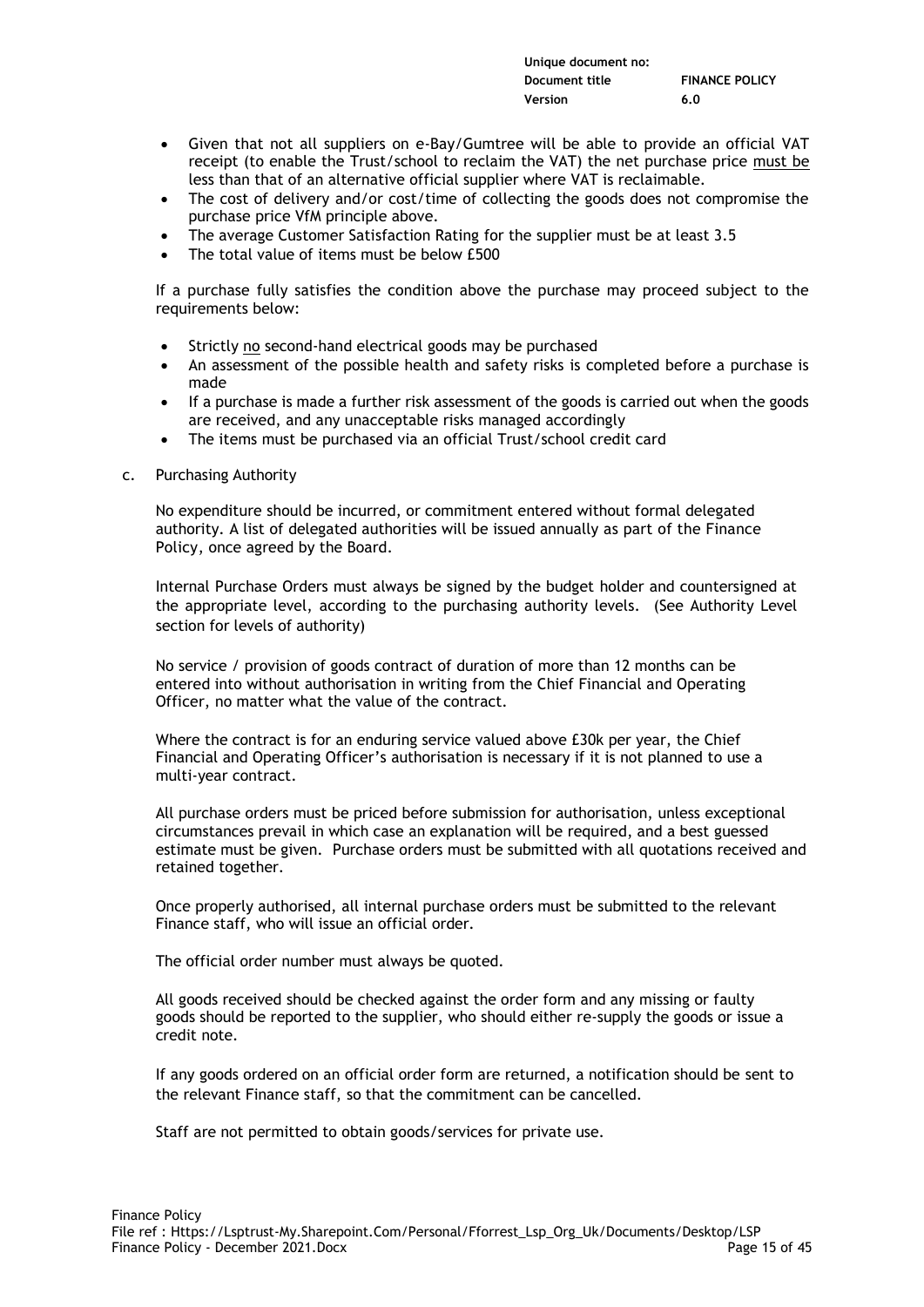d. Borrowing, including Leases

In line with the funding agreement, Academy Trusts must seek the ESFA's prior approval for borrowing including finance leases and overdraft facilities.

Reference should be made to the Academy Trust Handbook.

No Overdraft, Finance Lease or Purchase agreements should be entered into without the prior approval of the Chief Financial and Operating Officer who will report all such agreements to the Board.

e. Expenditure authorisation limits

The Trust/Schools must be able to demonstrate separation of duties.

| <b>EXPENDITURE</b>                                                                                                                          | <b>Small Primary</b><br><b>NOR 0 - 199</b>     | Primary<br><b>NOR 200+</b>          | Secondary                                                                                  | <b>Trust Budget</b> |
|---------------------------------------------------------------------------------------------------------------------------------------------|------------------------------------------------|-------------------------------------|--------------------------------------------------------------------------------------------|---------------------|
| Planned Expenditure - Internal Orders Requisitions<br>No expenditure should be incurred or commitment entered into without formal delegated |                                                |                                     |                                                                                            |                     |
| authority.                                                                                                                                  |                                                |                                     |                                                                                            |                     |
|                                                                                                                                             |                                                |                                     | All internal order forms raised for any day to day expenditure within agreed budget levels |                     |
|                                                                                                                                             |                                                |                                     | to be authorised at the appropriate level, according to the following purchasing authority |                     |
| levels                                                                                                                                      |                                                |                                     |                                                                                            |                     |
| Up to £2,500                                                                                                                                | <b>Budget Holder</b><br>or Business            | <b>Budget Holder</b><br>or Business | Budget holder                                                                              |                     |
|                                                                                                                                             | Manager                                        | Manager                             |                                                                                            |                     |
| Up to £5,000                                                                                                                                | <b>Business</b>                                | <b>Business</b>                     | Finance Manager /                                                                          | Finance             |
|                                                                                                                                             | Manager                                        | Manager                             | <b>Business Manager</b>                                                                    | Manager             |
| Up to £15,000                                                                                                                               | Headteacher                                    | Headteacher                         | <b>Business Manager</b>                                                                    | <b>CFOO</b>         |
| Up to £29,999                                                                                                                               | Headteacher                                    | Headteacher                         | <b>Business Manager</b>                                                                    | CF <sub>00</sub>    |
| for Purchases/                                                                                                                              | and CFOO                                       | and CFOO                            | and CFOO                                                                                   |                     |
| Contracts* that                                                                                                                             |                                                |                                     |                                                                                            |                     |
| have been                                                                                                                                   |                                                |                                     |                                                                                            |                     |
| specifically                                                                                                                                |                                                |                                     |                                                                                            |                     |
| identified in the                                                                                                                           |                                                |                                     |                                                                                            |                     |
| budget agreed                                                                                                                               |                                                |                                     |                                                                                            |                     |
| by the Board of                                                                                                                             |                                                |                                     |                                                                                            |                     |
| <b>Trustees</b><br>Up to £29,999                                                                                                            | Local Governing Body with pre-approval of CFOO |                                     |                                                                                            | Board of            |
| for Purchases/                                                                                                                              |                                                |                                     |                                                                                            | <b>Trustees</b>     |
| Contracts* that                                                                                                                             |                                                |                                     |                                                                                            |                     |
| have been NOT                                                                                                                               |                                                |                                     |                                                                                            |                     |
| been specifically                                                                                                                           |                                                |                                     |                                                                                            |                     |
| identified in the                                                                                                                           |                                                |                                     |                                                                                            |                     |
| budget agreed                                                                                                                               |                                                |                                     |                                                                                            |                     |
| by the Board of                                                                                                                             |                                                |                                     |                                                                                            |                     |
| <b>Trustees</b>                                                                                                                             |                                                |                                     |                                                                                            |                     |
| ALL orders and                                                                                                                              | <b>CFOO and Chief Executive</b>                |                                     |                                                                                            |                     |
| contracts value                                                                                                                             |                                                |                                     |                                                                                            |                     |
| between                                                                                                                                     |                                                |                                     |                                                                                            |                     |
| £30,000 and<br>£184,999*                                                                                                                    |                                                |                                     |                                                                                            |                     |
| All orders and                                                                                                                              |                                                |                                     | CFOO, Chief Executive and minuted approval from Board of Trustees                          |                     |
| contracts value                                                                                                                             | following completion of tender process         |                                     |                                                                                            |                     |
| over £185k*                                                                                                                                 |                                                |                                     |                                                                                            |                     |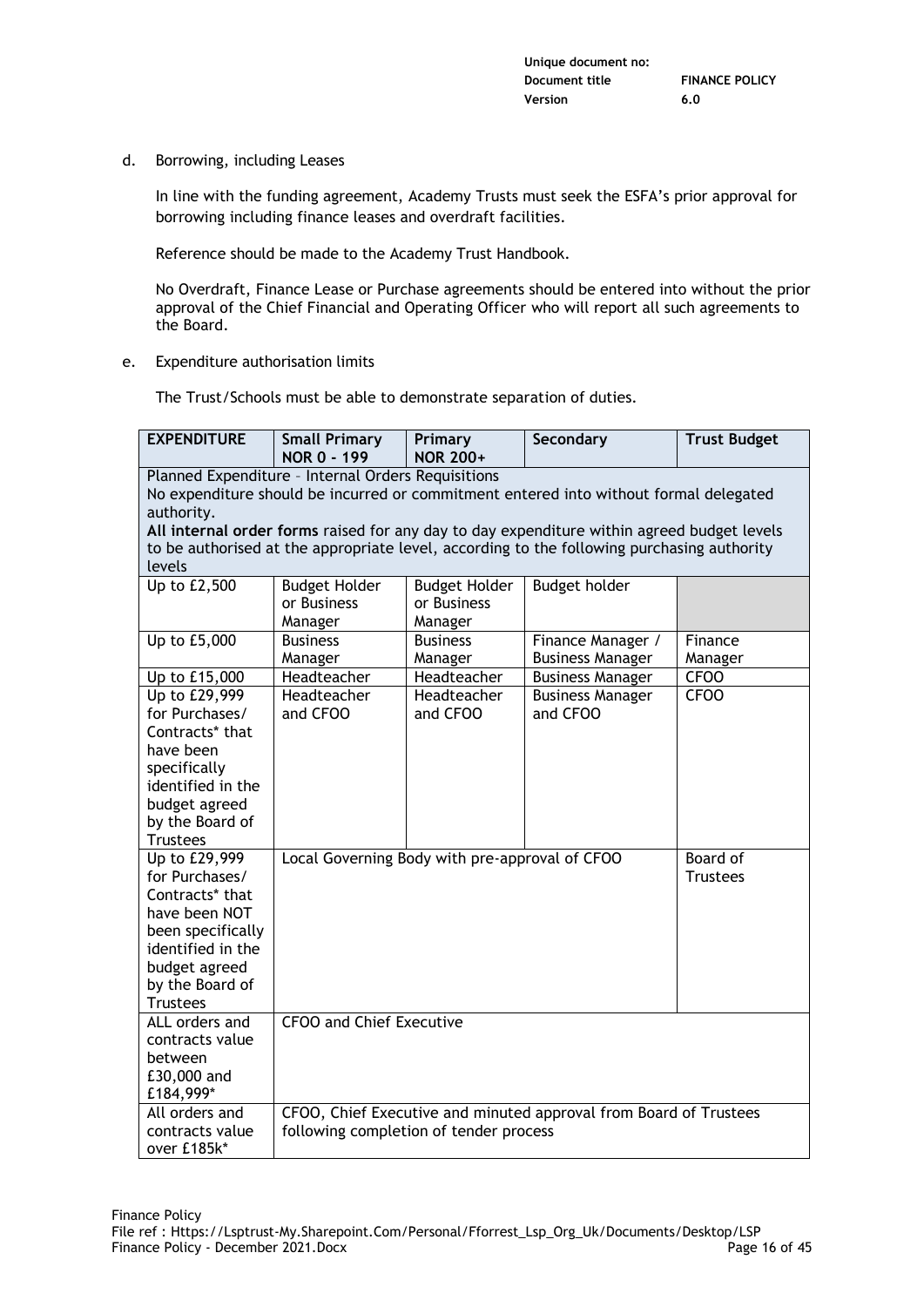| Unique document no: |                       |
|---------------------|-----------------------|
| Document title      | <b>FINANCE POLICY</b> |
| Version             | 6.0                   |

\*These figures relate to both single orders or multiple orders placed with the same supplier within the financial year.

f. Petty Cash/Claim for Reimbursement/Expenses Claim

No petty cash will be held by the school or the Trust. All claims for reimbursement/expenses will be paid through the BACs system.

The relevant budget holder must authorise expenditure before the purchase of any goods/services, unless exceptional circumstances deem this impossible.

The maximum authorised amount for non purchase order expenditure is £50. In exceptional circumstances, planned non order purchase exceeding this limit must be pre authorised by the Business Manager

A valid VAT receipt should be attached to the claim form, which must be signed by the budget holder.

g. Procurement Requirements - Orders for work, goods, services and contracts

Value of Procurement Requirements:

| Anticipated value of Goods,  | Minimum no of quotes                                                                                                  |
|------------------------------|-----------------------------------------------------------------------------------------------------------------------|
| Services and Contract Sum    | Trustees must make best effort to secure probity and                                                                  |
| (Individual order, annual    | value for money.                                                                                                      |
| service and annual contract) |                                                                                                                       |
| £1 - £4,999                  | Written quotation not required. However, for items in                                                                 |
|                              | excess of £1k, it is good practice to receive and retain<br>three written quotations on file.                         |
| £5,000 - £9,999              | For items in excess of £5k, obtain and retain three written                                                           |
|                              | quotations on file. If three quotes aren't available, a                                                               |
|                              | reason must be recorded on the internal order form and                                                                |
| £10,000 - £29,999            | signed by the Business Manager or Headteacher                                                                         |
|                              | Minimum 3 Quotes, lowest acceptable offer.                                                                            |
|                              | Under the "Restricted Tender arrangements" at least                                                                   |
|                              | three competitive written quotations should be invited                                                                |
|                              | from suitable suppliers and evidence retained on file.                                                                |
|                              | Three written quotations must be retained. If three                                                                   |
|                              | quotes aren't available, a reason must be recorded on the<br>internal order form, with written approval obtained from |
|                              | the Chief Financial and Operating Officer and retained on                                                             |
|                              | the order form. The Chief Financial and Operating Officer                                                             |
|                              | will report retrospectively to the Board of Trustees.                                                                 |
| £30,000 - £185,000 or the    | Minimum 3 Quotes to be obtained in conjunction with the                                                               |
| current published FTS        | LSP Central Team, lowest acceptable offer.                                                                            |
| threshold, whichever is the  |                                                                                                                       |
| lower                        | Under the "Restricted Tender arrangements" at least                                                                   |
|                              | three competitive written quotations should be invited<br>from suitable suppliers and evidence retained on file.      |
|                              | Three written quotations must be retained. If three                                                                   |
|                              | quotes aren't available, a reason must be recorded on the                                                             |
|                              | internal order form, with written approval obtained from                                                              |
|                              | the Chief Financial and Operating Officer and retained on                                                             |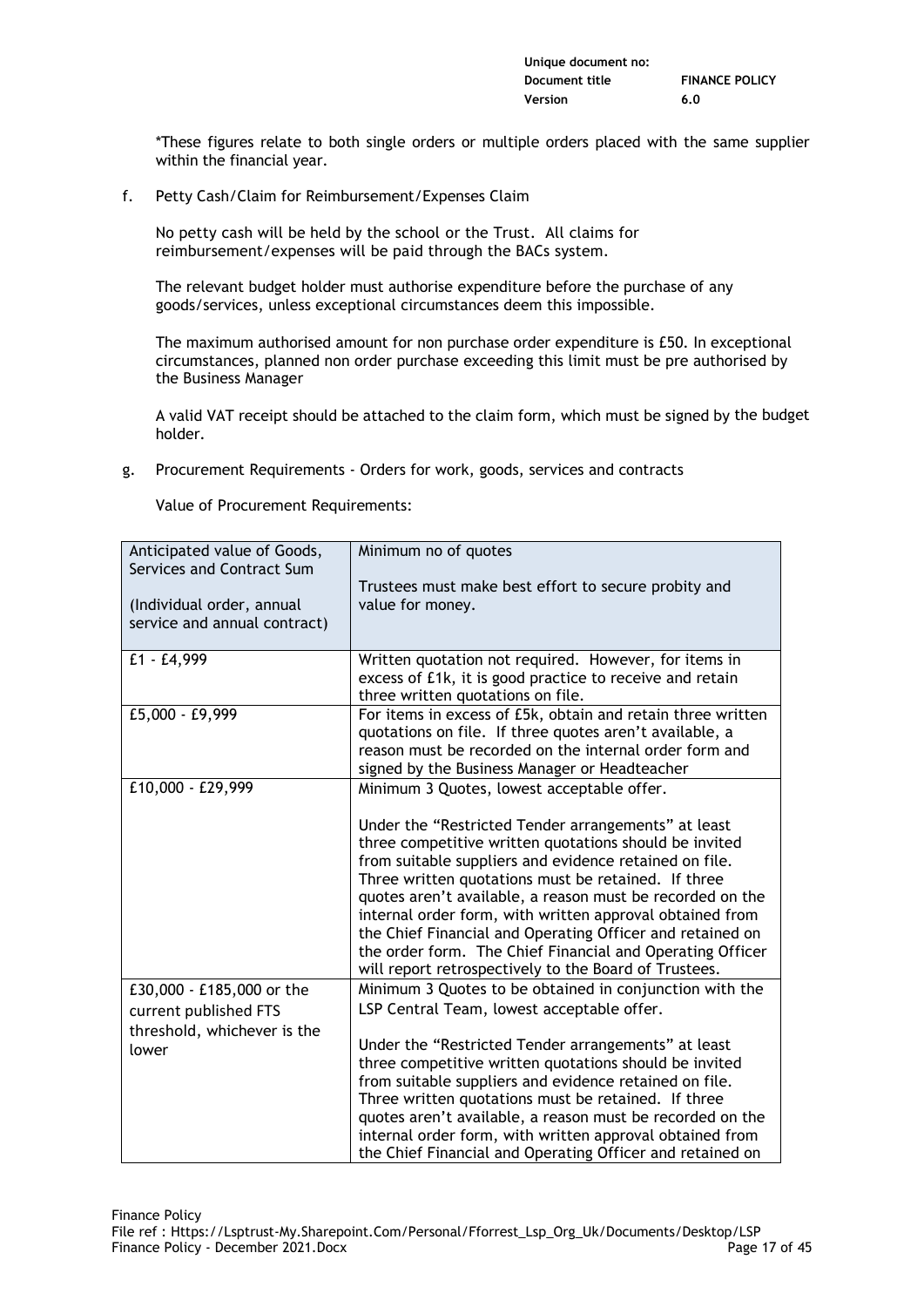|                                                                                     | the order form. The Chief Financial and Operating Officer<br>will report retrospectively to the Board of Trustees.                                                                                                                |
|-------------------------------------------------------------------------------------|-----------------------------------------------------------------------------------------------------------------------------------------------------------------------------------------------------------------------------------|
| Above £185,000 or the current<br>published FTS threshold,<br>whichever is the lower | Formal tendering procedure in conjunction with the LSP<br>Central Team including, where necessary, advertising on<br>Find a tender (FTS).                                                                                         |
|                                                                                     | The work must be tendered in accordance with the Trust's<br>Tender procedures and protocols published in the Trust's<br>Financial procedures and with reference FTS Thresholds<br>(Current FTS latest published threshold value). |

The above limits apply to the estimated aggregated total value of any contract whether the work falls in one financial year or is an enduring multi-year contract.

The Trust/school will accept the lowest tender or quotation in all purchasing decisions unless:

- After having followed the procedures there is good evidence that the lowest priced supplier cannot perform to the specification
- A decision has been taken to judge quality and price together before prospective suppliers have been sought
- A specialist provider is required e.g. Asbestos removal would be undertaken by contractor linked to annual service contract and current Asbestos Risk Assessment

Should the selection of the "lowest acceptable offer" prove to be difficult, or in any way contentious, the matter should be referred to the Chief Financial and Operating Officer.

Where a single procurement process exceeds £30k the procurement process must be undertaken in conjunction with the LSP Central Team. This is to ensure value for money is achieved by pooling activity for similar goods/suppliers across the Trust and to ensure appropriate levels of scrutiny for suppliers that are appointed to multiple contracts.

Where a formal tendering procedure is used (>£185k or the current published FTS) threshold, whichever is the lower), all tenders must be opened at the same time, in the presence of the Chief Financial and Operating Officer.

A list of the top 10 suppliers of goods and services shall be reported annually to the Board.

In exceptional circumstances and in line with their spending authority, the Chief Financial and Operating Officer (up to £10k) or the Chief Financial and Operating Officer and Chief Executive (up to £75k) can over-ride the policy on obtaining three quotes. Instances of such over-rides will then be reported to the Trustees by exception.

These limits do not apply to orders raised for Education visits as they are paid through parental contributions, however, it is good practice to obtain three quotes if alternative providers are available.

For facilities work, all contractors used for contracts in excess of £1k should be checked for financial stability, technical ability and that relevant insurance is in place. In the event that a contractor who is not on the Trust's approved list is selected, all of the above checks must be carried out independently by the Trust/school. Supporting documentation confirming that these checks have been completed must be obtained and attached to the relevant contract file/order form.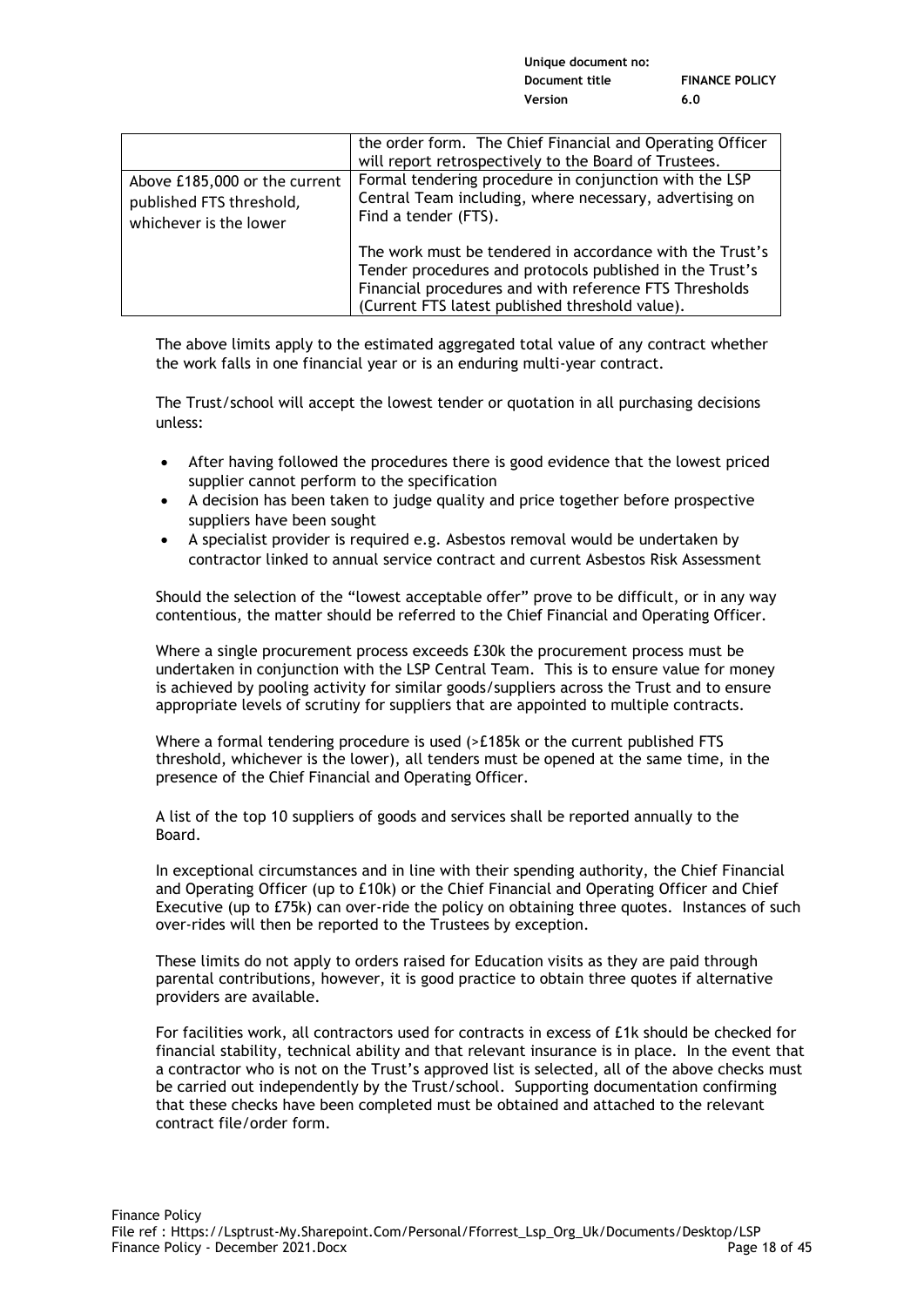h. Payment of Invoices

All invoices should be passed to the relevant Finance Office, on receipt.

The Finance Assistant will check the accuracy of each invoice and ensures that it meets current statutory requirements, before passing to the budget holder to authorise.

Invoices must only be paid if accompanied by a purchase order approved at the appropriate level.

All cheques/BACs payments must have a minimum of two authorisations.

Use of the Business Credit Card is restricted to Finance Staff only or other staff with prior authorisation from the Finance Manager or Business Manager. Purchases made must be in conjunction with an appropriately authorised purchase order. The Finance Manager or Chief Financial and Operating Officer will check and sign monthly statements.

Invoices will be paid within 30 days, unless the terms of credit state otherwise. The finance staff will take advantage of any discounts available for early settlement where this is to the Trust/school's advantage.

All invoices are retained by the associated Finance Office for six years, plus the current year.

i. Payment of Invoices from the Self-Employed

When considering appointing consultants, advisors, trainers, instructors or other individuals who supply services to the Trust, the employment status of the person must be determined before commissioning the work. The member of staff that is arranging for the work to be completed must complete the HMRC's Check Employment Status for Tax online tool (CEST) and follow the New Assignment Checklist provided at Appendix A.

The school should email the HMRC CEST tool outcome, the completed New Assignment Checklist and the Status Determination Statement (Appendix B) to lspfinance@lsp.org.uk. This should be sent as an encrypted email (before sending in outlook select options, then click encrypt).

If the outcome of the Status Determination Statement is self-employed, a number of additional documents also need to be completed. This includes:

- Self-Employment declaration Form (Appendix C)
- Company Information Form (Appendix D)
- Service Level Agreement (Example template provided as Appendix E)

Please be aware that some of the information of the Company Information Form will need to be updated on a periodic basis e.g. details of insurance cover.

j. Supplier record amendments

Additions and amendments to supplier records in PSF must be controlled. A 'new supplier / supplier amendment' form must be completed and reviewed by the Central Finance Team before any amendments are made in PSF. For new suppliers the form must be accompanied by the supplier's letterhead and first estimate/quotation/proposal.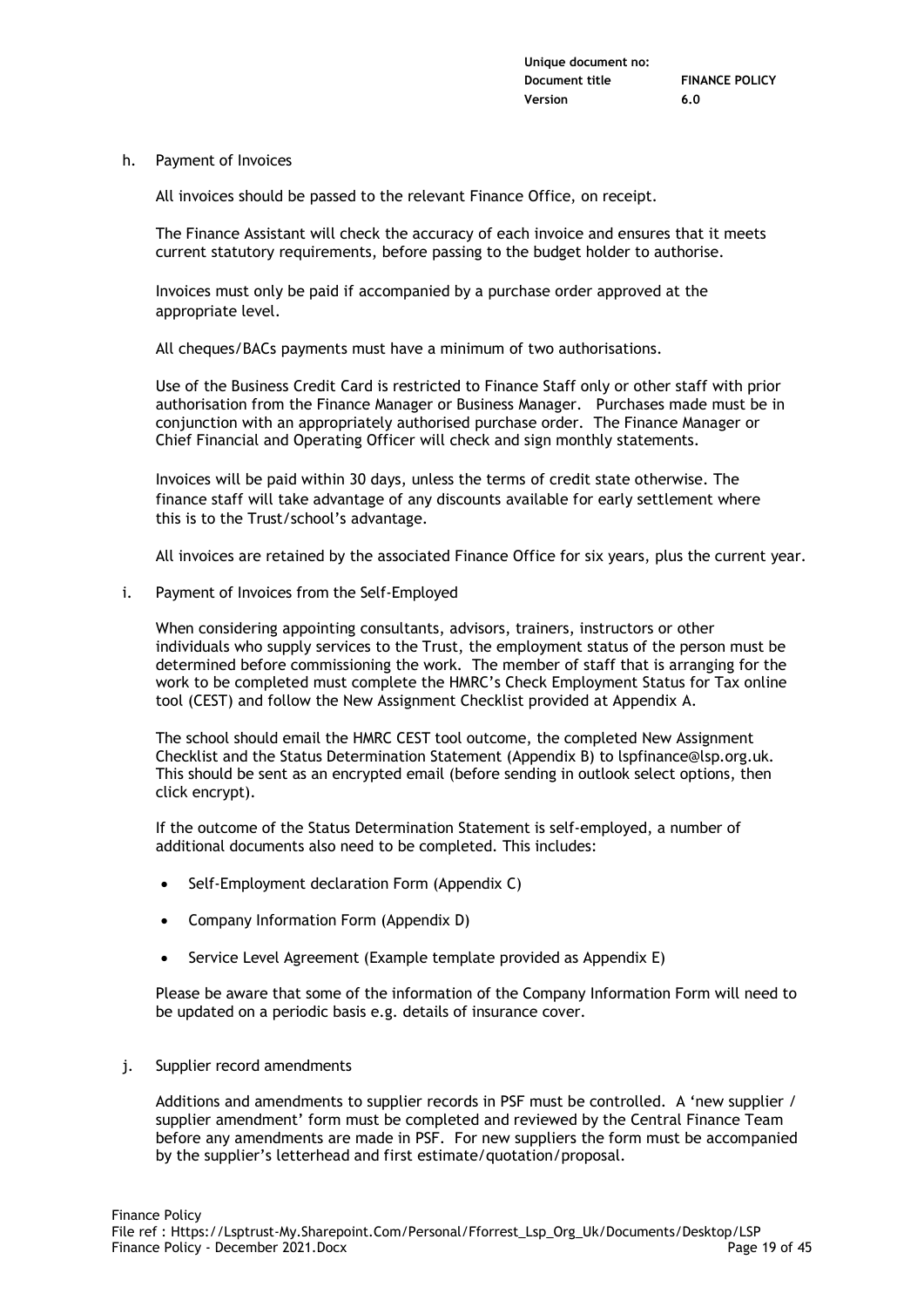| Unique document no: |                       |
|---------------------|-----------------------|
| Document title      | <b>FINANCE POLICY</b> |
| Version             | 6.0                   |

All new supplier/supplier amendment forms must be filed ready for audit accompanied by all necessary paperwork.

Notification of changes to supplier bank details must always be independently verified before being actioned by contacting the supplier independently of the notification received.

k. Extraordinary Expenditure (including transactions with connected parties and investment transactions)

Novel, contentious and/or repercussive transitions must always be referred to the ESFA for explicit prior authorisation.

- Novel payments are those of which the Academy Trust has no experience, or are those outside the range of normal business activity for the Trust.
- Contentious transactions are those which might give rise to criticism of the Trust by Parliament, and/or the public and/or media.
- Repercussive transactions are those likely to cause pressure on other trusts to take a similar approach and hence have wider financial implications.
- l. Irregular or improper purchasing

It is not permitted to purchase any alcohol, items for personal benefit or excessive gifts. This applies even if the purchases are funded by unrestricted funds.

# **9. TRANSACTIONS WITH RELATED PARTIES**

- a. The Trust must be even-handed in its relationships with related parties by ensuring that:
	- Trustees comply with their statutory duties as company directors to avoid conflicts of interest, not to accept benefits from third parties, and to declare interest in proposed transactions or arrangements.
	- All Members, Trustees, local governors and senior employees have completed the register of business and pecuniary interests.
	- No member, Trustee, local governor, employee or related individual or organisation can use their connection to the Trust for personal gain, including payment under terms that are preferential to those that would be offered to an individual or organisation with no connection to the Trust.
	- There are no payments to any Trustee by the Trust unless permitted by the articles, or by authority from the Charity Commission, and comply with any relevant agreement with the Secretary of State. The Trust needs to consider these obligations where payments are made to other business entities who employ the Trustee, are owned by the Trustee, or in which the Trustee holds a controlling interest.
	- The Charity Commission's approval is obtained where the Trust believes a significant advantage exists in paying a Trustee for acting as a Trustee.
	- Any payment provided to the persons referred to in this section satisfies the 'at cost' requirements.

The Trust must keep sufficient records, and make sufficient disclosures in the annual accounts, to show that transactions with these parties, and all other related parties, have been conducted in accordance with the high standards of accountability and transparency required within the public sector.

The Trust must report all transactions with related parties to ESFA in advance of the transaction taking place, using ESFA's on-line form.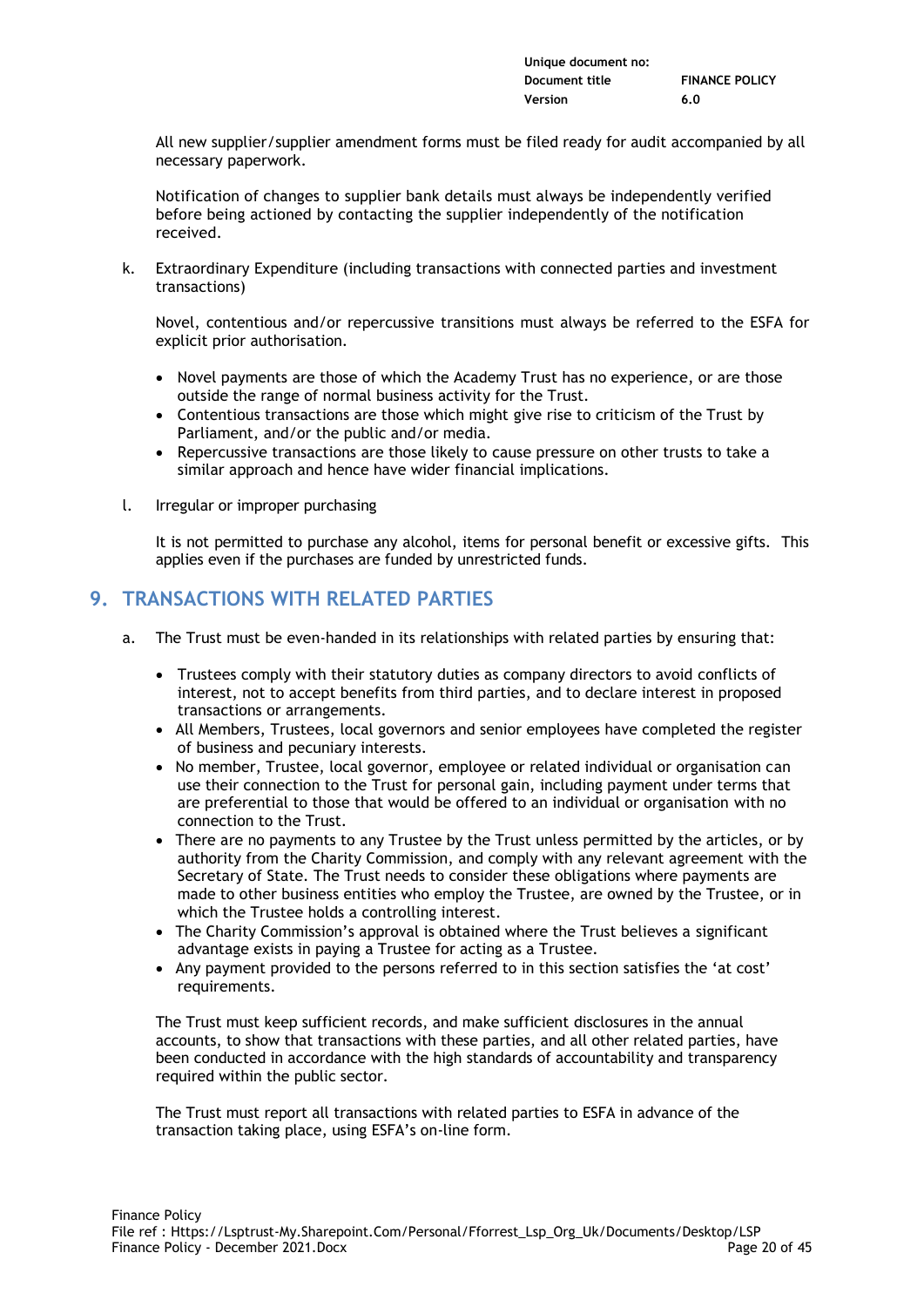| Unique document no: |                       |
|---------------------|-----------------------|
| Document title      | <b>FINANCE POLICY</b> |
| Version             | 6.0                   |

Trusts must obtain ESFA's prior approval, using ESFA's on-line form, for contracts for the supply of goods or services to the Trust by a related party where any of the following limits arise:

- a contract exceeding £20,000.
- a contract of any value that would take the total value of contracts with the related party beyond £20,000 in the same financial year ending 31 August.
- a contract of any value if there have been contracts exceeding £20,000 individually or cumulatively with the related party in the same financial year ending 31 August.

For the purposes of reporting to, and approval by, ESFA, transactions with related parties do not include salaries and other payments made by the Trust to a person under a contract of employment through the Trust's payroll.

b. Register of Business and Pecuniary Interests

The Trust's register of interests must capture relevant business and pecuniary interests of Members, Trustees, local governors and senior employees, including:

- directorships, partnerships and employments with businesses
- trusteeships and governorships at other educational institutions and charities
- for each interest: the name of the business; the nature of the business; the nature of the interest; and the date the interest began.

The register must identify any relevant material interests from close family relationships between the Trust's Members, Trustees or local governors. It must also identify relevant material interests arising from close family relationships between those individuals and employees. 'Close family relationships' is defined in the Academy Trust Handbook.

The Trust should consider whether any other interests should be registered and should keep their register of business and pecuniary interests up to date.

The Trust must publish the relevant business and pecuniary interests of Members, Trustees, local governors and accounting officers. The Trustees have discretion over the publication of interests of any other individual named on the register.

c. At cost requirements

The 'at cost' requirement applies to contracts for goods and services from a related party exceeding £2,500, cumulatively, in any one financial year. For these purposes, where a contract takes the Trust's cumulative annual total with the related party beyond £2,500, the element above £2,500 must be at no more than cost.

To comply with the At Cost Requirements the Trust must pay no more than 'cost' for goods or services provided to it by the following persons ('services' do not include contracts of employment):

- Any Member or Trustee of the Trust.
- Any individual or organisation related to a member or Trustee of the Trust. For these purposes the Academy Trust Handbook provides a definition of when an individual or organisation is related to a Member, or Trustee.
- Any individual or organisation given the right under the Trust's articles of association to appoint a Member or Trustee of the Academy Trust; or anybody connected to such individual or organisation.
- Any individual or organisation recognised by the Secretary of State as a sponsor of the Trust; or anybody connected to such individual or organisation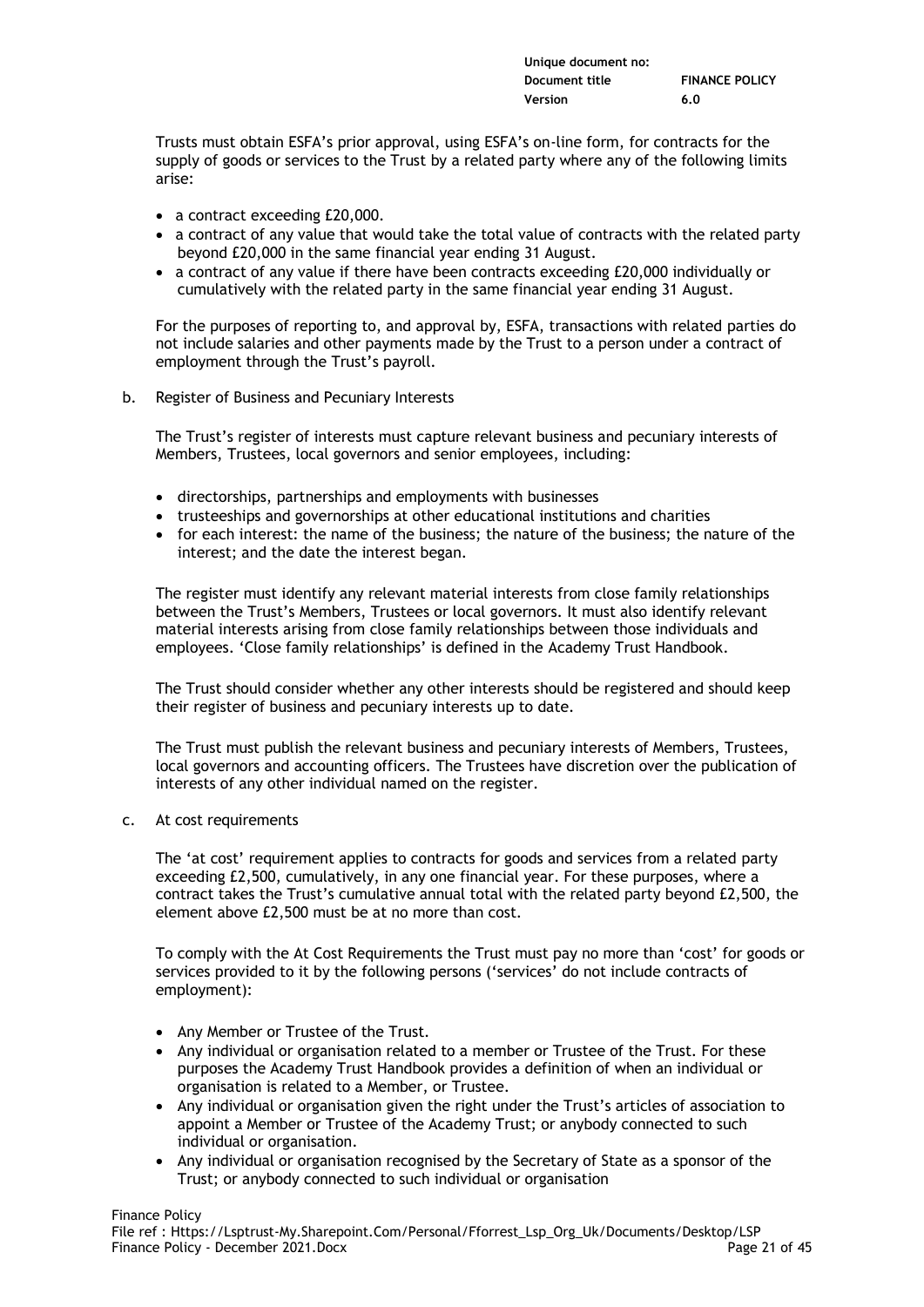| Unique document no: |                       |
|---------------------|-----------------------|
| Document title      | <b>FINANCE POLICY</b> |
| Version             | 6.0                   |

The Academy Trust Handbook provides a definition of when a body is connected to another individual or organisation.

The 'at cost' requirement does not apply to the Trust's employees unless they are also one of the parties described above.

The Trust must ensure that any agreement with an individual or organisation referred to in this section is properly procured through an open and fair process and is:

- Supported by a statement of assurance from that individual or organisation to the Trust confirming their charges do not exceed the cost of the goods or services, and
- On the basis of an open book agreement including a requirement for the supplier to demonstrate clearly, if requested, that their charges do not exceed the cost of supply
- d. Trustee/Governors' Allowances

Please refer to Members, Trustees and Governors Allowances Policy.

e. National Leadership of Governance (NLG) Grant

Funds received under the NLG grant may be paid to Trustees for work undertaken relating to the purpose and terms of the grant.

# **10.ASSETS**

a. Acquisition and disposal of fixed assets (Reference Academy Trust Handbook)

The Trust must seek and obtain prior written approval from the Secretary of State, via the ESFA, for the following transactions:

- acquiring a freehold on land or buildings;
- disposing of a freehold on land or buildings; and
- disposing of heritage assets beyond any limits set out in the Trust's funding agreement in respect of the disposal of assets generally. Heritage assets are assets with historical, artistic, scientific, technological, geophysical or environmental qualities that are held and maintained principally for their contribution to knowledge and culture, as defined in applicable financial reporting standards.

The Trust may dispose of any other fixed asset (i.e. other than land, buildings and heritage assets as described above) without the approval of the Secretary of State.

The Trust must ensure that any disposal maintains the principles of regularity, propriety and value for money. This may involve public sale where the assets have a residual value.

Some property transactions may be novel or contentious and so require the consent of the Secretary of State on that basis (please refer to the Academy Trust Handbook).

Schools must consult with the Chief Financial and Operating Officer before entering into any transaction that results in the acquisition or disposal of a fixed asset with a value above £1,000.

b. Capital Funding

Devolved Capital – School's will target their devolved capital to the following priority areas: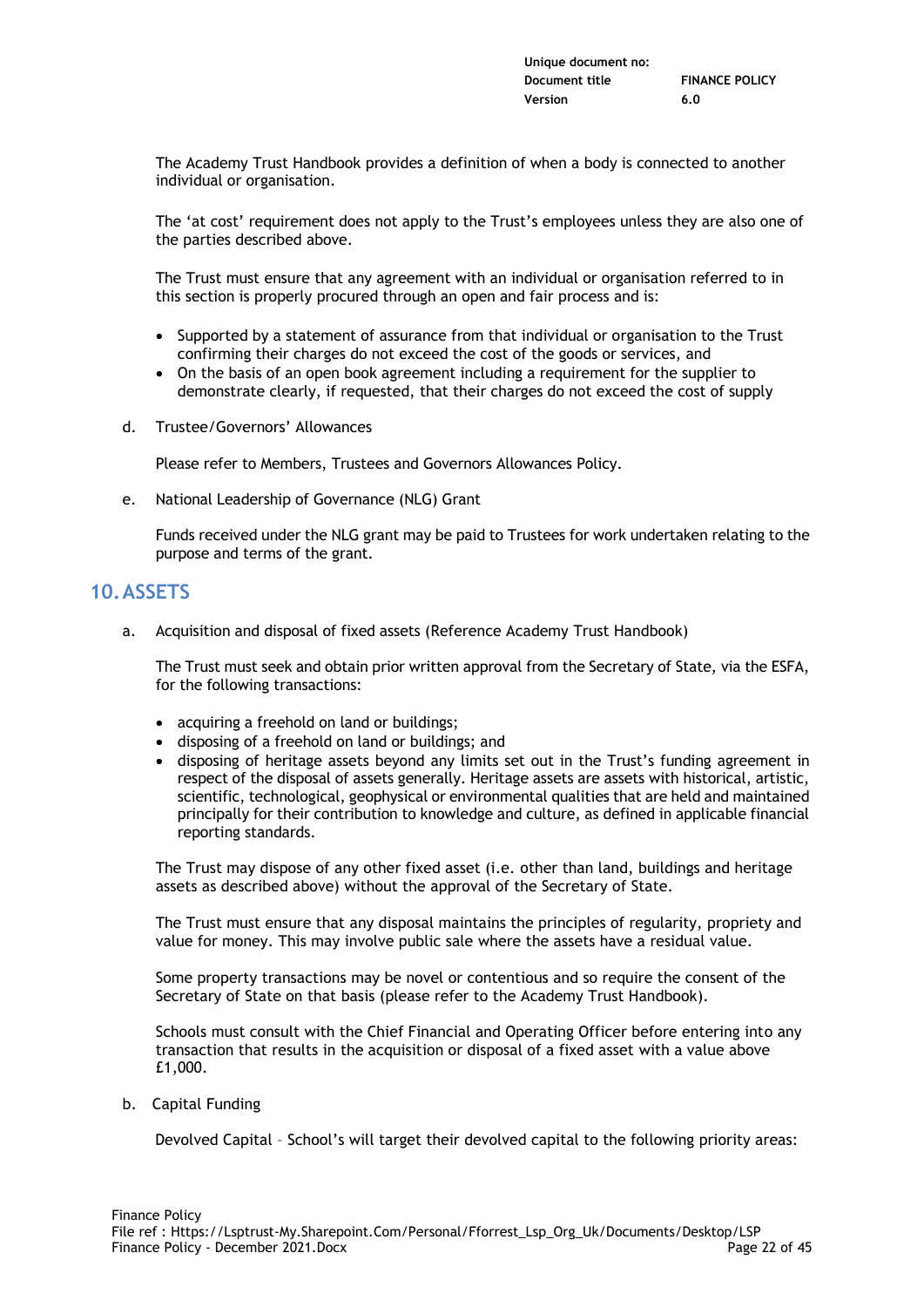| Unique document no: |                       |
|---------------------|-----------------------|
| Document title      | <b>FINANCE POLICY</b> |
| Version             | 6.0                   |

- Projects required to ensure that the school is safe and meet all health and safety requirements
- Condition projects identified by the Trust to be delivered from the School's Devolved Capital Allocation
- Any other projects identified in the school's Estates Development Plan

Approval will be required from the Chief Financial and Operating Officer for Devolved Capital Spend which is outside of the priority areas detailed above.

c. Asset Register

Maintenance of the asset register is overseen by the Central Finance Team. It is the policy of the Trust that each school must maintain an asset register of its fixed and moveable assets and enter individual acquisitions onto the register. Items should be added to the register that have a cost greater than £5,000 and add economic value to the asset. The relevant school Headteacher is responsible for ensuring that all equipment is marked as belonging to the school.

The asset register must be checked annually with the physical assets and the Chief Financial and Operating Officer informed of any surpluses/deficiencies revealed at these checks. Details of the annual audit of the asset register by schools will be submitted to the Chief Financial and Operating Officer and made available to the Board of Trustees.

When disposing of assets, the school will endeavor to maximise the proceeds of any asset sale.

No asset over the value of £1,000 may be sold or scrapped without the authority of the Chief Financial and Operating Officer.

Non-valuable items (up to £1,000) can be disposed of internally or by selling at school functions.

Valuable items (over £1,000 at the time of disposal) should be referred by the Chief Financial and Operating Officer for approval. Following approval for disposal the items should be advertised to the public and parents.

If the asset, for which a capital grant in excess of £20k was received, the approval of the Secretary of State is required prior to sale or disposal.

All losses must be reported to the Chief Financial and Operating Officer.

The Business Manager or Headteacher are responsible for ensuring that the police have been informed, if the loss is as a result of burglary or theft, and that the insurance company is informed at the same time. They must also take all necessary action immediately to prevent further loss.

d. Insurance

It is the responsibility of the Chief Financial and Operating Officer to ensure that the adequacy of insurance is reviewed annually and reported to the Audit and Risk Committee.

Details of all Trust wide insurance policies are kept in the Trust Finance Office under the control of the Chief Financial and Operating Officer. Schools should maintain the records of any insurance policies arranged by the school.

The school should immediately inform its insurers of all accidents, losses and other incidents which may give rise to an insurance claim. Claims under a Trust wide insurance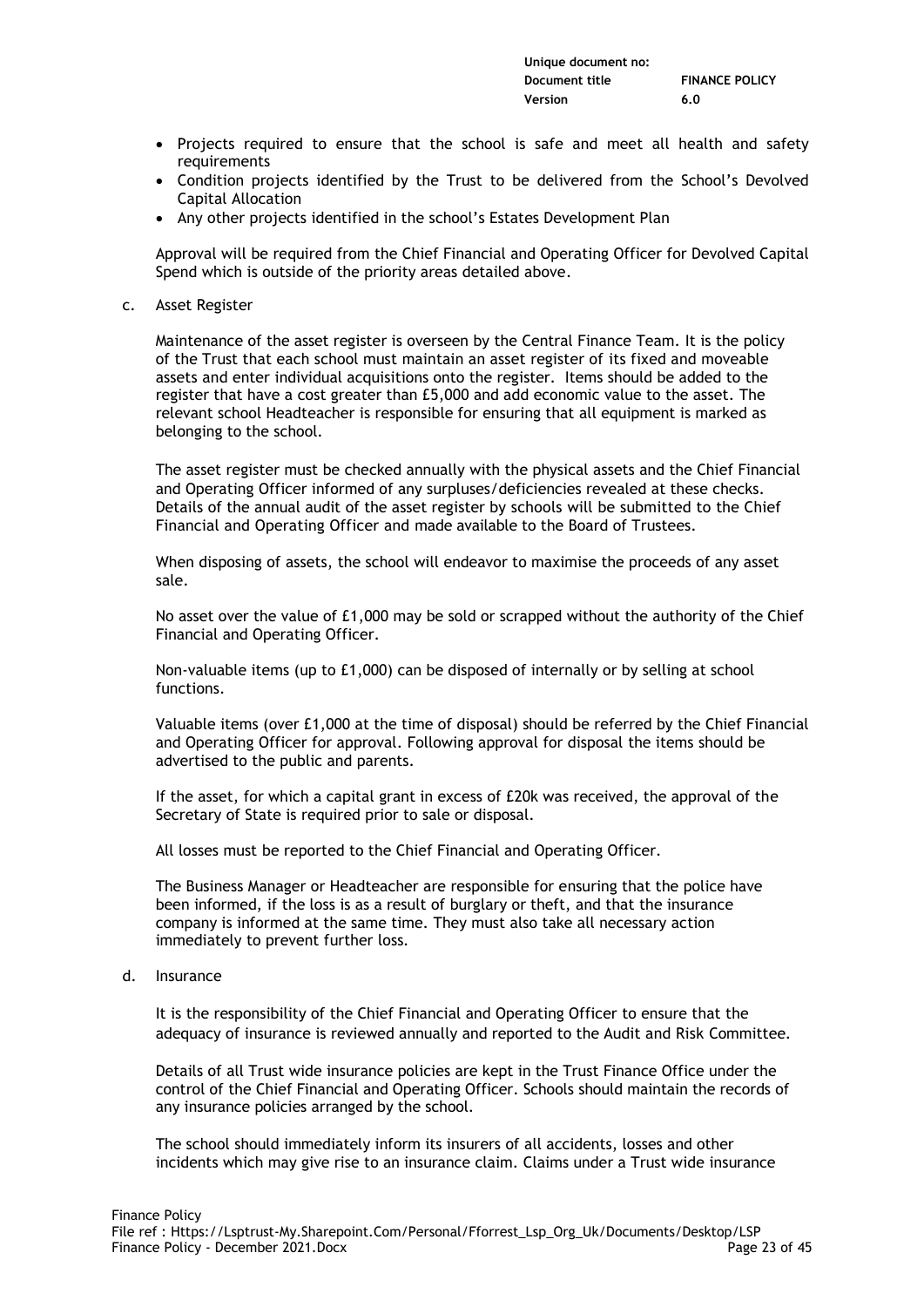| Unique document no: |                       |
|---------------------|-----------------------|
| Document title      | <b>FINANCE POLICY</b> |
| Version             | 6.0                   |

policy must be copied to the Chief Financial and Operating Officer on submission to the insurance company.

An annual return of all insurance claims is submitted to the Board, at the end of each financial year.

# **11. INCOME GENERATION including ACTIVITIES - involving collection of income /donations from parents**

a. School Lettings

Please refer to the LSP Lettings Policy.

b. Charges and Remissions

Please refer to the LSP Charging and Remissions Policy.

c. Music Tuition Fees

Please refer to the LSP Charging and Remissions Policy.

d. Sale of Goods

**Educational equipment or materials, incidental to the provision of education must be sold at or below their cost price.**

An exception is uniform and sports clothing, which should be sold, inclusive of VAT (where applicable). When necessary, staff should seek advice from the Trust Finance Manager.

All Money will be collected and receipted at source by a member of the School's Finance Team. Those students who are receiving music tuition can purchase their musical instrument through the school at cost price.

e. Financial Support to Students

Any request for financial support for optional extra activities from a student must be made in writing from the parents/carers and addressed to the Headteacher.

f. 16-19 Bursary Funding

Please refer to the ESFA 16 – 19 Bursary Funding Guidance.

g. 'UNOFFICIAL' School Funds

Schools in the Trust should not maintain a bank account for unofficial school funds. Such transactions should be administered through official funds and are included with the annual accounts and audited as part of the annual audit.

It is the responsibility of trip organisers to ensure that sufficient funding is available to cover the cost of all trips and the administration associated with it.

It is expected that all payments to the Trust will be made through the e-payments system via the school website. Collection of any cash/ cheques is to be collected by the School's Finance Team.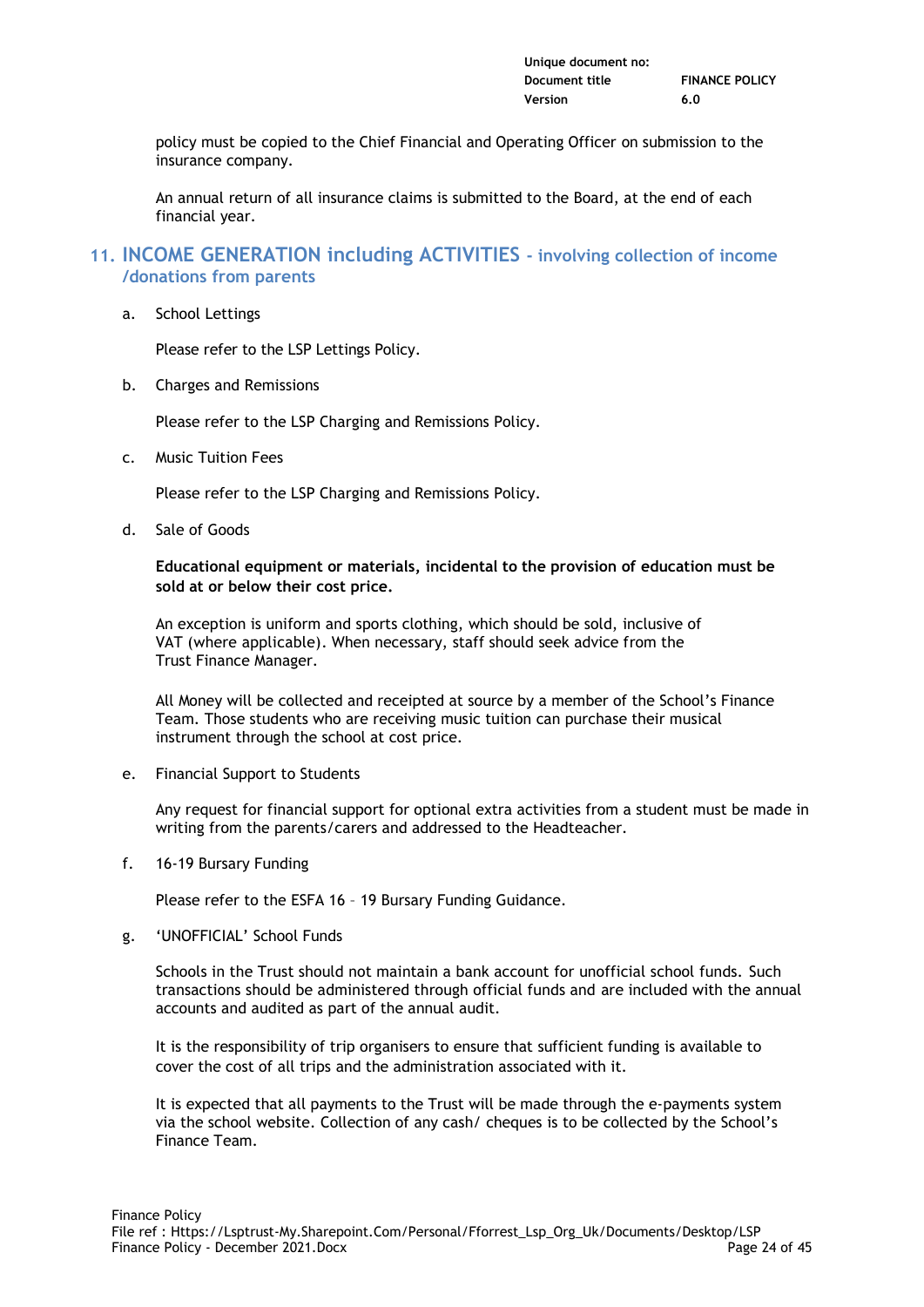| Unique document no: |                       |
|---------------------|-----------------------|
| Document title      | <b>FINANCE POLICY</b> |
| Version             | 6.0                   |

All fund raising by students, for charitable purposes, should be paid directly to the School's Finance Team for banking, in readiness for payments to be made by cheque or BACS to the named charity.

All requests for payment should be accompanied by invoices, or request for payments form signed by the relevant budget holder.

# **12.DEBTS**

a. Bad Debts

Bad debts are only written off when the school has followed all possible procedures to ensure their recovery, as detailed in the Debt Recovery Policy.

Individual debts below the value of £25 (per annum per pupil/student) for school dinners and out of hours childcare provision may be written off with the authorisation of the Business Manager.

All other individual debts below £500 must be referred to the Chief Financial and Operating Officer, who has authority to write off the debt.

Individual debits below £1,000 may be written off with the authorisation of the Chief Executive.

All debts in excess of £500 when written off within the above limits, must be reported retrospectively to the Board of Trustees.

Individual debits above £1,000 must be referred to the Trustees, who have authority to write off the debt.

The prevailing Academy Trust Handbook will specify the level at which bad debt write offs must be authorised by the ESFA.

# **13.BANKING AND CASH HANDLING**

a. Bank Facilities

The Trust's bank mandate is subject to annual review by the Board of Trustees. Any changes to the bank mandate must be approved by the Chief Financial and Operating Officer and reported to the Board of Trustees.

b. Bank details - Authorised signatures

BACS

An approved BACS paylist will be sent by individual schools to the central finance team to be submitted for payment. The BACS payment must be authorised by two authorised personnel, one of which must be the Chief Executive or the Chief Financial and Operating Officer.

**Cheques** 

All cheques will be signed by two authorised personnel and each cheque drawn on public funds must be signed by at least either the Chief Executive or the Chief Financial and Operating Officer.

The bank has been informed that the Trust is not allowed to borrow funds and that no account is allowed to become overdrawn.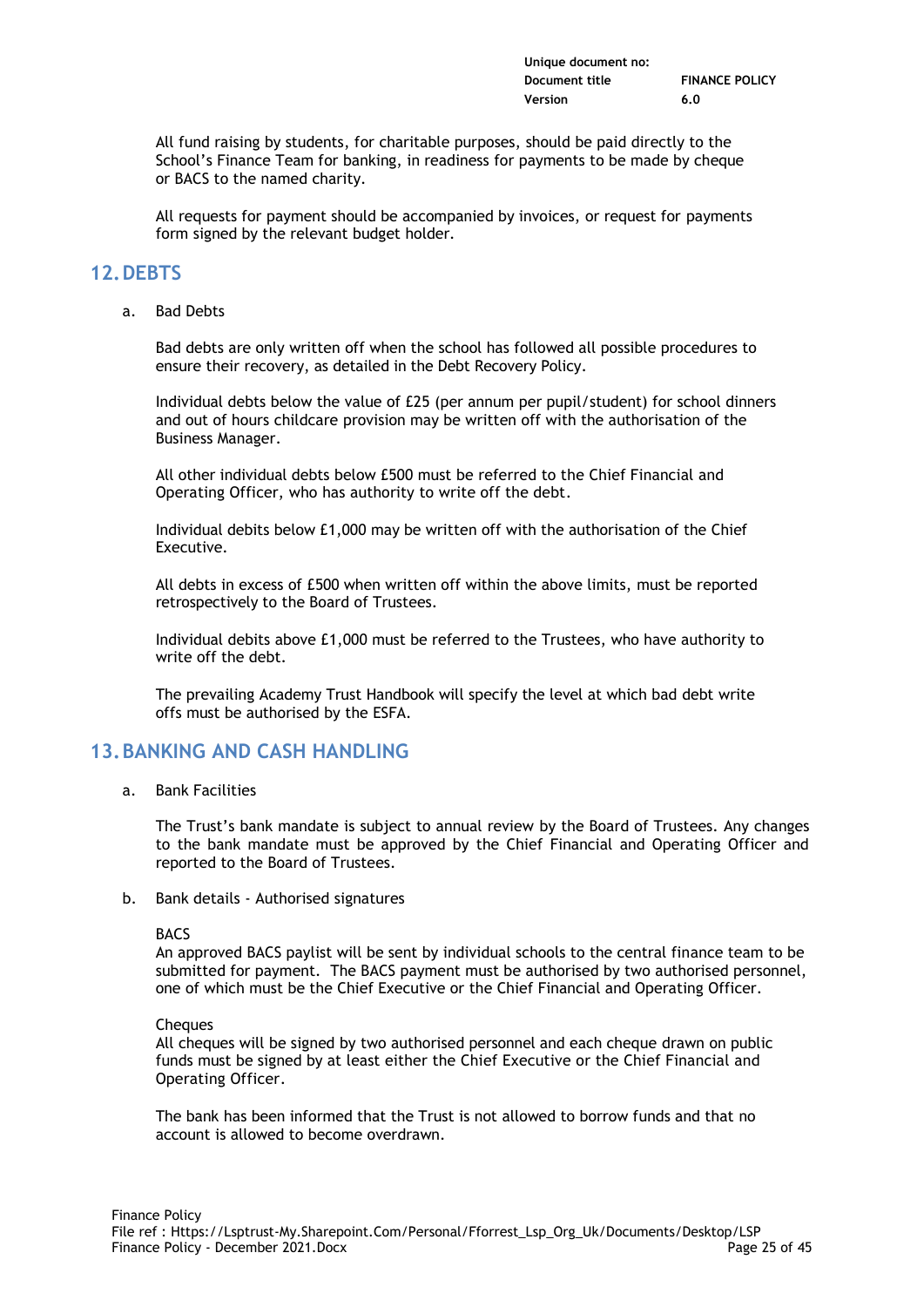| Unique document no: |                       |
|---------------------|-----------------------|
| Document title      | <b>FINANCE POLICY</b> |
| Version             | 6.0                   |

All chequebooks must be held in the safe and pre-printed cheques held in a locked cupboard. On receipt of new cheques their numbers are recorded.

Credit cards

Credit cards will be recharged to the LSP bank account in full each month. Individual schools must reconcile the Credit card control account on a monthly basis and submit the reconciliation, using the template provided, to the Central Finance Team.

All credit cards must be held in a safe and secure place and both on and off of the school site. Credit cards should be kept in a safe when on school sites, if available.

| <b>CREDIT CARD</b>                                                         | <b>Small</b><br>Primary<br>NOR 0 - 199      | Primary<br><b>NOR 200+</b> | Secondary                                | <b>Trust Budget</b>                         |
|----------------------------------------------------------------------------|---------------------------------------------|----------------------------|------------------------------------------|---------------------------------------------|
| Credit Card limit<br>Up to £1,500<br>Single order/item of up to<br>£250    | Finance Administrator                       |                            |                                          | Finance<br>Manager                          |
| Credit Card limit<br>Up to £2,500<br>Single order/item of up to<br>£500    | <b>Budget Holder or Business</b><br>Manager |                            | <b>Budget Holder</b>                     | Finance<br>Manager                          |
| Credit Card limit<br>Up to £7,500<br>Single order/item of up to<br>£2,000  | <b>Business Manager</b>                     |                            | Finance Manager<br>/ Business<br>Manager | Finance<br>Manager                          |
| Credit Card limit<br>Up to £10,000<br>Single order/item of up to<br>£5,000 | Headteacher                                 |                            | <b>Business Manager</b>                  | Chief Financial<br>and Operating<br>Officer |

Credit Card Authorisation Levels

Upon being issued a credit card, the cardholder must set up a unique password. The cardholder must register on the Lloyds Commercial Cards online programme and also activate the card with the Lloyds Bank Helpdesk Tel. 0345 030 6270, the password is required for both these purposes. Without completing these two processes the cardholder will be unable to start using the card.

Credit card holders must sign a LSP Terms of Use form and return it to the Central Finance Team. This provides the Trust with assurance that the cardholder understands and will abide to the conditions of use.

Credit cards are only to be used when it is not practical to use the BACS system or where buying online by credit card can result in greater value for money.

Credit cards are only to be used by the named card holder. If a card is to be used by someone other than the cardholder, the cardholder consent must be given in writing and retained with the purchase source documentation.

Credit card purchases must be made in line with normal purchasing procedures. A requisition order form must be completed and authorised by the budget holder before the purchase is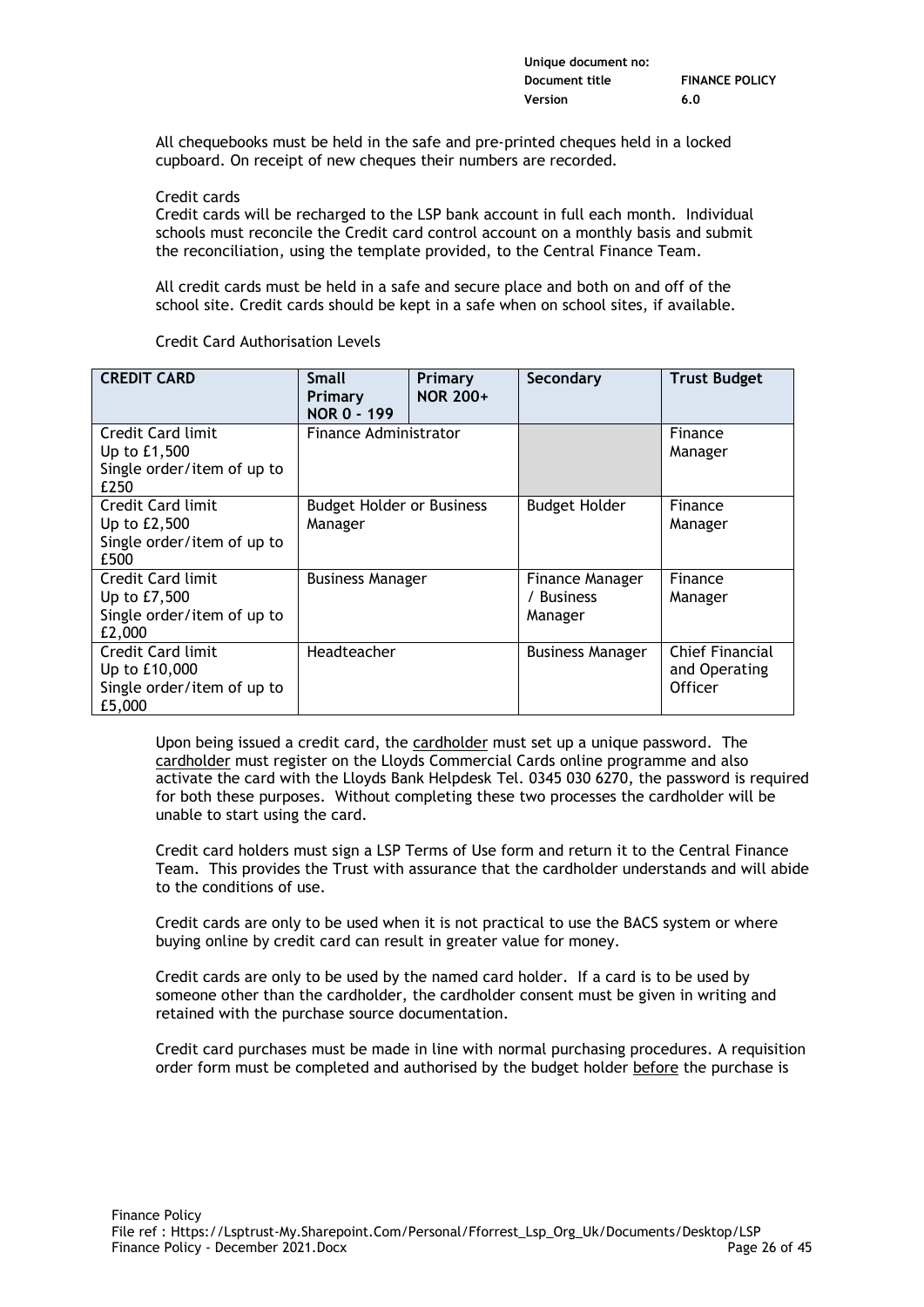| Unique document no: |                       |
|---------------------|-----------------------|
| Document title      | <b>FINANCE POLICY</b> |
| Version             | 6.0                   |

made. If the cardholder is the budget holder, another senior member of staff must authorise the requisition before purchase.

Where possible a VAT invoice must be provided for all purchases

The cardholder may download credit card statements from the Lloyds Commercial Cards portal for reconciliation purposes. Each cardholder is responsible for signing their credit card statement authorising it for payment and returning it to LSP Central Office.

c. Bank Reconciliation

Bank reconciliations are performed monthly within 7 days of the period end. The information is downloaded from Lloyds Commercial Banking Online by the Finance Officer who processes the reconciliation and is later signed/electronically stamped approved by the Finance Manager.

d. Cash Handling

A receipt should be issued in respect of all monies received by finance staff. Cash and cheques must be locked in a secure place prior to banking to safeguard against loss or theft. All cash must be banked intact and recorded on paying-in slips. Bank paying-in slips must show the split of cash and cheques.

All monies received should be banked by the finance staff regularly. Where unusually high levels of cash are received these will be banked on the day of receipt. No more than £5,000 of cash should held on a school site.

e. Cashbooks

Cashbooks are kept in a computerised format for both public and non-public funds.

# **14.ANTI FRAUD**

- a. Please refer to Business Ethics Policy which incorporates an Anti Fraud Policy, procedures and an Anti Fraud Recovery Plan.
- b. Fraud Examples

Below are some examples of the types of fraud that have occurred across the country:

#### Leases

Academies are often offered leases and rental or hire agreements for equipment such as photocopiers, phones and computers. Whilst technically Academies have the freedom to sign operating leases, finance leases are not allowed.

Some of the deals look too good to be true with low or zero upfront costs, although they often entail high life time costs and severe exit penalties. These penalties can cost the same amount as the total amount of the lease. One School, outside of our Trust, fell victim to sharp sales tactics and ended up committing the school to 14 financial agreements for 12 photocopiers which resulted in expenditure of almost £900,000.

#### Recruitment

Issues can arise if a senior member of staff recruits a family member or friend. By doing this a number of conflicts of interest can arise such as the senior member of staff signing off additional hours of work that have not been completed by a family member. There is also the possibility of the candidate not being the best person for the role.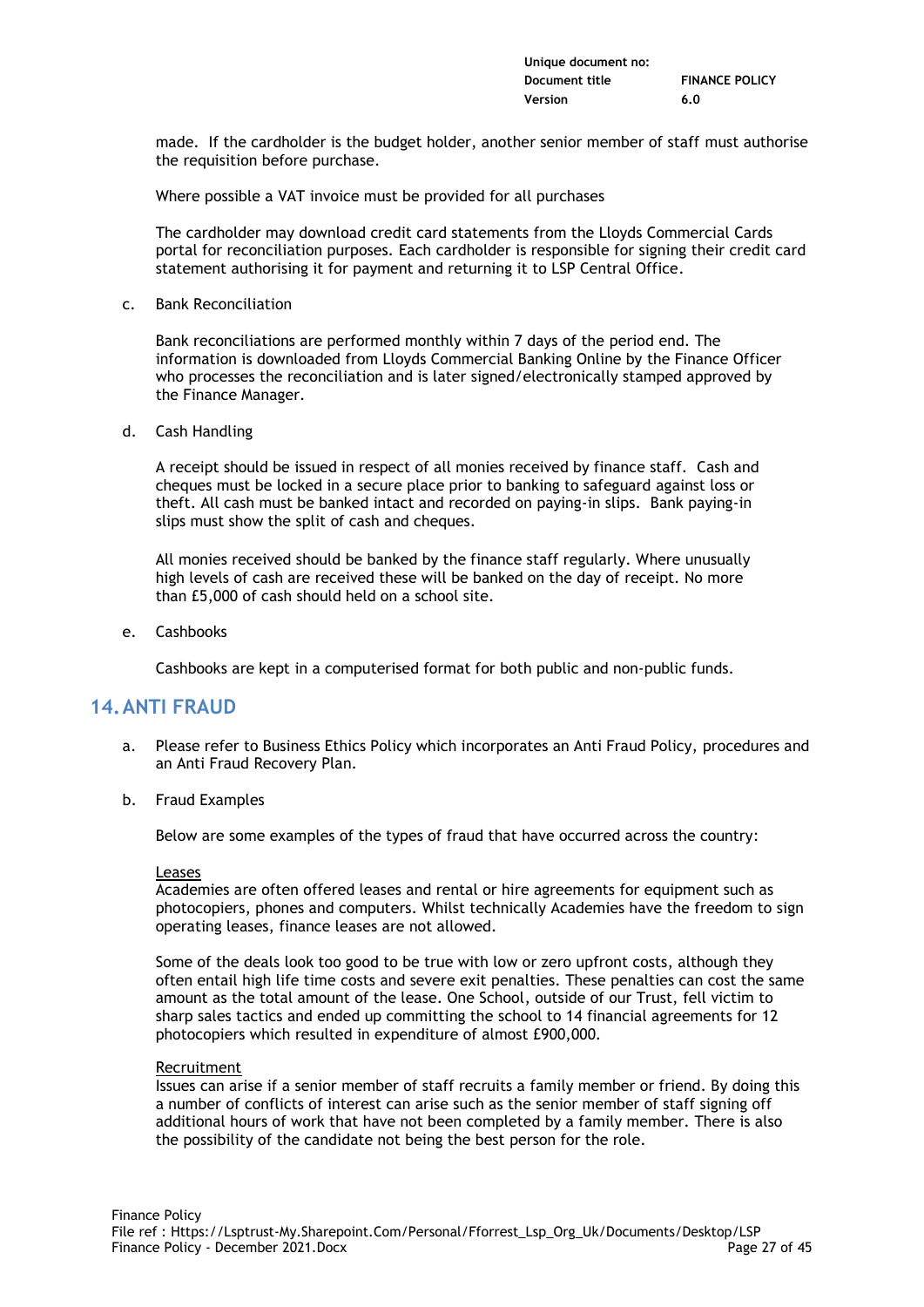| Unique document no: |                       |
|---------------------|-----------------------|
| Document title      | <b>FINANCE POLICY</b> |
| Version             | 6.0                   |

If there is a potential conflict of interest, for example a family member has applied for a post within the Trust; the member of staff concerned must disclose the potential conflict to the Head Teacher, Chair of Governors or Chief Financial and Operating Officer immediately. The Head Teacher, Chair of Governors or Chief Financial and operating Officer should ensure that appropriate controls are put in place to manage the potential conflict in an open and transparent manner and the risk of impropriety is minimised.

#### Cheque Fraud

School cheque fraud has become an increasing problem. There have been instances where cheques have been stolen from the cheque books and cashed or legitimate cheques have been intercepted and amended. Additionally, cheque amounts have been changed by the payee.

Some staff fail to line off after the payee's name on the cheque, which has resulted in the payee inserting an additional hundred before the actual amount. Cheque books should be regularly checked and reconciled with payments that have been taken out of the Trust's account.

#### Credit Cards

There are usage agreements that are in place to prevent the misuse of purchase cards. However, there have been instances where members of staff have used the card for their own personal purchases. An investigation (not in the Lighthouse Schools Partnership), examined the use of a purchase card that had been used for petrol, electrical goods, food, holidays and DIY. It transpired that both the Head Teacher and Office Manager had been extensively using the purchase card for their own personal use.

#### BACS

BACS payments are not immune to fraud. There are a number of scams such as 'phishing' and 'vishing' which is where fraudsters attempt to obtain log in details by pretending to call from genuine high street banks. They often sound very professional and the fraudsters will sometimes ask staff to call them back on authentic sounding telephone numbers (such as 0845 223344) which the fraudsters have purchased to help them commit the fraud. Equally, it is important to ensure that BACS log in credentials are stored securely and not shared, and when members of staff leave their log in credentials must be deleted.

#### Invoices

There have been instances where fraudulent invoices have been sent to Academies for goods that haven't been ordered or received. Sometimes these invoices are for small amounts and sent out in their thousands to Academies up and down the country. These invoices are often sent during the holidays in the hope that staff will be too busy to check each invoice when they return for the start of term.

#### Income

It is common for Academies to rent out their facilities in order to generate income. Fraud can occur when the income received, especially if payment is made in cash, is stolen by staff or third parties if not properly banked and/or secured.

# **15.SECURITY and PASSWORDS**

#### a. Passwords - Security of access

Computer systems used for Trust/school management are protected by password security to ensure that only authorised staff have access. Passwords must be cancelled immediately when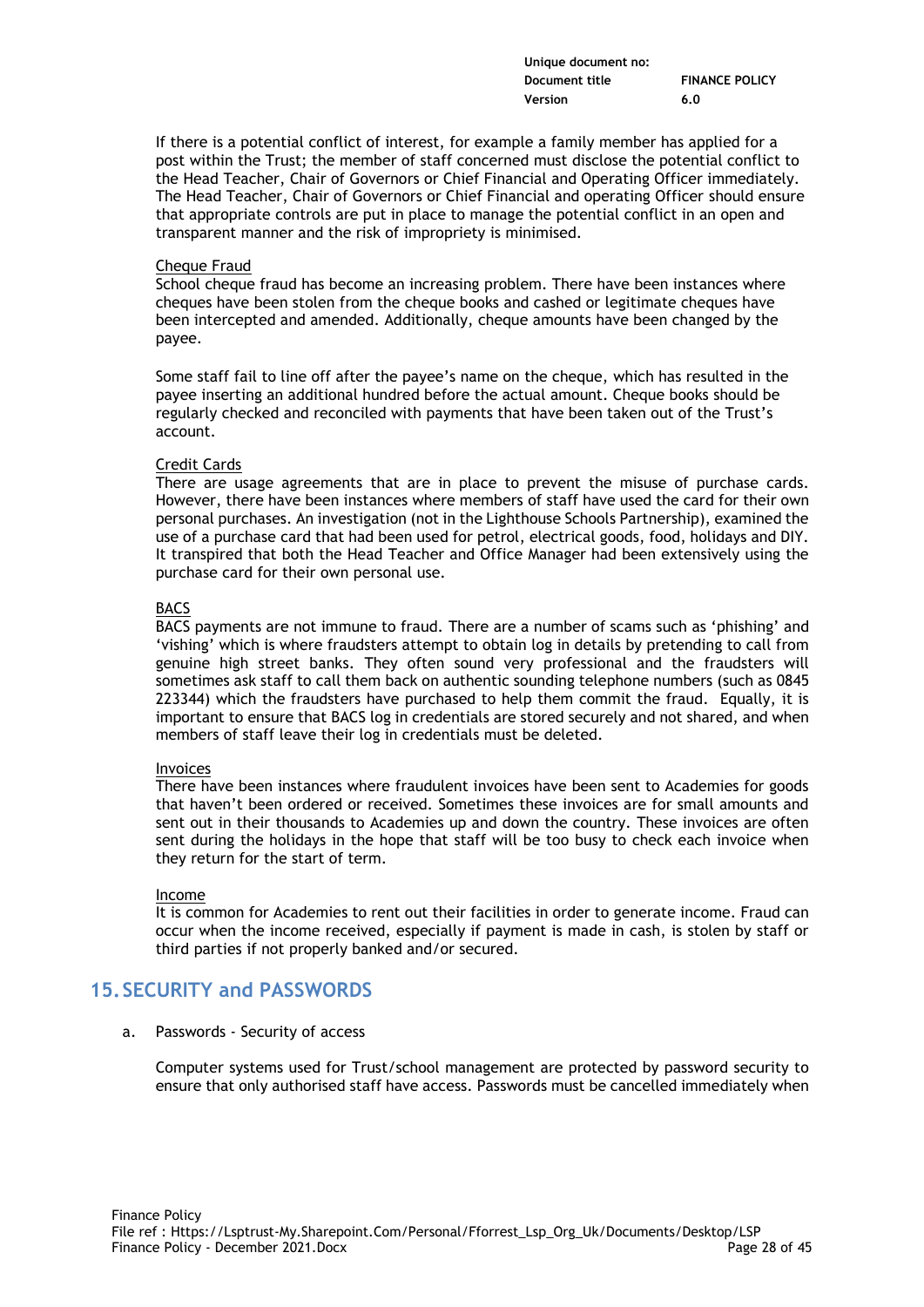| Unique document no: |                       |
|---------------------|-----------------------|
| Document title      | <b>FINANCE POLICY</b> |
| Version             | 6.0                   |

staff leave. Passwords must be changed regularly. For financial and payroll systems, passwords must be changed at least termly (six times per year).

b. Security of safes and keys

Trust and school safes must be kept locked and the keys removed and taken home by a designated member of the finance team. The finance team must ensure that the loss of the safe keys is be reported immediately to the Business Manager. The Business Manager in each school must holds a key log for staff who hold safe keys. Keys should be recovered prior to staff leaving the school.

# **16.WHISTLEBLOWING (Financial and Business)**

Please refer to the Business Ethics Policy.

# **17.PAYROLL and PENSIONS**

a. New Appointments

For positions within the approved budget these must be signed by the Headteacher and Business Manager, with the exception of SLT/Management positions which also require the Chief Executive's authority.

All new positions outside of the approved budget must be authorised by the Chief Executive and reported to the Board.

b. Payroll - Authorised Signatories

Payroll documentation for new appointments and resignations, including Salary Statements must be signed as follows:

#### Central Team Posts

Chief Executive to be signed by Chair of Board of Trustees

Chief Financial and Operating Officer to be signed by Chief Executive and Chair of Board of **Trustees** 

Trust wide appointments to be signed by the Chief Executive and Chief Financial and Operating Officer

#### School Posts

Individual School Headteacher appointments to be signed by the Chief Executive and Chair of Board of Trustees

All other staff must be signed by the Headteacher (or the Deputy Headteacher in the absence of the Headteacher).

All other payroll documentation must be signed by either the Headteacher or the School Business Manager

Contract amendments can be authorised by the Headteacher or Business Manager as long as the amendment is within the agreed budget.

c. General

All overtime worked must have prior authorisation by a member of the leadership team. Overtime claims completed at the end of each month are paid with the following month's salary.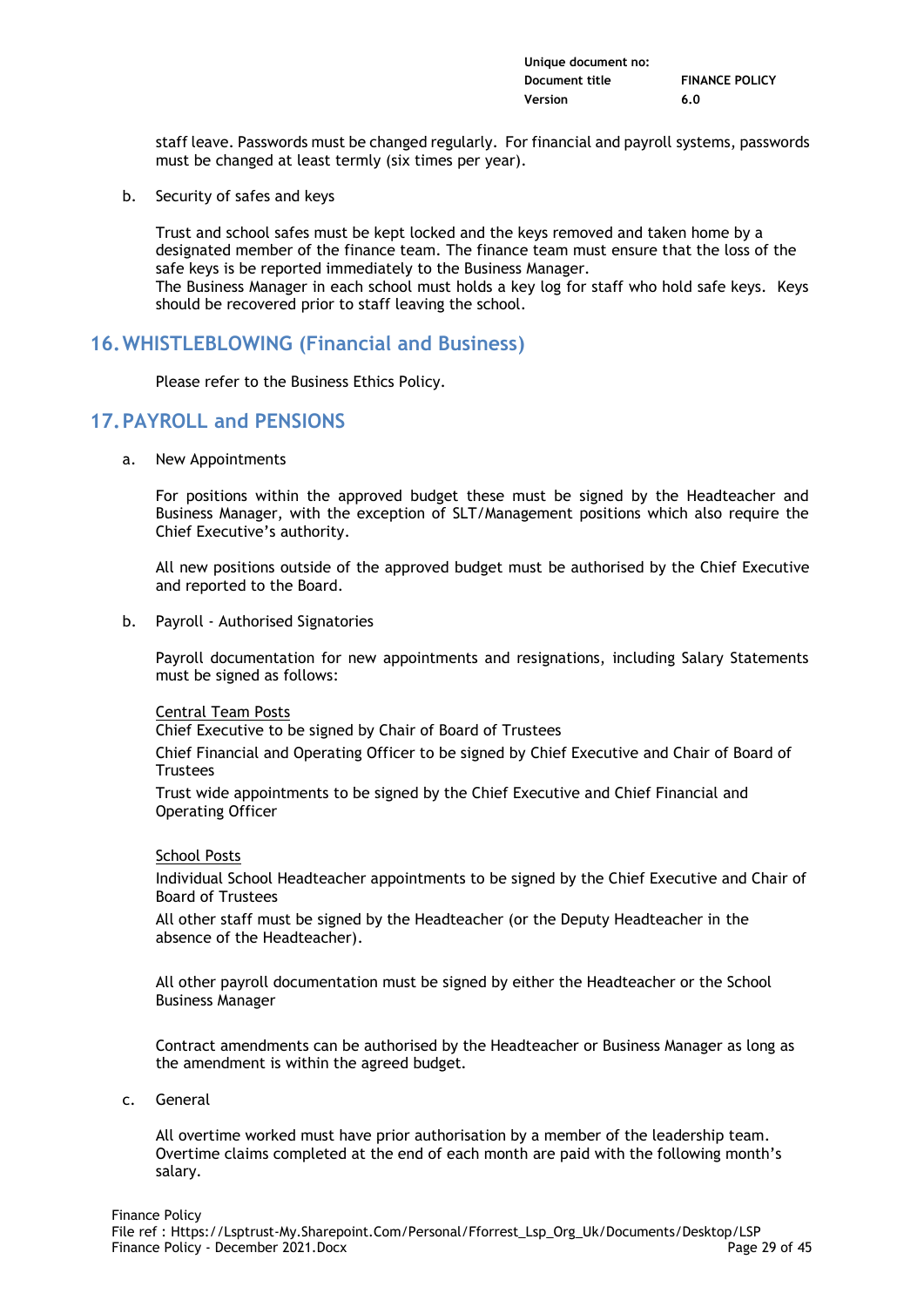All payroll files should be kept securely in the Finance/HR Office. Access should be restricted to the Board of Trustees, Headteacher and Finance/HR staff.

Net payments to staff are made by direct debit using the Banks Automated Clearing System (BACS). All other payments to external agencies are made by direct debit. It is the responsibility of the Finance Manager to ensure that payments are made by the required statutory dates so that no unnecessary fines are incurred.

d. Payroll Procedures

See separate payroll flowchart documentation (being updated in line with Civica (HR System) implementation)

e. Special Payments

Certain transactions by public bodies may fall outside their usual planned range of activity and may exceed statutory and contractual obligations. HM Treasury refers to these as special payments and they are subject to greater control than other payments. They include:

- staff severance payments
- compensation payments
- ex gratia payments

Special Staff Severance Payments

Special severance payments are paid to employees outside normal statutory or contractual requirements when leaving employment in public service whether they resign, are dismissed or reach an agreed termination of contract. They are different to ex gratia payments.

When considering making a staff severance payment above the statutory or contractual entitlement, the following issues must be considered before making a binding commitment:

- that the proposed payment is in the interests of the Trust
- whether such a payment is justified, based on a legal assessment of the chances of the Trust successfully defending the case at employment tribunal. If there is a significant prospect of losing the case a settlement may be justified, especially if the costs incurred in maintaining a defence are likely to be high. Where a legal assessment suggests that the Trust is likely to be successful, a settlement should not be offered
- if the settlement is justified, the Trust would need to consider the level of settlement. This must be less than the legal assessment of what the relevant body (e.g. an employment tribunal) is likely to award

Staff severance payments should not be made where they could be seen as a reward for failure, such as gross misconduct or poor performance. The only acceptable rationale in the case of gross misconduct would be where legal advice is that the claimant is likely to be successful in an employment tribunal because of employment law procedural errors. In the case of poor performance, an acceptable comparison would be the time and cost of taking someone through performance management and capability procedures.

The Trust has delegated authority to approve individual staff severance payments provided any non-statutory/non-contractual element is under £50,000 gross (i.e. before income tax or other deductions). Where the Trust is considering a non-statutory/non-contractual payment of £50,000 or more, (gross, before deductions), ESFA's approval must be obtained before the Trust makes any binding offer to staff.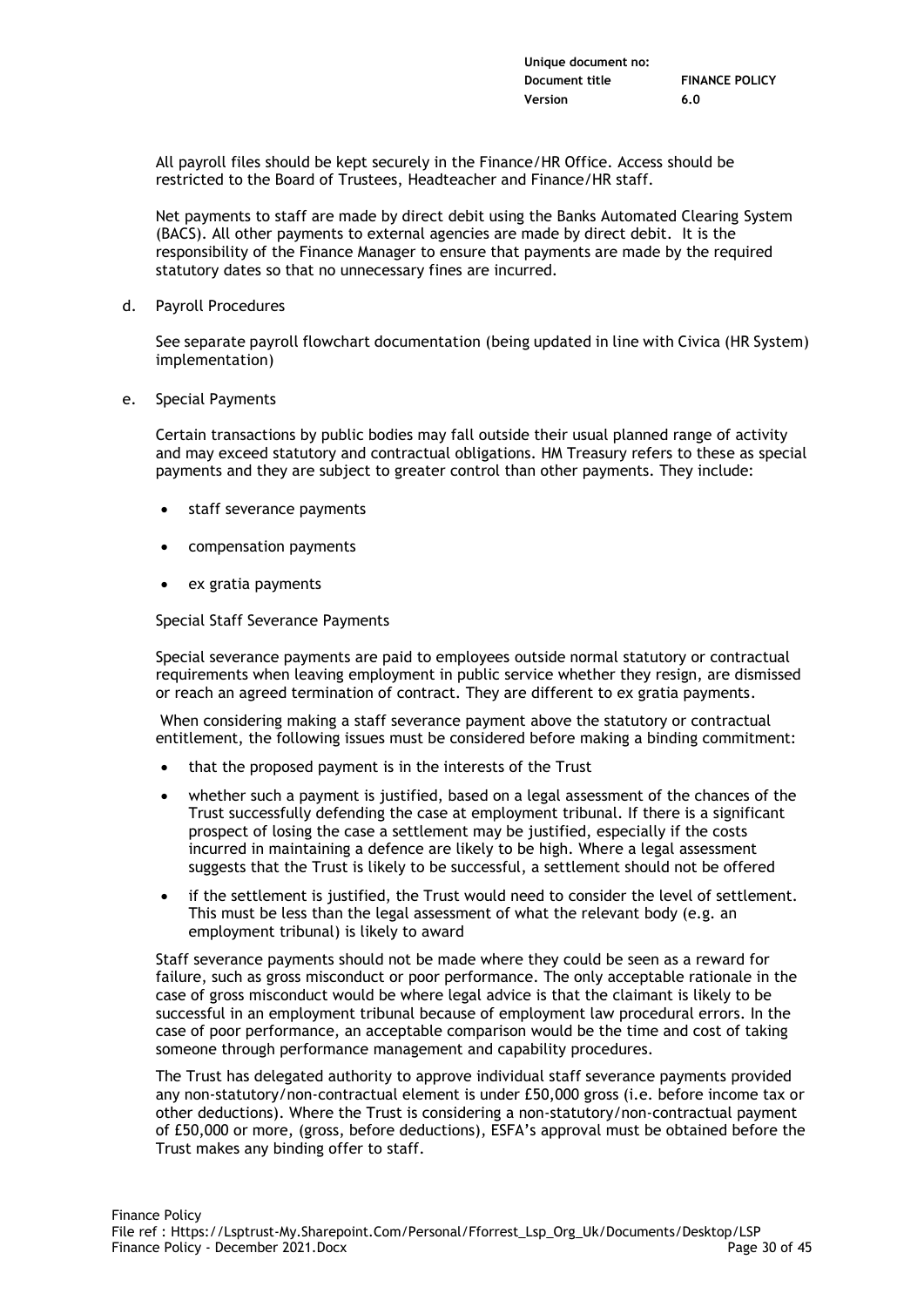| Unique document no: |                       |
|---------------------|-----------------------|
| Document title      | <b>FINANCE POLICY</b> |
| Version             | 6.0                   |

The Trust should demonstrate value for money by applying the same level of scrutiny to a payment under £50,000 as if it were over the £50,000 delegation and have a business case justifying the settlement. Settlements must not be accepted unless they satisfy the conditions in the Academy Trust Handbook and in ESFA's guidance and submission template.

Additionally, in accordance with [HM Treasury's Guidance on Public Sector Exit Payments](https://assets.publishing.service.gov.uk/government/uploads/system/uploads/attachment_data/file/989770/SPECIAL_SEVERANCE_GUIDANCE_v3_FINAL.pdf), academy trusts must obtain prior ESFA approval before making a staff severance payment where:

- an exit package which includes a special severance payment is at, or above, £100,000; and/or
- the employee earns over £150,000.
- HM Treasury approval must be sought before any offers, whether oral or in writing, are made. Guidance on the approval process can be found by clicking here.

Further [Guidance on Settlement Agreements, Special Severance Payments on Termination of](https://assets.publishing.service.gov.uk/government/uploads/system/uploads/attachment_data/file/817156/Cabinet-Office-guidance-on-settlement-agreements-special-severance-payments-on-termination-of-employment-and-confidentiality-clauses.pdf)  [Employment and Confidentiality Clauses](https://assets.publishing.service.gov.uk/government/uploads/system/uploads/attachment_data/file/817156/Cabinet-Office-guidance-on-settlement-agreements-special-severance-payments-on-termination-of-employment-and-confidentiality-clauses.pdf) from the Cabinet Office is also available.

The Trust must ensure that the use of confidentiality clauses associated with staff severance payments do not prevent an individual's right to make disclosures in the public interest (whistleblowing) under the Public Interest Disclosure Act 1998.

### Compensation Payments

Compensation payments are made to provide redress for personal injuries, traffic accidents, damage to property etc. When the Trust is considering making a compensation payment it must consider whether the proposed payment is based on a careful appraisal of the facts, including legal and insurance advice, where relevant, and ensure that value for money will be achieved.

ESFA prior approval must be obtained for the non-contractual/non statutory element of a staff severance payment or compensation payment of £50K or more.

The Trust should consider whether any cases reveal concerns about the effectiveness of internal control systems and take steps to put failings right.

#### Ex gratia payments

Ex gratia payments are another type of transaction that go beyond statutory or contractual cover, or administrative rules. Examples include payments to meet hardship caused by official failure or delay, and to avoid legal action due to official inadequacy.

ESFA prior approval must be obtained to ex gratia payments of any value.

f. Recovery of overpayment of salary

Please refer to LSP recovery of salary overpayments and correction of underpayments of salaries policy.

# 18. **REPORTING TIMETABLE**

The ESFA produce a reporting timetable each year.

The Trust produces an Annual Planner which includes key financial dates.

# **Related financial documentation**

EFA Academy Trust Handbook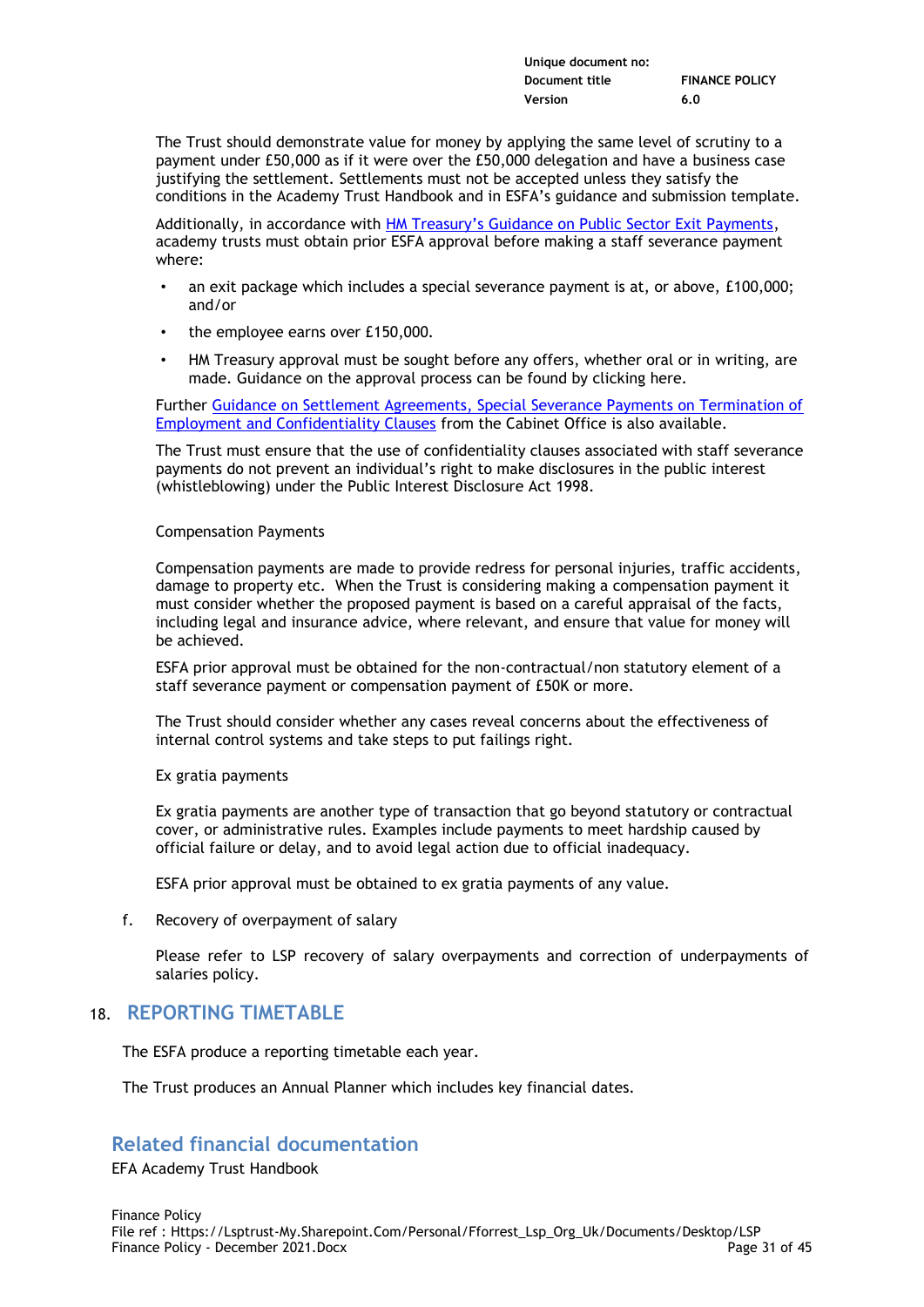Business Ethics Policy Member, Trustee, Governor Allowances for Expenses Policy Charging and Remissions Policy Debt Recovery Policy Policy and Regulations for Lettings of Premises Recovery of salary overpayments and correction of underpayments of salaries Policy Bank Mandate

# **Glossary**

**Academic year** - The 'school year' starting 1 September and ending 31 August.

**Academy Trust Handbook (ATH)** - the main reference tool to help Trust's apply good financial management, setting out the requirements to be followed

**Academy Trust** - The company that has entered into a funding agreement with the Secretary of State to run one or more academies.

**Accounting Officer** - The senior executive leader of the Academy Trust, accountable for value for money, regularity and propriety. In SATs, this should be the principal. In MATs, it should be the chief executive or equivalent.

**Accounting Officer's statement on regularity, propriety and compliance -** The accounting officer must complete and sign this statement in the Trust's annual accounts.

**Accounts Direction** - ESFA's guide for academies on preparing their annual accounts.

**Accounts return** - A return based on Academy Trusts' annual accounts, incorporating additional data required for the sector annual report and accounts, and for collecting benchmarking data.

**Articles of Association -** The articles set out the Trust's charitable object(s) and governance arrangements.

**Asset** - Anything capable of being owned or controlled to produce value and held to have positive economic value. Can be 'revenue' (e.g. cash) or 'capital' (e.g. a building).

**Balanced budget** - A budget plan setting out projected income and expenditure drawing on unspent funds from previous years as necessary. Trusts do not have to balance income and expenditure in each year to zero and can carry forward unspent GAG (if eligible).

**Bank Automated Credits (BACS)** – Trust's preferred payment method**.**

**Business Manager (BM)** – responsible to the Headteacher for financial management in each school

**Capital** - Capital assets or funding are those from which an academy trust expects to derive benefit for more than one year: typically land, buildings, vehicles, and information technology. Capital assets are usually called fixed assets.

**Chief executive** - The senior executive leader and head of the management team of a MAT. Trusts may use alternative descriptions for this post such as executive principal.

**Chief financial officer** - The individual leading the finance department: e.g. finance director, business manager or equivalent. In the Lighthouse Schools Partnership this is the Chief Financial and Operating Officer (CFOO)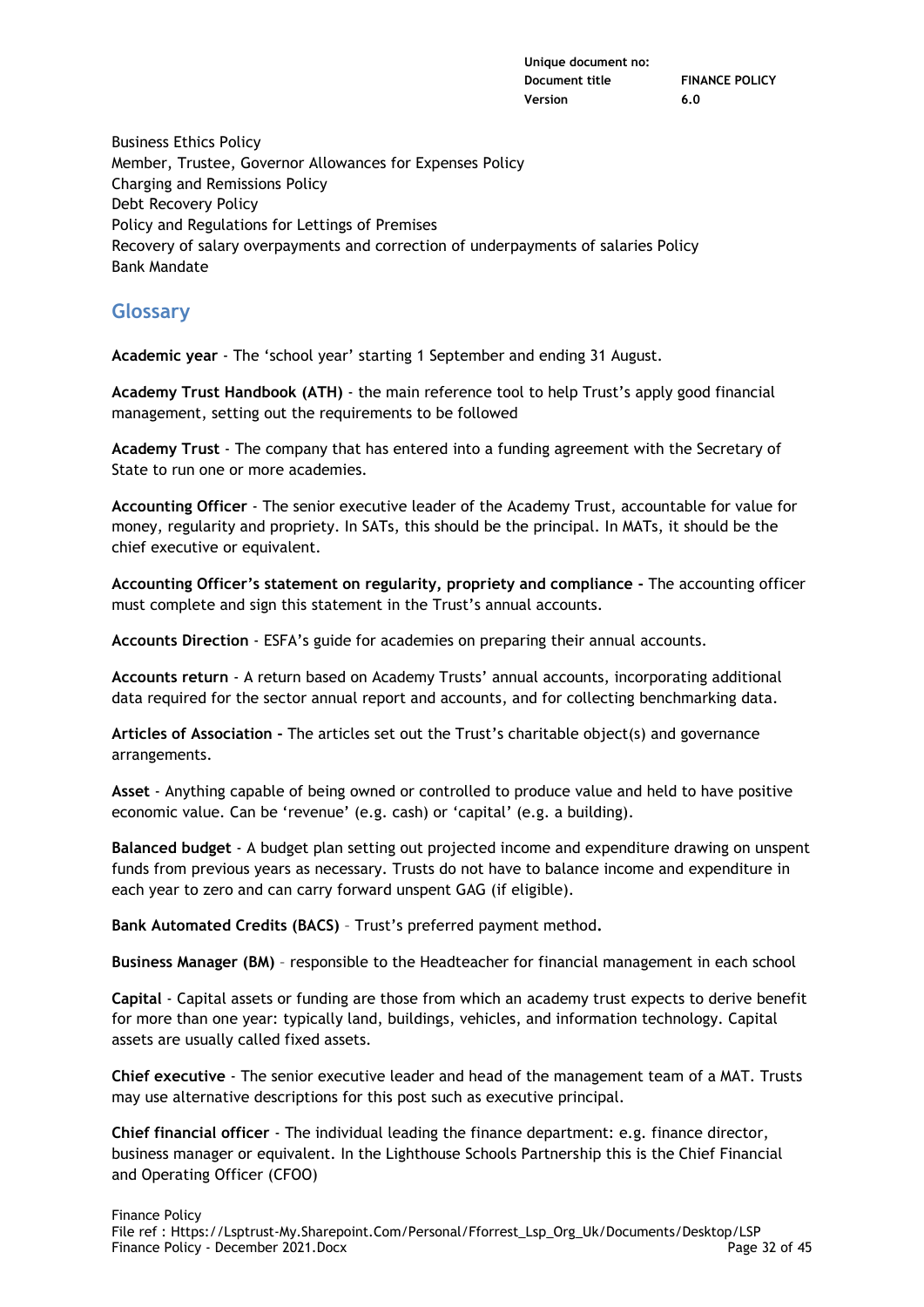| Unique document no: |                       |
|---------------------|-----------------------|
| Document title      | <b>FINANCE POLICY</b> |
| Version             | 6.0                   |

**Companies House** - The UK's Registrar of Companies whose functions are to incorporate and dissolve companies, examine and store company information and accounts, and make this publicly available.

**Consistent Financial Reporting (CFR)** - The consistent financial reporting framework provides a standard template for schools to collect information about their income and expenditure by financial years

**De facto Trustee** - A person not validly appointed as a Trustee but exercising the functions that could only be properly discharged by a Trustee. See also shadow directors.

**Department for Education (DfE)** - The Department for Education is responsible for children's services and education, including higher and further education policy, apprenticeships and wider skills in England. The department is also home to the Government Equalities Office.

**Economy** - Obtaining an outcome for the least possible input of resources.

**Education and Skills Funding Agency (ESFA) -** An executive agency of the DfE acting as agent of the Secretary of State.

**Effectiveness** - Obtaining the desired outcome.

**Efficiency** - Obtaining the best possible outcome for the resources input.

**Executive Team** - The Executive Team comprises of the Chief Executive, the Chief Financial and Operating Officer and the Director of Education.

**Exempt Charity** - An exempt charity does not have to register with the Charity Commission. The principal regulator of exempt Trusts is DfE. Exempt Trusts still need Charity Commission's approval for some transactions e.g. Trustee payment for work as Trustee.

**Financial Reporting Manual** - HM Treasury's accounting guide for preparing accounts in government departments and other entities consolidated within Whole of Government Accounts.

**Financial year** - For Academy Trusts, usually the same as the academic year, from 1 September to 31 August.

**Funding Agreement** - The agreement between the Academy Trust and the Secretary of State, which includes funding arrangements, obligations and termination provisions.

**General Annual Grant** - The main revenue funding for Academy Trusts.

**Headteacher (HT)** – Responsible for the strategic and operational management and performance of their school(s)

**Her Majesties Revenue and Customs (HMRC)** - Her Majesty's Revenue and Customs is a nonministerial department of the UK Government responsible for the collection of taxes, the payment of some forms of state support and the administration of other regulatory regimes including the national minimum wage.

**Hub Business Leaders** – Provide an operational support network to schools in geographical hubs.

**Local Authority** (**LA)** - LAs role in education is to ensure that strategic coherence is in place, build capacity across the education system, champion the needs of vulnerable children and young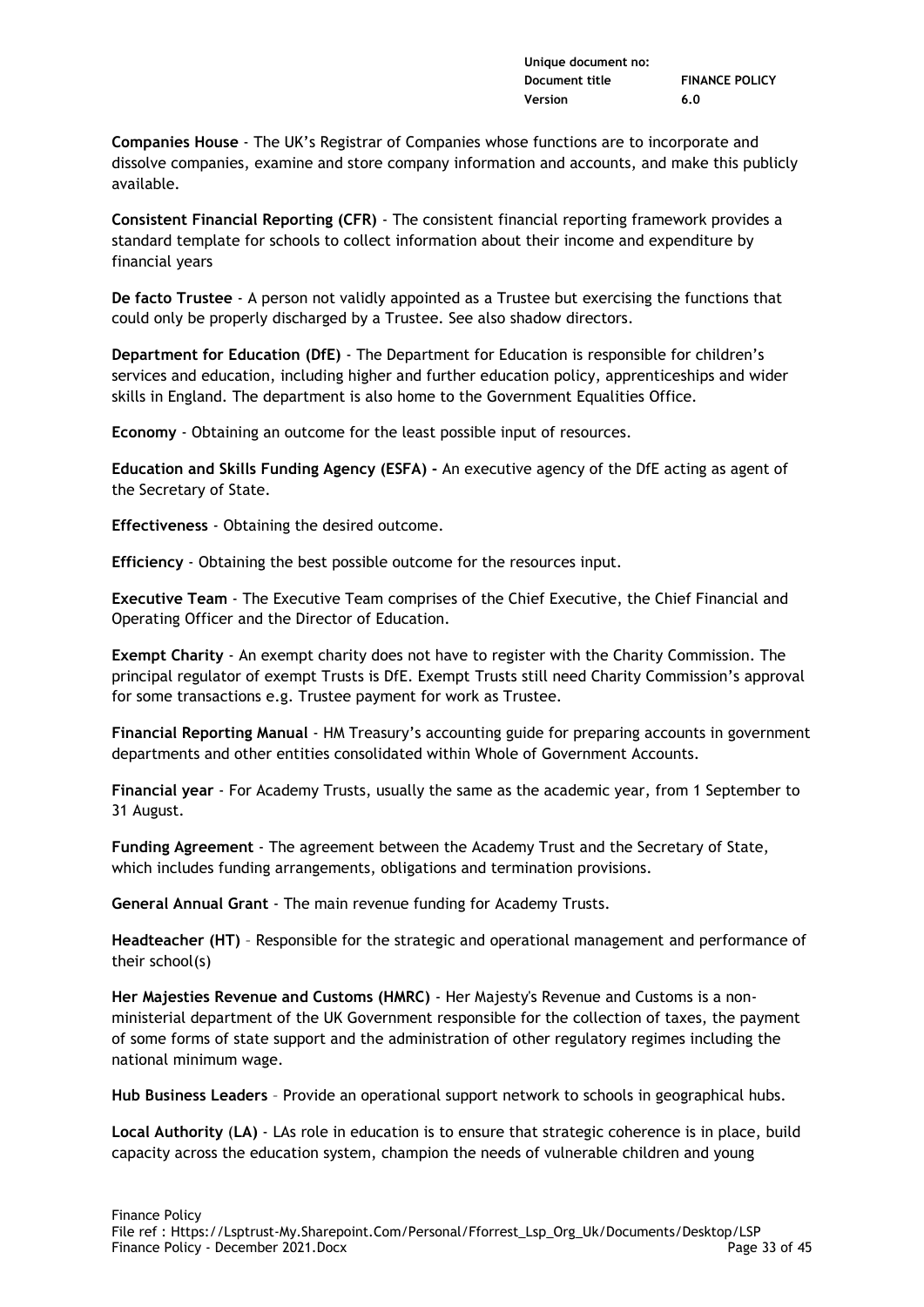| Unique document no: |                       |
|---------------------|-----------------------|
| Document title      | <b>FINANCE POLICY</b> |
| Version             | 6.0                   |

people, commission home to school transport, ensure a sufficient supply of good education places and to champion the needs of children and families.

**Local Governing Body (LGB)** - The Local Governing Body is empowered, as a Committee of the Board of Trustees, to act and exercise the powers and responsibilities set out in this scheme of Delegation and in its Terms of Reference.

**National Insurance Contributions (NIC)** - National insurance helps to pay for some state benefits including retirement pensions.

**Pay As You Earn (PAYE)** - income tax which is deducted from your salary before you receive it.

**Private Finance Initiative (PFI)** - PFI involves funding public infrastructure projects using private capital.

**Propriety** - Dealing with expenditure and receipts in accordance with Parliament's intentions and the principles of parliamentary control. This covers standards of conduct, behaviour and corporate governance.

**PS Financials (PSF)** – Financial operating system used by all schools within the LSP

**Public funds** - Funds that, ultimately, derive from parliamentary authority. All Academy Trusts' income, expenditure, assets and liabilities are consolidated into a sector account and will be considered by Parliament to be public unless otherwise demonstrated.

**Related Parties** – Definitions of related parties can be found in the Academy Trust Handbook. Related parties include:

- Any Member or Trustee of the Trust.
- Any individual or organisation related to a Member or Trustee of the Trust.
- Any individual or organisation given the right under the Trust's articles of association to appoint a Member or Trustee of the Academy Trust; or anybody connected to such individual or organisation.
- Any individual or organisation recognised by the Secretary of State as a sponsor of the Trust; or any body connected to such individual or organisation

**Regularity** - Dealing with income and expenditure in accordance with legislation, the funding agreement, the handbook, and the Trust's internal procedures. This includes spending public money for the purposes intended by Parliament.

**Risk protection arrangement** - An alternative to insurance for Academy Trusts where losses are covered by government funds.

**Secretary of State** - The Secretary of State for Education.

**Shadow director** - A person in accordance with whose directions or instructions the directors of a company are accustomed to act. See also de facto Trustee.

**Special payments** - Payments outside the normal range of activities approved by Parliament and therefore requiring greater control, including ex gratia payments, staff severance payments, compensation payments and other extra-statutory or extra-contractual payments.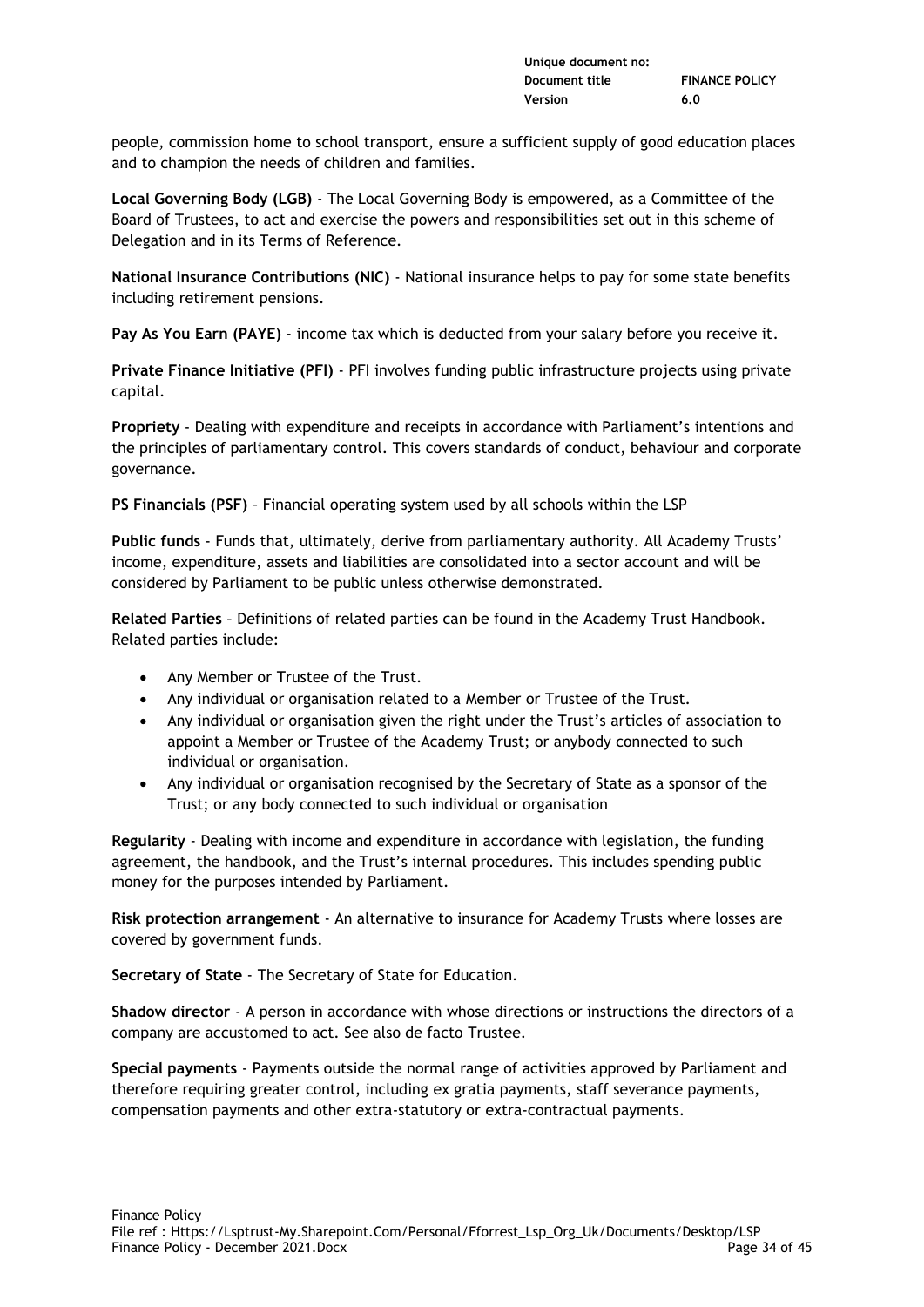**Statement of Recommended Practice** - The Charity Commission document describing the format of charity accounts.

**Value Added Tax (VAT)** - A tax levied on the sale of goods or services by UK businesses

**Value for money** - Achieving the best possible educational and wider societal outcomes through the economic, efficient and effective use of resources, the avoidance of waste and extravagance, and prudent and economical administration.

**Whistleblowing** - When an employee reports suspected wrongdoing at work and makes a disclosure in the public interest, under the protection of the Public Interest Disclosure Act 1998.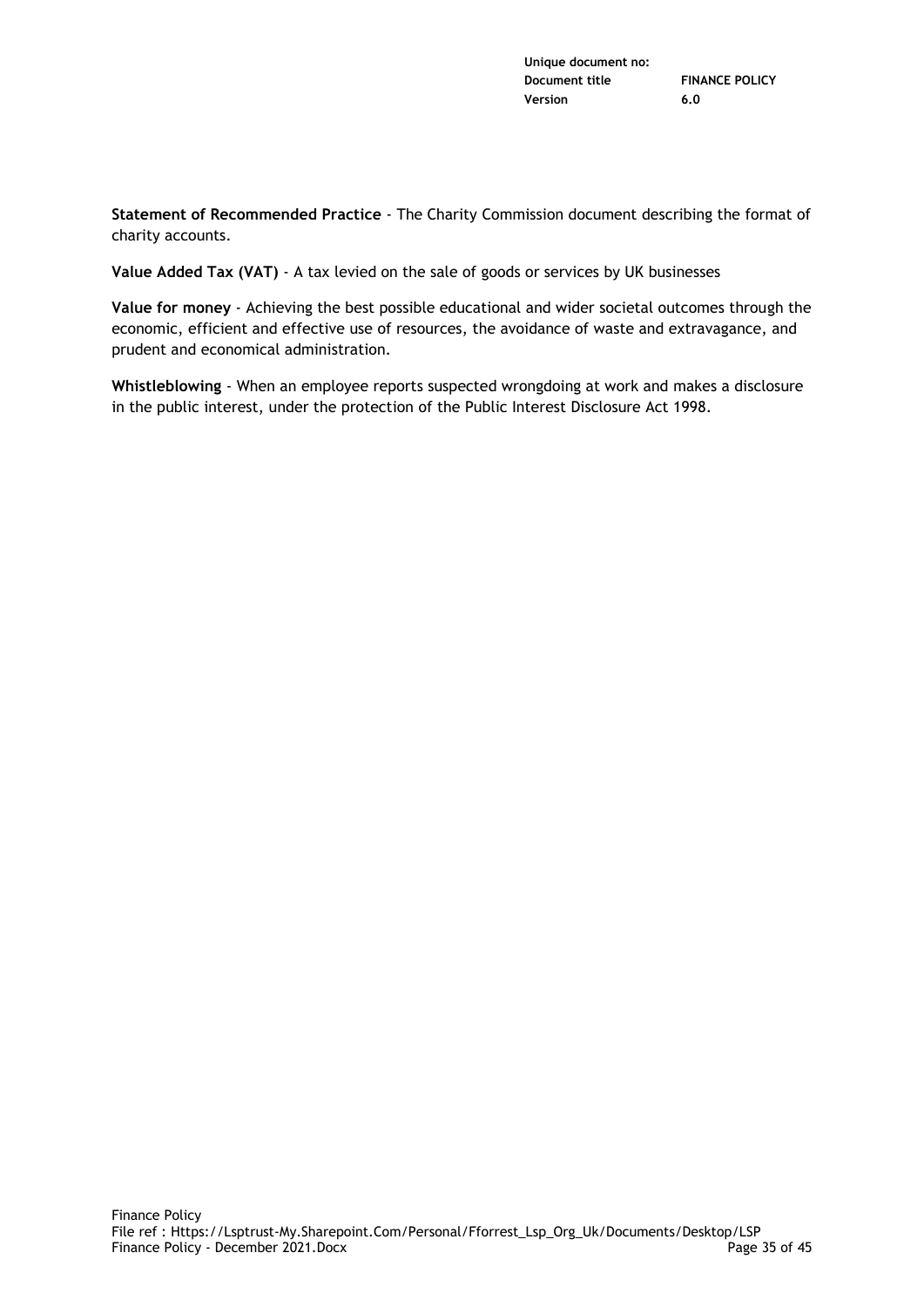**Appendix A**



# **New Assignment Checklist for Off payroll working (IR35)**

To be completed by the member of staff that is arranging for the work to be completed before the work commences.

| Assignment to which this checklist applies                                     |                                       |                    |
|--------------------------------------------------------------------------------|---------------------------------------|--------------------|
| School:                                                                        |                                       |                    |
| Name of member of staff responsible:                                           |                                       |                    |
| Description of the assignment:                                                 |                                       |                    |
| What status determination was                                                  | Choose an item.                       |                    |
| generated by the HMRC CEST tool?                                               |                                       |                    |
| (Please attach a copy)                                                         |                                       |                    |
| If HMRC CEST determination is                                                  | If HMRC CEST determination is self-   |                    |
| employed please complete section 1 of                                          | employed please complete section 2 of |                    |
| the checklist                                                                  | the checklist                         |                    |
| Checklist to be completed when assignment is approved (before identifying who  |                                       |                    |
| will undertake the work)                                                       |                                       |                    |
| Section 1 - Status determination employed                                      |                                       |                    |
| To be completed when assignment is approved (before identifying the individual |                                       |                    |
| that will undertake the work)                                                  |                                       |                    |
| Job title and description prepared (in conjunction with the Central            |                                       | Choose an<br>item. |
| HR Team)                                                                       |                                       | Choose an          |
| Determine length of assignment if fixed term                                   |                                       | item.              |
| Determine number of hours per week to deliver assignment within                |                                       | Choose an          |
| budget                                                                         |                                       | item.              |
| Determine appropriate conditions of employment (teaching or                    |                                       | Choose an          |
| support)                                                                       |                                       | item.              |
| If support, determine number of working weeks to deliver<br>Choose an          |                                       |                    |
| item.<br>assignment within budget                                              |                                       |                    |
| Determine appropriate salary level (in conjunction with the Central            |                                       | Choose an          |
| HR Team)                                                                       |                                       | item.              |
| Appropriate, fair and transparent recruitment process agreed                   |                                       | Choose an          |
|                                                                                |                                       | item.              |
| Completed by:                                                                  |                                       |                    |
| Date:                                                                          |                                       |                    |
| To be completed when recruitment is complete                                   |                                       |                    |
| Normal recruitment and new starter process followed<br>Choose an               |                                       |                    |
|                                                                                |                                       | item.              |
| Completed by:                                                                  |                                       |                    |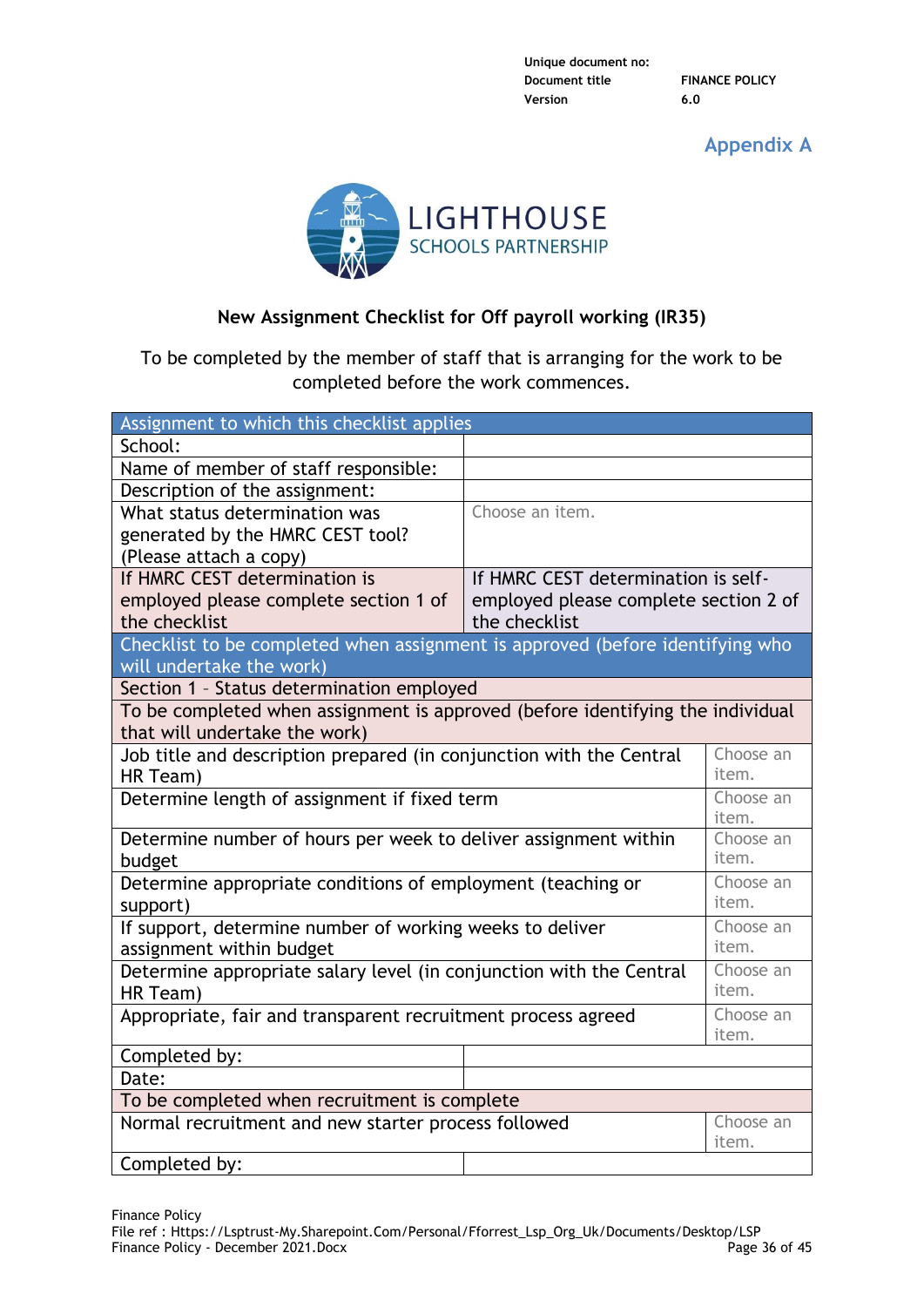| Unique document no: |                       |
|---------------------|-----------------------|
| Document title      | <b>FINANCE POLICY</b> |
| Version             | 6.0                   |

| Date:                                                                          |  |           |
|--------------------------------------------------------------------------------|--|-----------|
| Section 2 - Status determination self-employed                                 |  |           |
| To be completed when assignment is approved (before identifying the contractor |  |           |
| that will undertake the work)                                                  |  |           |
| Draft Service Level Agreement/Contract produced<br>Choose an                   |  |           |
|                                                                                |  | item.     |
| Appropriate procurement agreed                                                 |  | Choose an |
|                                                                                |  | item.     |
| Completed by:                                                                  |  |           |
| Date:                                                                          |  |           |
| To be completed when procurement process is complete                           |  |           |
| Contractor completes self-employed Declaration Form<br>Choose an               |  |           |
| item.                                                                          |  |           |
| Contractor completes Company Information Form                                  |  | Choose an |
| item.                                                                          |  |           |
| Service Level Agreement/Contract finalised                                     |  | Choose an |
| item.                                                                          |  |           |
| Completed by:                                                                  |  |           |
| Date:                                                                          |  |           |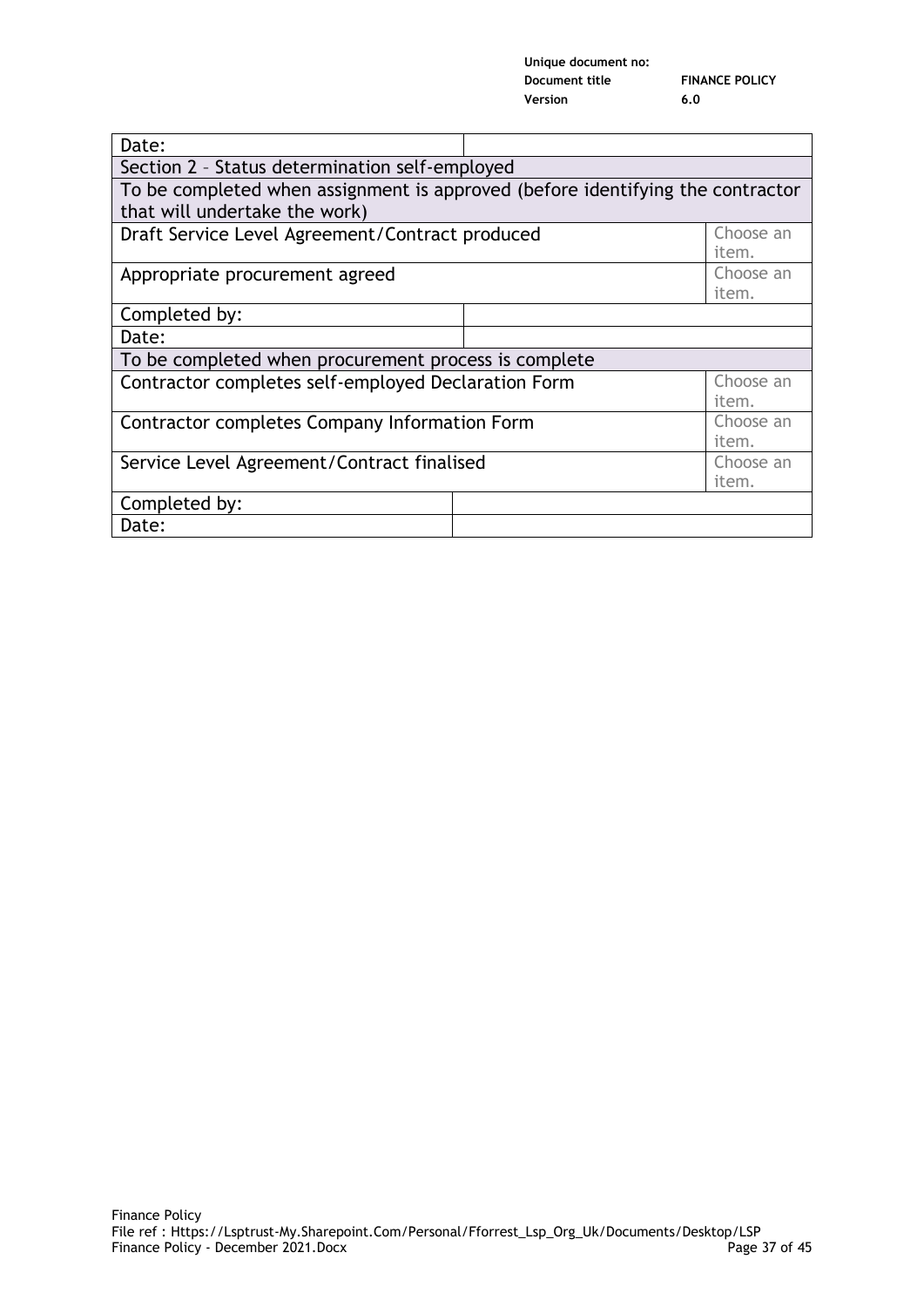**Appendix B**



# **Off-payroll working (IR35) Status Determination Statement**

To be completed by the member of staff that is responsible for the assignment

| Details of the individual providing the service                      |  |  |
|----------------------------------------------------------------------|--|--|
| Name of individual providing the<br>service:                         |  |  |
| Individuals company trading name (if<br>different):                  |  |  |
| Individuals/company registered<br>company number:                    |  |  |
| Individuals home address:                                            |  |  |
| Individuals/company trading address<br>(if different):               |  |  |
| Name, role and contact details of<br>company contact (if different): |  |  |
| Assignment to which this status determination statement relates      |  |  |
| Name of individual providing the<br>service (Off-payroll worker):    |  |  |
| Assignment description:                                              |  |  |
|                                                                      |  |  |
|                                                                      |  |  |
|                                                                      |  |  |
| School/Central Team:                                                 |  |  |
|                                                                      |  |  |
| Name of member of staff responsible<br>for the assignment:           |  |  |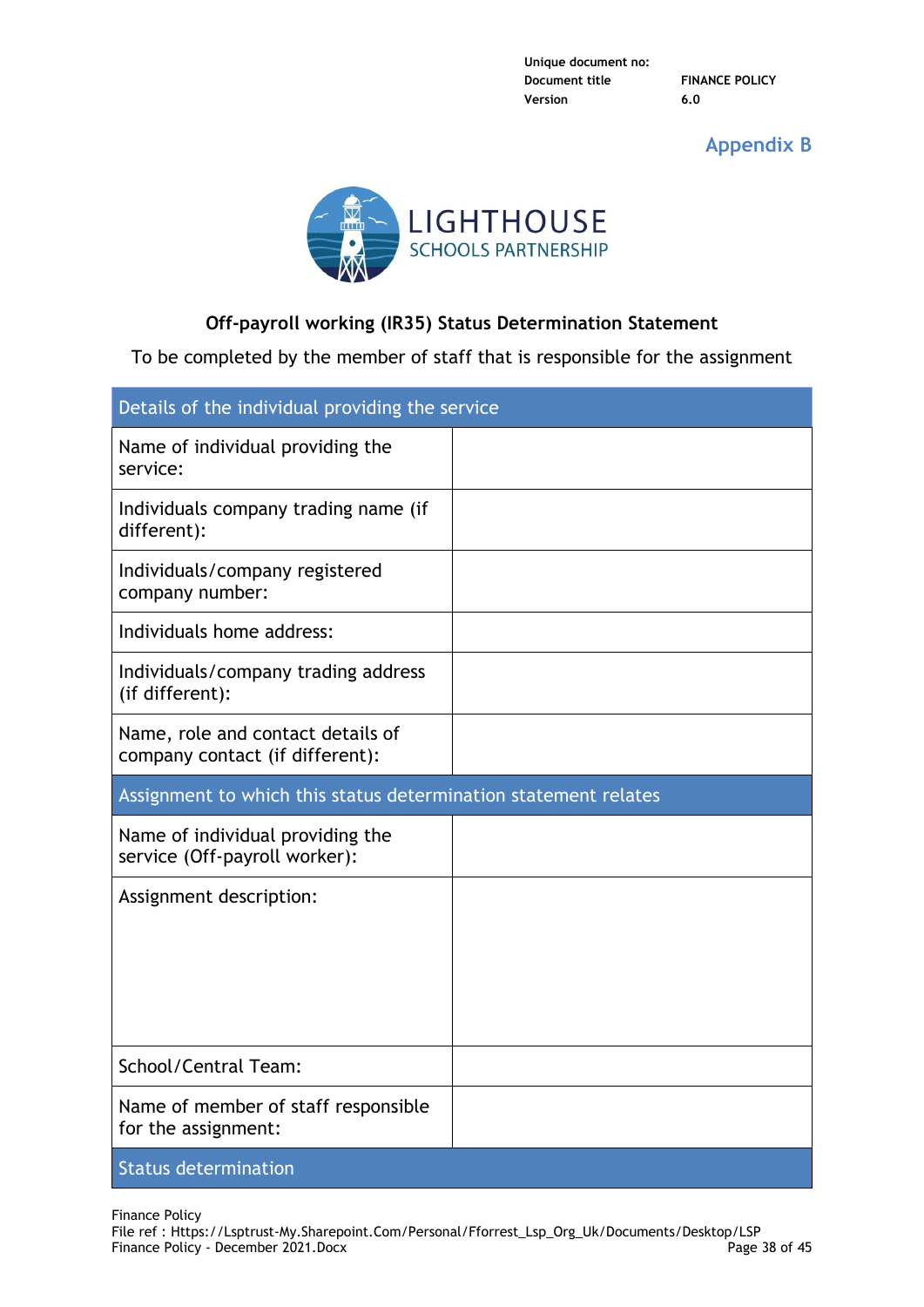| The off-payroll rules <b>do</b> apply to the Assignment, i.e. the<br>Assignment is 'Inside IR35' - please check the box                                             |                                                                                                                                                        |  |
|---------------------------------------------------------------------------------------------------------------------------------------------------------------------|--------------------------------------------------------------------------------------------------------------------------------------------------------|--|
| The off-payroll rules do not apply to the Assignment, i.e.<br>the Assignment is 'Outside $IR35'$ - please check the box                                             |                                                                                                                                                        |  |
| The School's/Trust's reasons for this<br>status determination are:                                                                                                  | This must include how the status<br>determination decision was made, e.g. it<br>could include a date stamped PDF of the<br>results from HMRC CEST tool |  |
| If the Contractor believes that this status determination decision is incorrect, the<br>Contractor must follow the Trust's dispute procedure with immediate effect. |                                                                                                                                                        |  |
| Signature:                                                                                                                                                          |                                                                                                                                                        |  |
| Name:                                                                                                                                                               |                                                                                                                                                        |  |
| Position:                                                                                                                                                           |                                                                                                                                                        |  |
| Date of status determination<br>statement:                                                                                                                          |                                                                                                                                                        |  |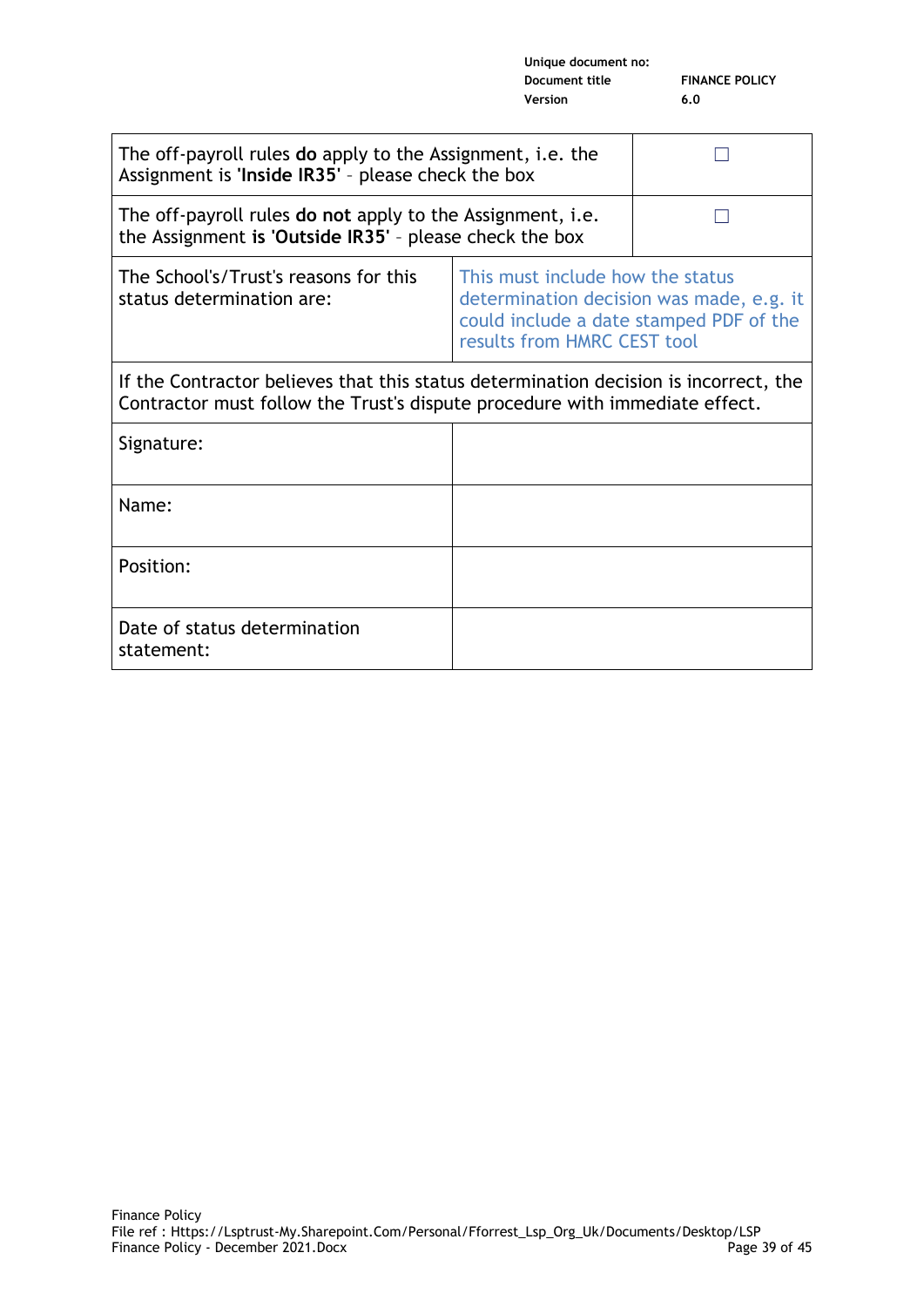**Appendix C**



# **Declaration for Contracting the Services of a Self-Employed Worker**

The declaration form regarding self-employed worker must be signed by the supported person representing Lighthouse Schools Partnership and the self-employed worker and returned to the Lighthouse Schools Partnership for assurance purposes.

It is essential that self-employed workers provide proof that they are registered as selfemployed for tax and insurance purposes.

Name ………………………………………………………………………………… DIRECT PAYMENT RECIPIENT

(please use block letters)

or

Name………………………………………………………………………………… LEGAL REPRESENTATIVE

(please use block letters)

On behalf of Lighthouse Schools Partnership it is understand it is my responsibility to ensure I contract only with persons who meet the HMRC criteria and I have the following paperwork in place:

- A copy of the Service Agreement or Service Provision Contract (terms and conditions) detailing how much the worker is charging, responsibility for their own training and equipment;
- A copy of how and when they will invoice and terms of payment;
- A written statement /evidence from HMRC; Employment Status Indicator (ESI) confirming the worker is registered as a self-employed worker, detailing the registration terms;
- A copy of their Unique Tax Reference Number (UTR)
- Evidence that they take responsibility for paying their tax and national insurance contributions;
- A copy of the appropriate liability insurance and indemnity cover documents;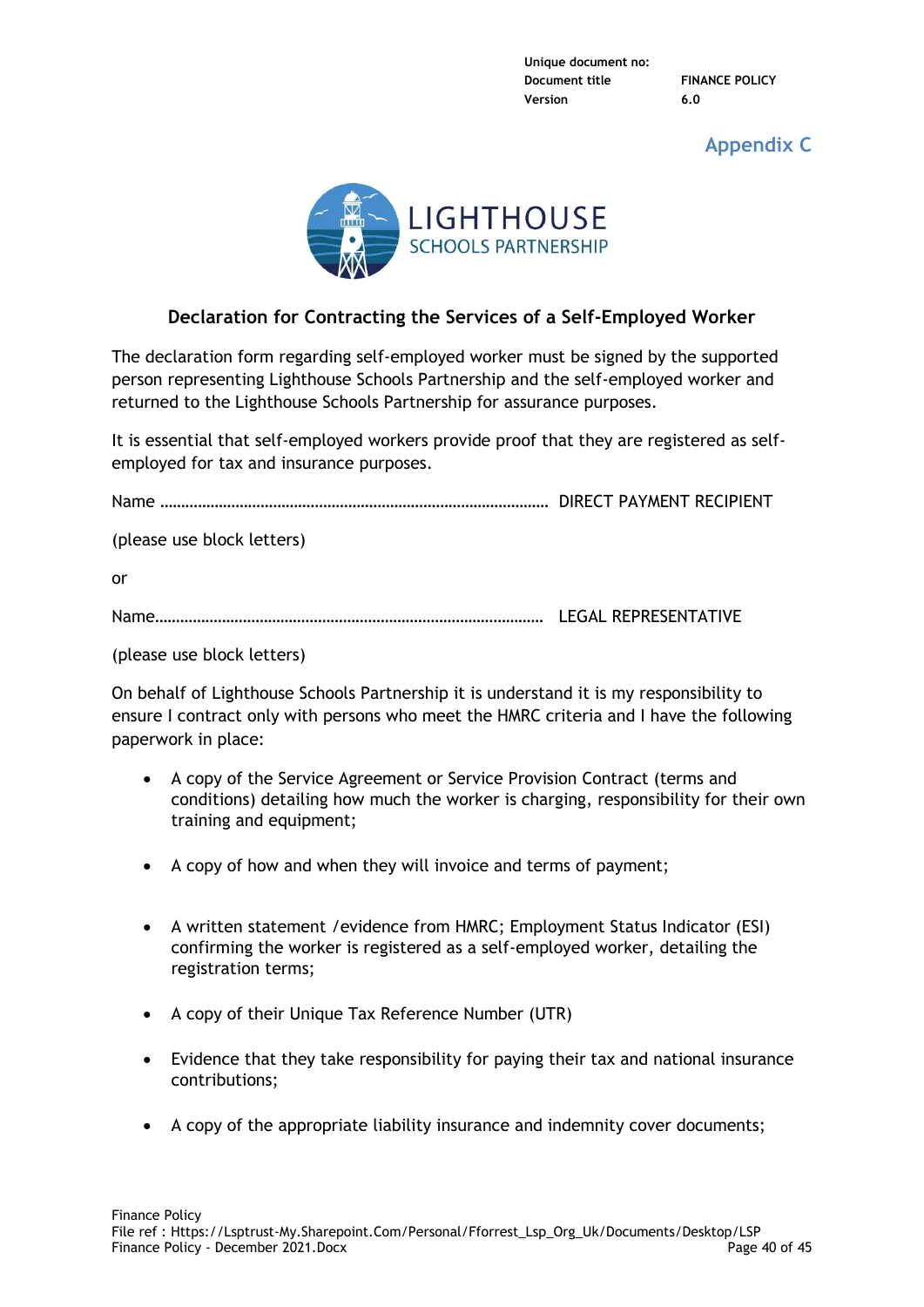| Unique document no: |                       |
|---------------------|-----------------------|
| Document title      | <b>FINANCE POLICY</b> |
| Version             | 6.0                   |

Only once the proposed self-employed worker has shared relevant documents with Lighthouse Schools Partnership, can the contractual agreement commence.

Details of the self-employed worker contracting with Lighthouse Schools Partnership:

| Recipient) |
|------------|
|            |
|            |
|            |

When the services of a self-employed worker are to be utilised and funded by direct payment, please send a copy of the Employment Status Indicator (ESI), Unique Tax Reference Number (UTR) and liability insurance to Lighthouse Schools Partnership who will keep a copy for record purposes.

Lighthouse Schools Partnership will not release money into the designated bank account until the documentation is received.

This form and documentary evidence should be returned to:

Lighthouse Schools Partnerships c/o school in which services relate:-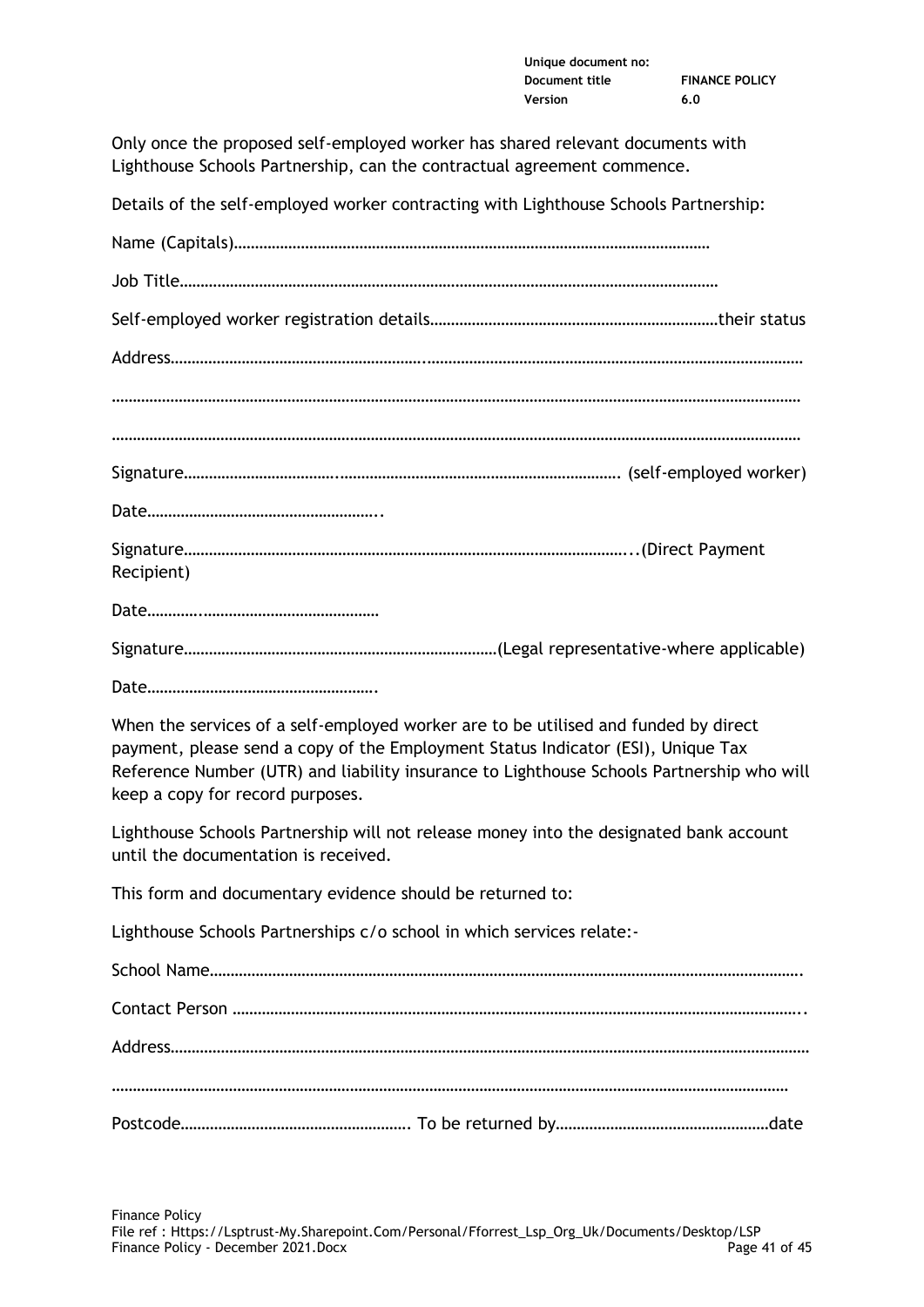# **Appendix D**



# **COMPANY INFORMATION FORM**

| School/Central Team:                                |                                                                                                       |
|-----------------------------------------------------|-------------------------------------------------------------------------------------------------------|
| Company Name:                                       |                                                                                                       |
| Registered Address:                                 |                                                                                                       |
| Company Number:                                     |                                                                                                       |
| Company Type: (e.g LTD/at PLC)                      |                                                                                                       |
| <b>VAT Registration No.:</b>                        |                                                                                                       |
| Unique S/E Tax Reference:                           |                                                                                                       |
| Company Directors:                                  |                                                                                                       |
| Does Company or Directors<br>have CCJs:             |                                                                                                       |
| Others with Significant<br>Control:                 |                                                                                                       |
| <b>Annual Turnover</b>                              | £                                                                                                     |
| (most recently completed financial year)            |                                                                                                       |
| Number of Schools currently<br>supported Nationally |                                                                                                       |
| Number of Schools currently<br>supported Locally    | North Somerset =<br>$\bullet$<br>Bath & North East Somerset =<br>South Gloucestershire =<br>$\bullet$ |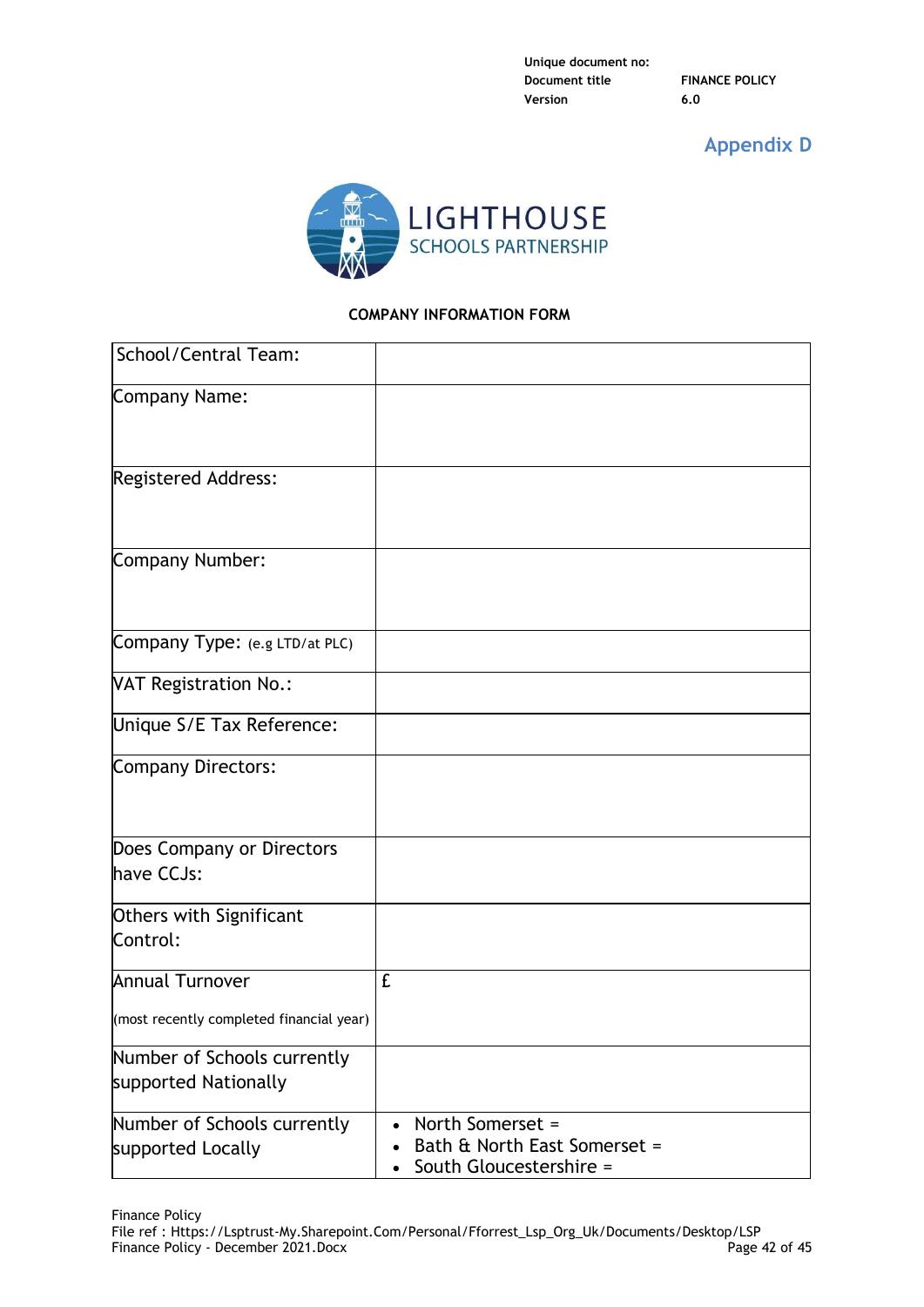| Unique document no: |                       |
|---------------------|-----------------------|
| Document title      | <b>FINANCE POLICY</b> |
| Version             | 6.0                   |

|                                                                              | Bristol =<br>Somerset = |
|------------------------------------------------------------------------------|-------------------------|
| Number of staff fully                                                        |                         |
| employed: (not including Sub-                                                |                         |
| Contractors or zero hour contracts)                                          |                         |
| Details of Liability Insurance                                               |                         |
| Please provide 3 Reference                                                   | 1.                      |
| <b>Schools</b>                                                               | 2.                      |
|                                                                              | 3.                      |
| Do all staff hold an enhanced<br>DBS check?                                  |                         |
| Are all staff Safeguarding<br>trained?                                       |                         |
| Please confirm you agree to<br>LSP undertaking background<br>checks/searches |                         |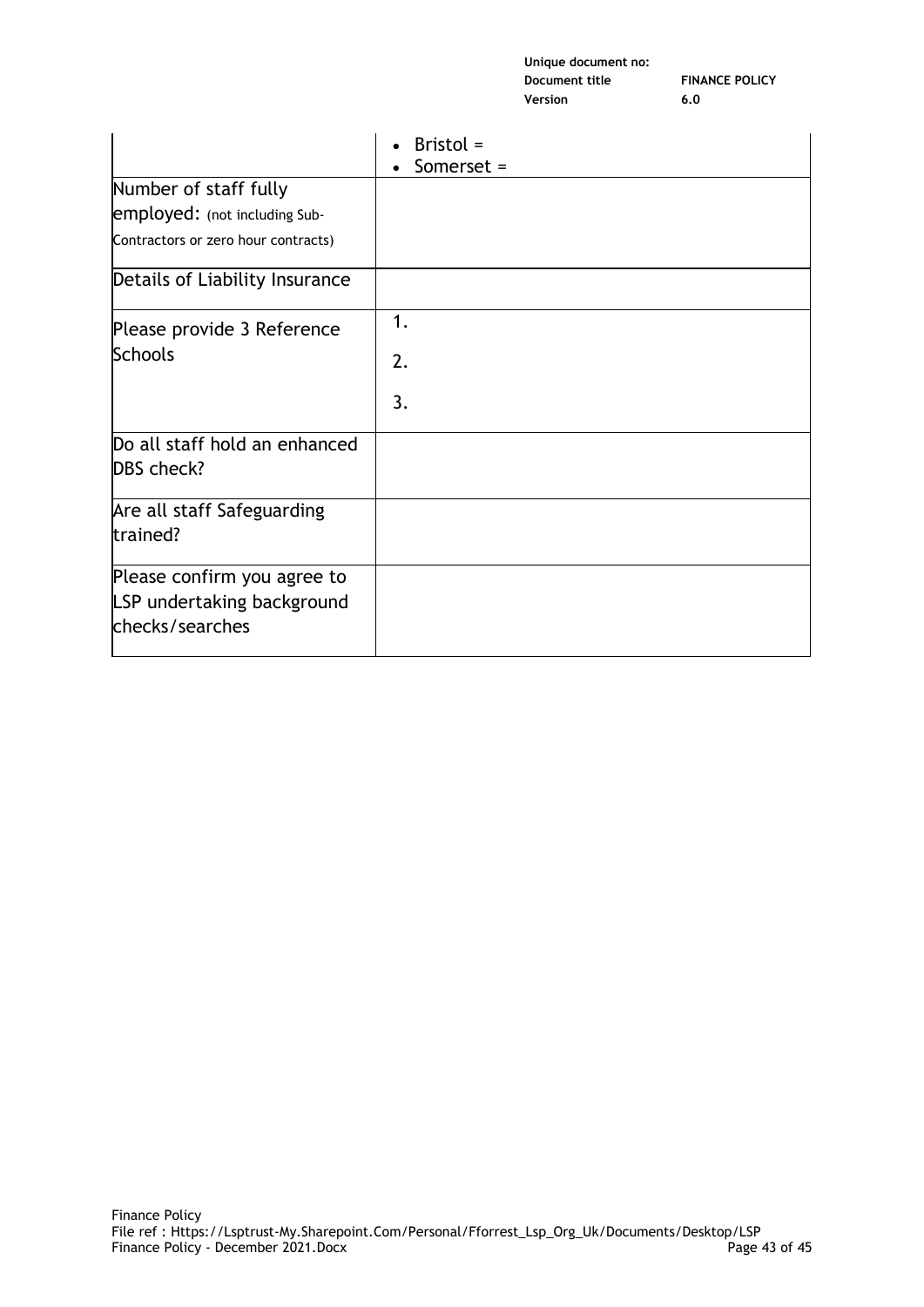**Appendix E**



# Service Level Agreement

This is a Service Level Agreement (SLA) between [School] and [Contractor's name, postal address]. This document identifies the services to be provided between MM/DD/YY to MM/DD/YYYY.

Signatories:

| On behalf of the Contractor: |  |
|------------------------------|--|
| Print name:                  |  |
| Position:                    |  |
| Date:                        |  |
| On behalf of the School      |  |
| Print name:                  |  |
| Position:                    |  |
| Date:                        |  |

# **1. Contractual Parameters**

This section specifies the contractual parameters of this agreement:

- a. Modifications, amendments & extension of this SLA must be agreed by both signatory parties.
- b. [School] reserve the right to terminate this agreement for whatever reason giving xxxxx notice (LSP suggest 48 hours)
- c. The Contractor will indemnify LSP against all losses as a direct result of contractor negligence
- d. The Contractor will indemnify LSP against all losses as a direct result of contractor failing to comply with GDPR/Data Protection
- e. The Contractor will not sub-contract any elements of the goods and services provided without prior written consent

# **2. Details of Goods &/or Services to be provided**